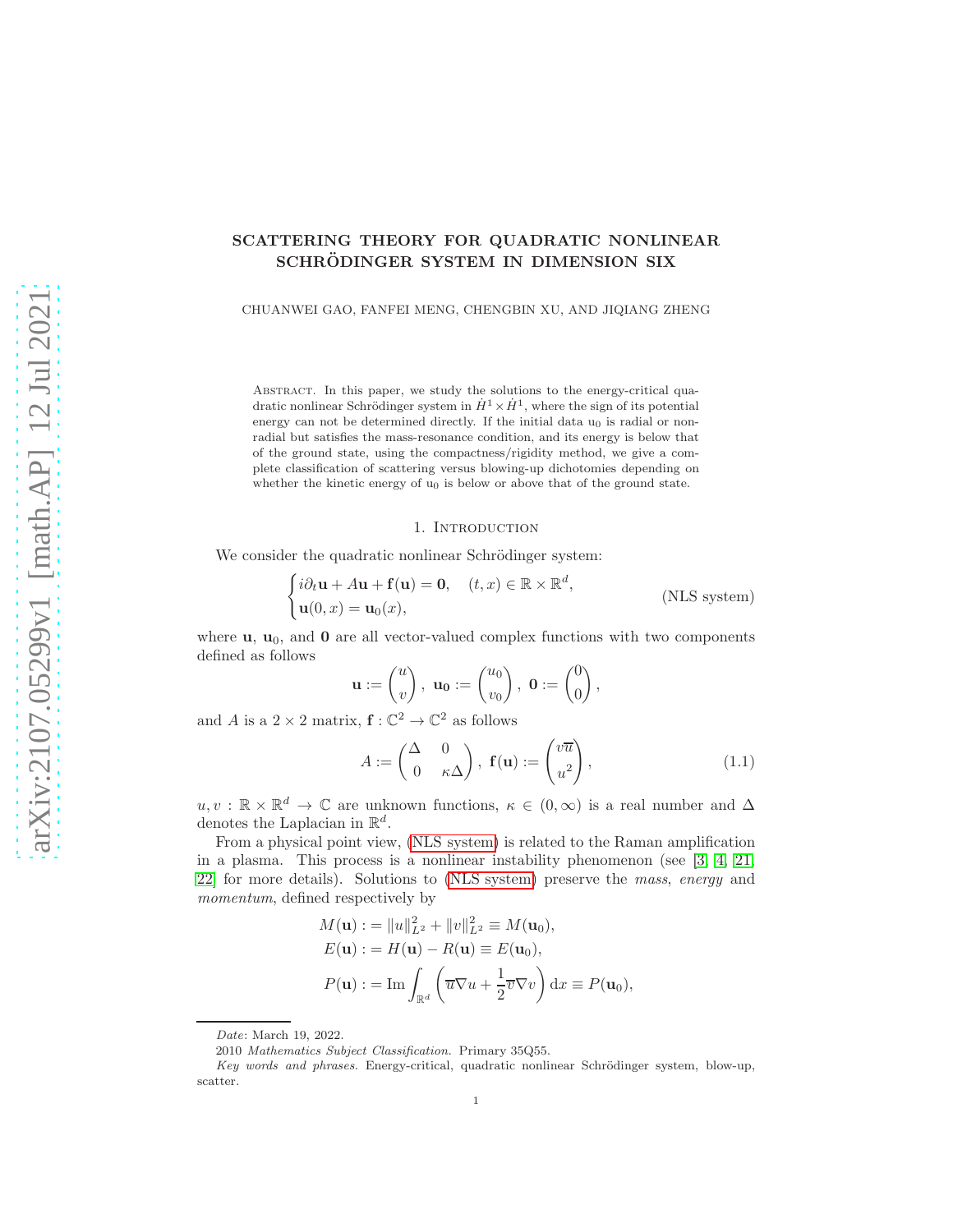where

(kinetic energy) 
$$
H(\mathbf{u}) := ||u||_{\dot{H}^1}^2 + \frac{\kappa}{2} ||v||_{\dot{H}^1}^2,
$$
  
(potential energy) 
$$
R(\mathbf{u}) := \text{Re} \int_{\mathbb{R}^d} \overline{v} u^2 \, dx.
$$

The equation [\(NLS system\)](#page-0-0) is invariant under the scaling

$$
\mathbf{u}_{\lambda}(t,x) = \lambda^2 \mathbf{u}\left(\lambda^2 t, \lambda x\right)
$$

for any  $\lambda > 0$ . The critical regularity of Sobolev space is  $\dot{H}^{s_c}$ , i.e.  $\|\mathbf{u}_{\lambda}\|_{\dot{H}^{s_c}_x(\mathbb{R}^d)} =$  $\|\mathbf{u}\|_{\dot{\mathbf{H}}_{x}^{sc}(\mathbb{R}^d)}$  where  $s_c = \frac{d}{2} - 2$ . Therefore, the equation [\(NLS system\)](#page-0-0) is called masssubcritical if  $d \leq 3$ , mass-critical if  $d = 4$ , energy-subcritical if  $d = 5$ , and energycritical if  $d = 6$ . We say [\(NLS system\)](#page-0-0) satisfies the mass-resonance condition if  $\kappa = \frac{1}{2}$ . A distinguished and exclusive feature of this case is that [\(NLS system\)](#page-0-0) is left invariant under the following Galilean transformation

$$
\begin{pmatrix} u(t,x) \\ v(t,x) \end{pmatrix} \rightarrow \begin{pmatrix} e^{ix\cdot\xi}e^{-it|\xi|^2}u(t,x-2t\xi) \\ e^{2ix\cdot\xi}e^{-2it|\xi|^2}v(t,x-2t\xi) \end{pmatrix}
$$

for any  $\xi \in \mathbb{R}^d$ .

From a mathematical point view, even though the fact  $A \leq 0$  (i.e.  $\langle A\mathbf{u}, \mathbf{u} \rangle \leq$ 0,  $\forall$ **u** ∈  $\dot{H}^1(\mathbb{R}^d)$ ) superficially suggests that [\(NLS system\)](#page-0-0) is similar to the classical nonlinear Schrödinger equation:

$$
i\partial_t u + \Delta u + \mu |u|^{p-1} u = 0, \quad (t, x) \in \mathbb{R} \times \mathbb{R}^d,
$$
 (NLS)

the truth is quite different. One prominent difference among others is that there is no classification of the so-called focusing ( $\mu = 1$ ) and defocusing ( $\mu = -1$ ) in [\(NLS system\)](#page-0-0), which can be seen from the fact the sign of potential energy  $R(\mathbf{u})$ can not be judged directly from  $\mu$ .

In this paper, we consider the energy-critical case of [\(NLS system\)](#page-0-0) in the critical Sobolev space, that is,  $d = 6$  and  $\mathbf{u}_0 \in \dot{H}^1(\mathbb{R}^6)$ . For any  $s \geq 0$ , we use  $\dot{H}^s$  to denote Hilbert space  $\dot{H}^s \times \dot{H}^s$ , and H<sup>s</sup> to denote Hilbert space  $H^s \times H^s$ . For any  $p \geq 1$ , we use  $L^p$  to denote  $L^p \times L^p$ . We also denote the Schrödinger group  $S(t)$  as follows

<span id="page-1-0"></span>
$$
\mathbf{S}(t) := \begin{pmatrix} e^{it\Delta} & 0 \\ 0 & e^{\kappa it\Delta} \end{pmatrix}.
$$

By solution, we mean a function  $\mathbf{u} \in C_t(I, \dot{H}_x^1(\mathbb{R}^6)) \cap L_{t,x}^4(I \times \mathbb{R}^6)$  on an interval  $I \ni 0$  satisfying the Duhamel formula

$$
\mathbf{u}(t) = \mathbf{S}(t)\mathbf{u}_0 + i \int_0^t \mathbf{S}(t-\tau)\mathbf{f}(\mathbf{u}(\tau))\mathrm{d}\tau
$$

for  $t \in I$ . If the maximal interval of existence  $I_{\text{max}} = (T_{-}(\mathbf{u}), T_{+}(\mathbf{u})) = \mathbb{R}$ , we call the solution u is global.

We say that a solution **u** to [\(NLS system\)](#page-0-0) blows up forward in time if there exists a time  $t_1 \in I_{\text{max}} = (T_-(\mathbf{u}), T_+(\mathbf{u}))$  such that

$$
S_{[t_1,T_+(\mathbf{u}))}(\mathbf{u})=\infty,
$$

that **u** blows up backward in time if there exists a time  $t_1 \in I_{\text{max}}$  such that

$$
S_{(T-(\mathbf{u}),t_1]}(\mathbf{u})=\infty,
$$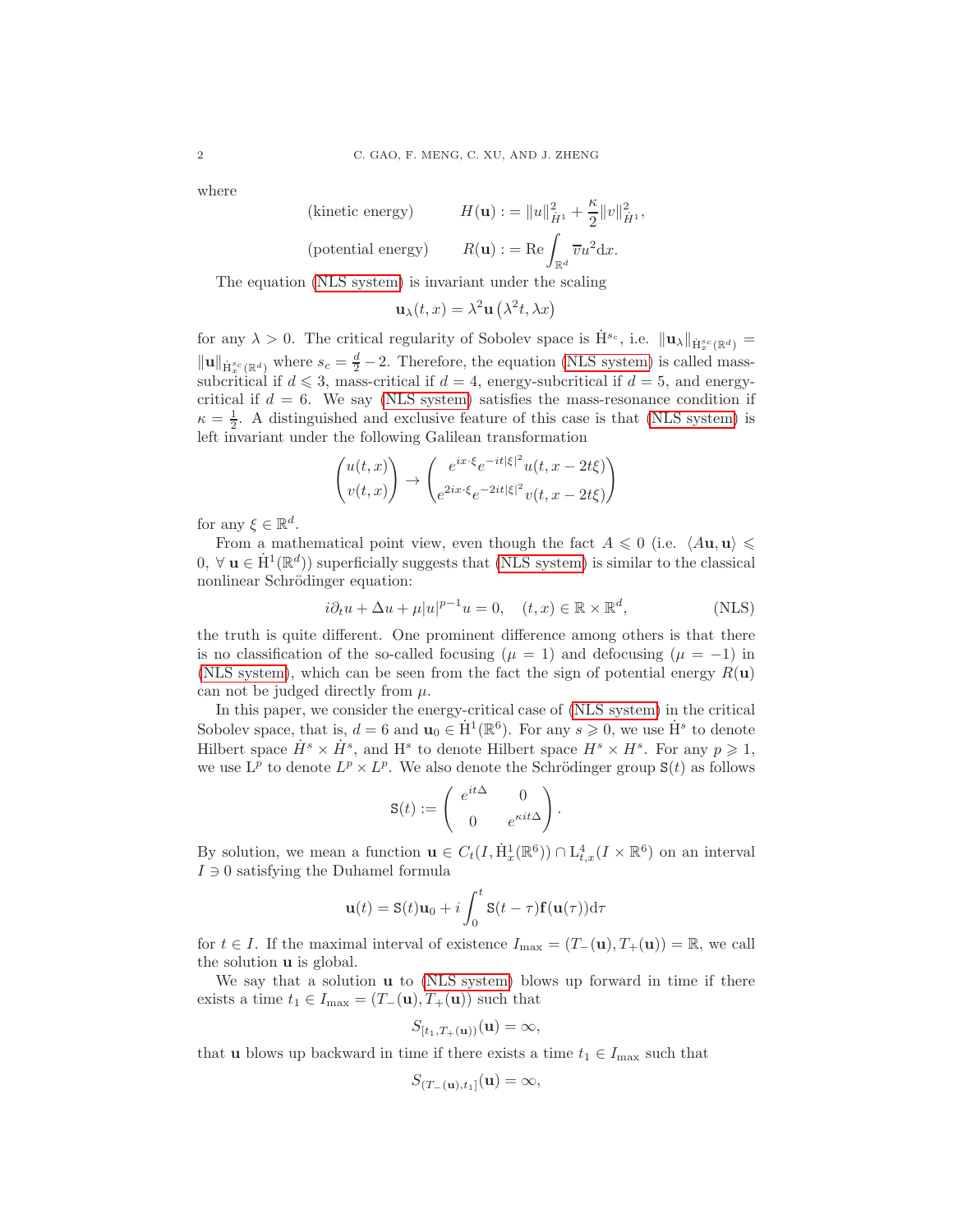and that a global solution **u** scatters if there exists  $\mathbf{u}_{\pm} \in \dot{H}^1(\mathbb{R}^6)$  such that

$$
\lim_{t\to\pm\infty}\|\mathbf{u}(t)-\mathbf{S}(t)\mathbf{u}_{\pm}\|_{\dot{\mathbf{H}}^1(\mathbb{R}^6)}=0.
$$

Definition 1.1 (Trivial scattering solution, [\[23\]](#page-32-2)). We say a solution to a nonlinear equation is a *trivial scattering solution* if it also solves the corresponding linear equation. (In other words, the equation does not have nonlinear interaction.)

Remark 1.2. For [\(NLS\)](#page-1-0), zero is the only trivial scattering solution. While for [\(NLS system\)](#page-0-0),  $(u, v) = (0, e^{\kappa i t \Delta} v_0)$  is a trivial scattering solution for any  $v_0 \in$  $\dot{H}^1(\mathbb{R}^6)$ .

**Definition 1.3** (Scattering size, [\[36\]](#page-33-0)). The *scattering size* of a solution  $\mathbf{u} = (u, v)^T$ to [\(NLS system\)](#page-0-0) on the interval  $I \ni 0$  is

$$
S_I(\mathbf{u}) = \|\mathbf{u}\|_{\mathrm{L}_{t,x}^4(I \times \mathbb{R}^6)}^4 \sim \int_I \int_{\mathbb{R}^6} |u(t,x)|^4 + |v(t,x)|^4 \mathrm{d}x \mathrm{d}t.
$$

<span id="page-2-2"></span>**Remark 1.4** ( $\dot{H}^1$  sacttering). It is easy to verify that the solution to [\(NLS system\)](#page-0-0) will scatter in  $\dot{H}^1(\mathbb{R}^6)$  as  $t \to +\infty$  if the solution  $\mathbf{u}(t)$  to [\(NLS system\)](#page-0-0) is global in  $\dot{H}^{1}(\mathbb{R}^{6})$  with finite scattering size on  $\mathbb{R}$ , i.e.,  $S_{\mathbb{R}}(\mathbf{u}) < +\infty$ .

The scattering solutions to [\(NLS\)](#page-1-0) are attractive to many researchers, such as [\[7,](#page-31-2) [8,](#page-31-3) [13,](#page-32-3) [26\]](#page-32-4) for the focusing case and [\[27,](#page-32-5) [35\]](#page-32-6) for the defocusing case and so on. A quite interesting problem is the defoucusing energy-critical case, i.e.  $p = 1 + \frac{4}{d-2}$ , one may refer to [\[1,](#page-31-4) [5,](#page-31-5) [19,](#page-32-7) [33\]](#page-32-8) for more details.

For [\(NLS system\)](#page-0-0) and its related models, there are amount of literature on those themes, such as [\[31,](#page-32-9) [32,](#page-32-10) [34\]](#page-32-11) for three waves interaction and [\[12,](#page-32-12) [14,](#page-32-13) [29\]](#page-32-14) for quadratic-type interaction. In [\[11,](#page-32-15) [16,](#page-32-16) [30\]](#page-32-17), the authors have studied the problems of [\(NLS system\)](#page-0-0) that arise in 2D. There are also many papers on the well-posedness and dynamics of the solutions to [\(NLS system\)](#page-0-0) with data below the ground state **Q** in dimensions,  $1 \leq d \leq 5$ , where  $\mathbf{Q} := (\phi, \varphi)^T \in D_d$  is a pair of non-negative real-valued functions satisfying:

<span id="page-2-0"></span>
$$
\begin{cases}\n\phi - \Delta \phi = \phi \varphi, \\
2\varphi - \kappa \Delta \varphi = \phi^2, \quad x \in \mathbb{R}^d,\n\end{cases}
$$
\n(1.2)

with  $D_d := \{ \mathbf{G} \in H^1(\mathbb{R}^d) \mid R(\mathbf{G}) > 0 \}$ . Among others, up to translations, Hayashi, Li and Naumkin [\[11\]](#page-32-15) proved the uniqueness of  $\mathbf{Q} := (\phi_1, \frac{\phi_1}{\sqrt{2}})$  $(\frac{1}{2})^T$  when  $\kappa = 2$ , where  $\phi_1 \neq 0$  is the unique non-negative radial real-valued solution to

$$
\phi_1 - \Delta \phi_1 = \frac{1}{\sqrt{2}} \phi_1^2.
$$

With and without mass-resonance, the mass-critical case  $(d = 4)$  was studied in [\[15\]](#page-32-18) and the energy-subcritical case  $(d = 5)$  was studied separately in [\[9,](#page-31-6) [10,](#page-32-19) [24,](#page-32-20) [28,](#page-32-21) [37\]](#page-33-1).

In this paper, we concern about the energy-critical case  $(d = 6)$  of [\(NLS system\)](#page-0-0). Our results show the classification of the solution as to scattering or blowing-up depending on the relationship between the initial data  $u_0$  and the ground state  $\mathbf{W} := (\phi, \varphi)^T \in D_6$ , where  $(\phi, \varphi)^t$  is a pair of non-negative real-valued functions satisfying:

<span id="page-2-1"></span>
$$
\begin{cases}\n-\Delta \phi = \phi \varphi, \\
-\kappa \Delta \varphi = \phi^2, \quad x \in \mathbb{R}^6,\n\end{cases}
$$
\n(1.3)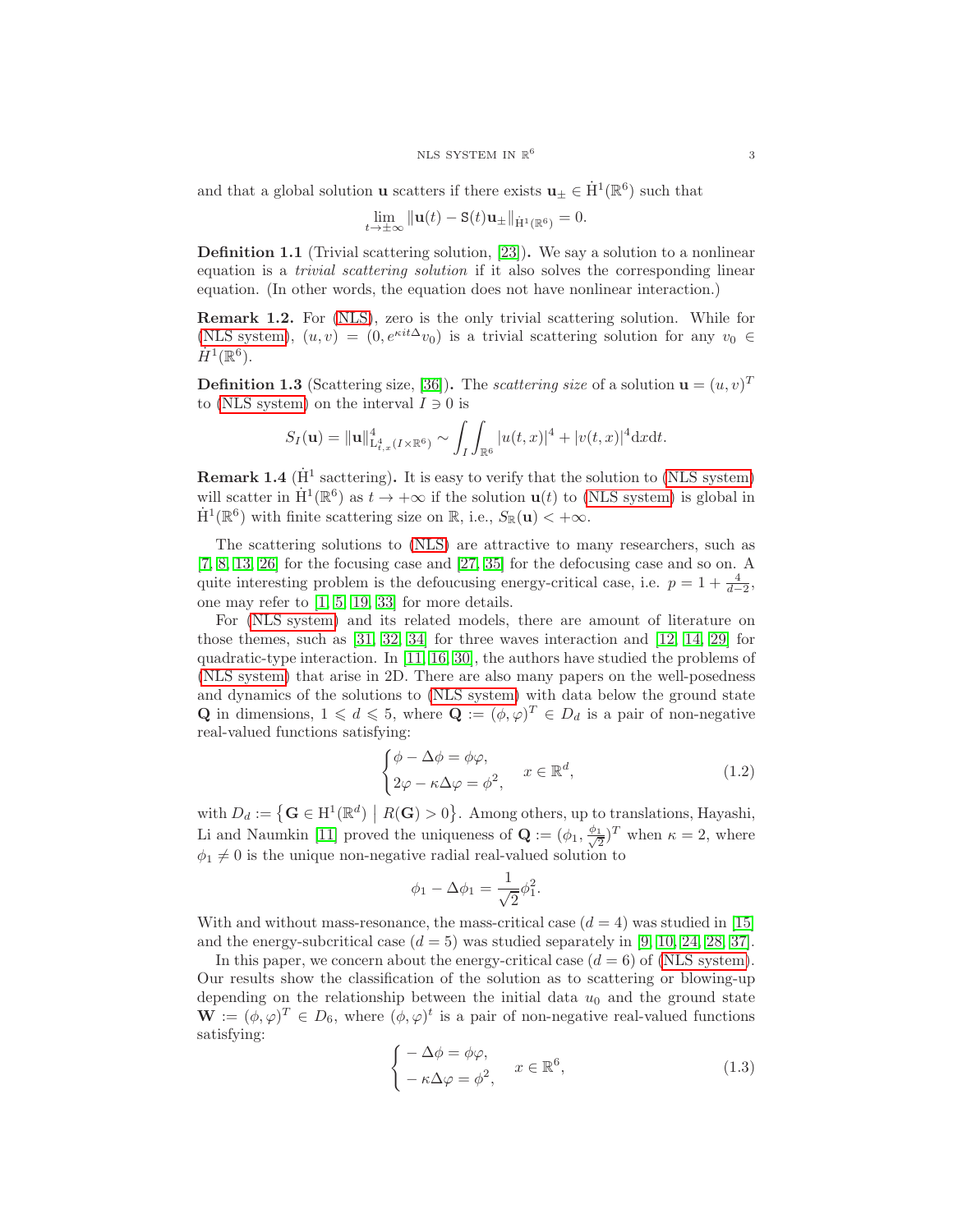and  $D_6 := \left\{ \mathbf{G} \in \dot{H}^1(\mathbb{R}^6) \cap L^3(\mathbb{R}^6) \middle| R(\mathbf{G}) > 0 \right\}.$ 

At this point, some useful information of  $\tilde{W}$  are discussed. Define the operator  $T: (\dot{H}^1 \cap L^3)_r(\mathbb{R}^6) \to H^1(\mathbb{R})$  as follows:

$$
(Tf)(t) := e^{2t} f(e^t), \qquad t \in \mathbb{R}.
$$

By showing the map  $T$  gives a one-to-one correspondence between the ground states of  $(1.2)$  and those of  $(1.3)$ , up to translations and dilations,  $[11]$  proved the uniqueness of **W** for any  $\kappa \in (0, \infty)$ . Therefore,  $\mathbf{W} = (\phi_0, \frac{\phi_0}{\sqrt{\kappa}})^T$ , where  $\phi_0 \neq 0$  is the unique non-negative radial real-valued solution to

<span id="page-3-1"></span>
$$
-\Delta\phi_0 = \frac{1}{\sqrt{\kappa}}\phi_0^2.
$$
\n(1.4)

Furthermore, we may write  $\phi_0$  explicitly as follows

$$
\phi_0(x) = \frac{\sqrt{\kappa}}{\left(1 + \frac{|x|^2}{24}\right)^2} \in \dot{H}^1(\mathbb{R}^6),
$$

one may refer to [\[18\]](#page-32-22) for more details.

Our main results read as follows:

<span id="page-3-0"></span>**Theorem 1.5.** *For*  $d = 6$ ,  $\mathbf{u}_0 \in \dot{H}^1(\mathbb{R}^6)$ , and  $E(\mathbf{u_0}) < E(\mathbf{W})$  in the [\(NLS system\)](#page-0-0),

- (1) if  $H(\mathbf{u_0}) < H(\mathbf{W})$ , then **u** *scatters for*  $\mathbf{u_0}$  *is non-radial with the massresonance condition or*  $\mathbf{u}_0$  *is radial;*
- (2) if  $H(\mathbf{u_0}) > H(\mathbf{W})$ , then **u** blows up in finite time for  $u_0$  is radial with  $x\mathbf{u}_0 \in \mathrm{L}^2(\mathbb{R}^6)$  or  $\mathbf{u}_0 \in \mathrm{H}^1(\mathbb{R}^6)$ .

**Remark 1.6.** From the proof of Proposition [3.4,](#page-10-0) the restriction  $E(\mathbf{u_0}) < E(\mathbf{W})$ implies  $H(\mathbf{u_0}) \neq H(\mathbf{W})$ , which indicates the completeness of our classification.

Remark 1.7 (Reason of the mass-resonance condition). The mass-resonance condition enables us to use the Galilean invariance of the critical solution  $\mathbf{u}_c$  to [\(NLS system\)](#page-0-0) which is very useful in proving zero momentum  $P(\mathbf{u}_c(t)) \equiv \mathbf{0}$  for the non-radial case and is only available when  $\kappa = \frac{1}{2}$ , that is the essential reason why we require  $\kappa = \frac{1}{2}$  for the non-radial case in Theorem [1.5.](#page-3-0) One can refer to the proof of Proposition [6.5](#page-28-0) in this paper or the statement of Remark 1.2 in [\[24\]](#page-32-20) for more details. Under the assumption  $\mathbf{u}_0$  is non-radial with the mass-resonance condition or  $\mathbf{u}_0$  is radial, the scattering part of the results in Theorem [1.5](#page-3-0) is consistent with that of the mass-critical case  $(d = 4)$  and the energy-subcritical case  $(d = 5)$ . One can refer to [\[9,](#page-31-6) [10,](#page-32-19) [15,](#page-32-18) [24,](#page-32-20) [28,](#page-32-21) [37\]](#page-33-1).

To prove the blowing-up result in Theorem [1.5,](#page-3-0) we exploit the Virial identity in Subsection [3.3.](#page-13-0) To prove the scattering result, we follow the strategies from [\[1,](#page-31-4) [18,](#page-32-22) [33\]](#page-32-8) through analysing a kind of special solution, so called "critical solution", in Section [5](#page-21-0) and Section [6.](#page-23-0) After a series of reductions, the "critical solution" shares the property of almost periodicity modulo symmetries:

<span id="page-3-2"></span>**Definition 1.8** (Almost periodic solution, [\[36\]](#page-33-0)). We call a solution  $\mathbf{u} = (u, v)^T$  to [\(NLS system\)](#page-0-0) is *almost periodic modulo symmetries* with lifespan  $I \ni 0$ , if there exist functions  $\lambda: I \to \mathbb{R}^+$ ,  $x: I \to \mathbb{R}^6$ , and  $C: \mathbb{R}^+ \to \mathbb{R}^+$  such that

$$
\int_{|x-x(t)| \geqslant \frac{C(\eta)}{\lambda(t)}} \left( |\nabla u(t,x)|^2 + \frac{\kappa}{2} |\nabla v(t,x)|^2 \right) dx \leqslant \eta
$$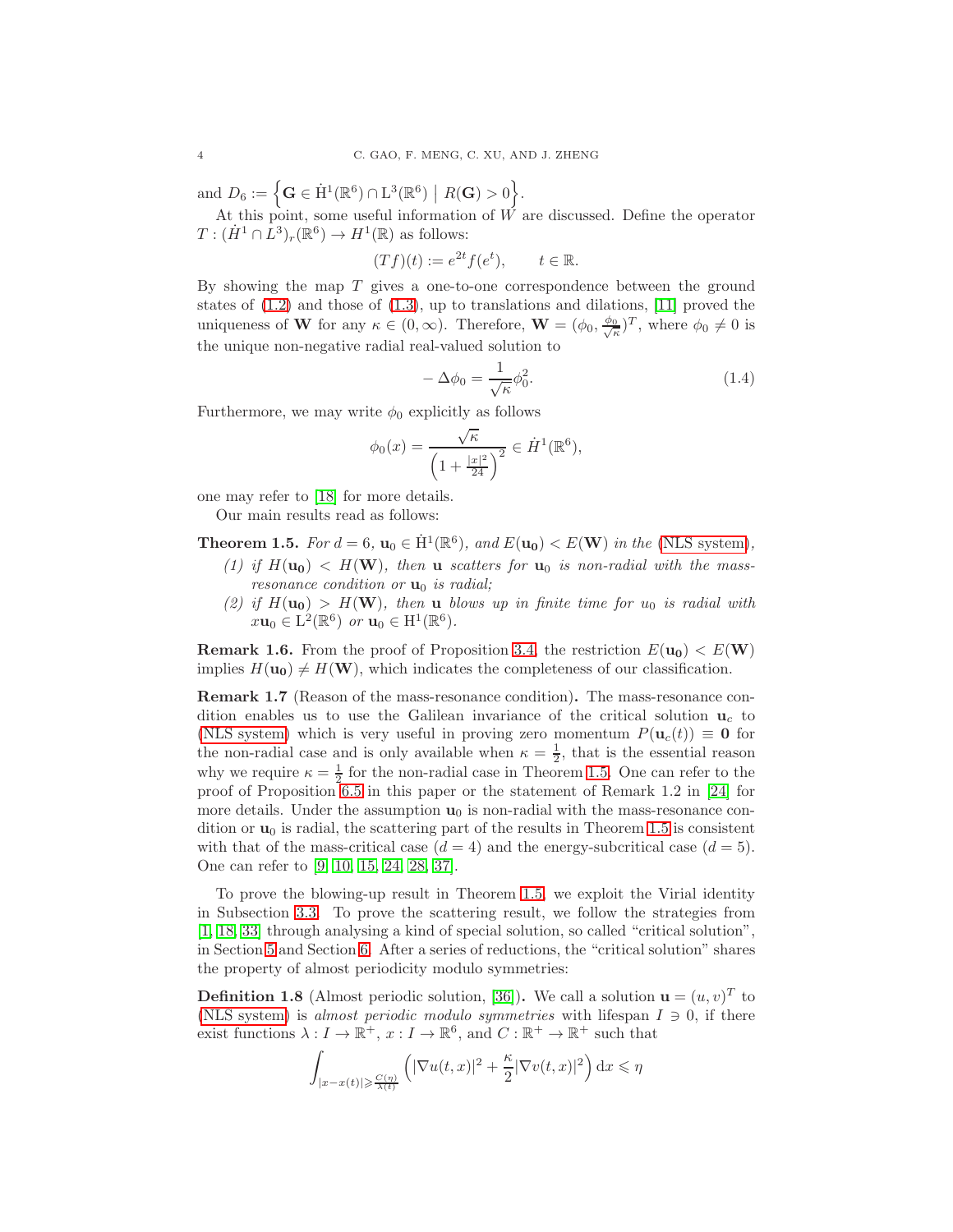and

$$
\int_{|\xi|\geqslant C(\eta)\lambda(t)}\left(|\xi|^2|\hat{u}(t,\xi)|^2+\frac{\kappa}{2}|\xi|^2|\hat{v}(t,\xi)|^2\right)\mathrm{d}\xi\leqslant\eta
$$

for all  $t \in I$  and  $\eta > 0$ . We refer to the function  $\lambda$  as the *frequency scale function*, x as the *spatial center function*, and C as the *compactness modulus function*.

From the Arzela-Ascoli Theorem, we have

<span id="page-4-0"></span>**Lemma 1.9** (Compactness in  $L^2$ ). The set  $\mathcal{F} \subset L^2(\mathbb{R}^d)$  is compact in  $L^2(\mathbb{R}^d)$  if *and only if the following conditions hold:*

*(i) there exists*  $A > 0$  *such that*  $||f||_{L^2(\mathbb{R}^d)} \leq A$ ,  $\forall f \in \mathcal{F}$ ;

*(ii) for any*  $\varepsilon > 0$ *, there exists*  $R = R(\varepsilon) > 0$  *such that* 

$$
\int_{|x|\geqslant R}|f(x)|^2{\rm d}x+\int_{|\xi|\geqslant R}|\widehat{f}(\xi)|^2{\rm d}\xi<\varepsilon,\qquad\forall\ f\in\mathcal{F}.
$$

<span id="page-4-3"></span>**Remark 1.10.** By Lemma [1.9,](#page-4-0) the set  $\mathcal{F}_1 \subset \dot{H}^1(\mathbb{R}^d)$  is compact in  $\dot{H}^1(\mathbb{R}^d)$  if and only if  $\mathcal{F}_1$  is bounded in  $\dot{H}^1$  uniformly and for any  $\eta > 0$ , there exists a compactness modulus function  $C(\eta) > 0$  such that

$$
\int_{|x|\geqslant C(\eta)}|\nabla f(x)|^2{\rm d}x+\int_{|\xi|\geqslant C(\eta)}|\xi|^2|\widehat{f}(\xi)|^2{\rm d}\xi<\eta,\qquad\forall\ f\in\mathcal{F}_1.
$$

By using the Palais-Smale condition modulo symmetries, Proposition [4.9,](#page-19-0) we know that the critical solutions have to be almost periodic and minimal-kineticenergy blowing-up which is proven in Subsection [4.3](#page-19-1) and stated as follows:

<span id="page-4-1"></span>Theorem 1.11. *If the scattering result of Theorem [1.5](#page-3-0) fails, then there exists a solution*  $\mathbf{u}_c: I_c \times \mathbb{R}^6 \to \mathbb{C}^2$  *with the maximal interval of existence*  $I_c$  *satisfying* 

$$
\sup_{t\in I_c} H(\mathbf{u}_c(t)) < H(\mathbf{W}),
$$

*which is almost periodic modulo symmetries and blows up in both directions. Furthermore,* u<sup>c</sup> *has the minimal kinetic energy among all the blowing-up solutions, that is,*

$$
\sup_{t\in I_c} H(\mathbf{u}_c(t)) \leq \sup_{t\in I} H(\mathbf{u}(t)),
$$

where  $\mathbf{u}: I \times \mathbb{R}^6 \to \mathbb{C}^2$  is a solution to [\(NLS system\)](#page-0-0) *with the maximal interval of existence* I *and blows up in at least one direction.*

For the blow-up solutions  $\mathbf{u}_c$  to [\(NLS system\)](#page-0-0) in Theorem [1.11,](#page-4-1) we can classify them by their different properties of the frequency scale function  $\lambda(t): I_c \to \mathbb{R}^+$ .

<span id="page-4-2"></span>Proposition 1.12 (Classification of critical solution, [\[19,](#page-32-7) [20\]](#page-32-23)). *If the scattering result of Theorem [1.5](#page-3-0) fails, then there exists a minimal-kinetic-energy blowing-up* solution  $\mathbf{u}_c: I_c \times \mathbb{R}^6 \to \mathbb{C}^2$  which is almost periodic modulo symmetries with the *maximal interval of existence*  $I_c$  *satisfying* 

<span id="page-4-4"></span>
$$
S_{I_c}(\mathbf{u_c}) = \infty, \quad and \quad \sup_{t \in I_c} H(\mathbf{u}_c(t)) < H(\mathbf{W}). \tag{1.5}
$$

*Furthermore,*  $\mathbf{u}_c$  *has to be one of the following three cases:* 

*(1) a* blowing-up solution in finite time *if*

$$
|\inf I_c| < \infty, \quad or \quad \sup I_c < \infty;
$$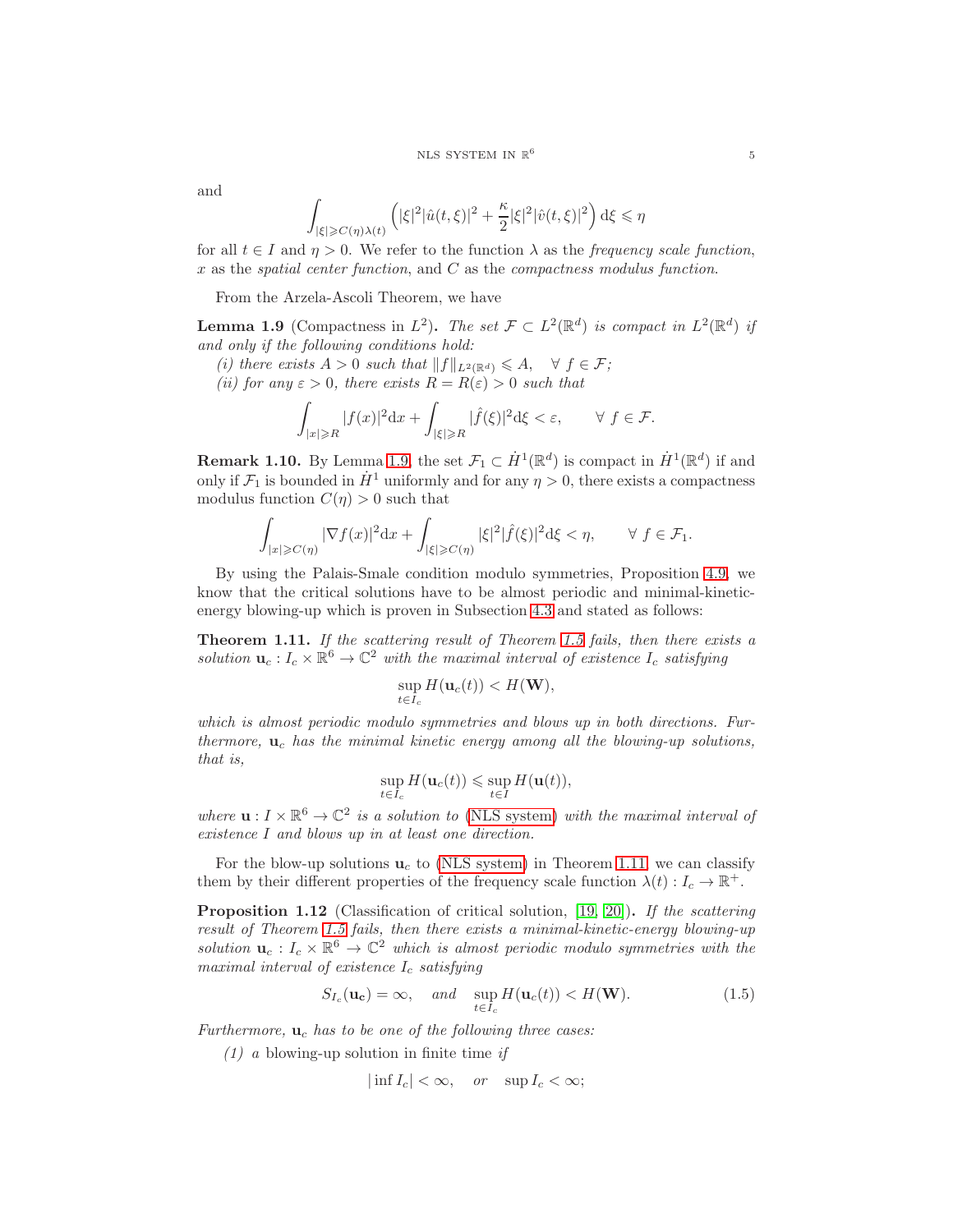*(2) a* soliton-like solution *if*

$$
I_c = \mathbb{R}, \quad and \quad \lambda(t) = 1, \ \forall \ t \in \mathbb{R};
$$

*(3) a* low-to-high frequency cascade *if*

$$
I_c = \mathbb{R}
$$
, and  $\inf_{t \in \mathbb{R}} \lambda(t) = 1$ ,  $\limsup_{t \to +\infty} \lambda(t) = \infty$ .

After clarifying our three enemies, we need to rule out them according to their respective properties. We will prove that each critical solution has to be 0 and eliminate the possibility of their existence one by one. For the first enemy, blowingup solution in finite time, we analysis its compactness and use the Virial identity to obtain  $u_c \equiv 0$  in Section [5.](#page-21-0)

For the second and third enemies, by using the reduced Duhamel formulas(see Proposition [6.1](#page-24-0) below), we will show that they enjoy the following negative regularity in Subsection [6.1.](#page-24-1)

<span id="page-5-0"></span>**Theorem 1.13** (Negative regularity). Let  $\mathbf{u}_c$  be as in Proposition [1.12](#page-4-2) with  $I_c = \mathbb{R}$ . *If*

$$
\sup_{t\in\mathbb{R}} H(\mathbf{u}_c(t)) < \infty \quad and \quad \inf_{t\in\mathbb{R}} \lambda(t) \geq 1,
$$

*then there exists*  $\varepsilon > 0$  *such that*  $\mathbf{u}_c \in L_t^{\infty}(\mathbb{R}, \dot{H}^{-\varepsilon}(\mathbb{R}^6)).$ 

It is easy to see that the momentum of any radial function is always zero. For the non-radial case, with additional mass-resonance condition, the above fact can also be recovered. This observation enables us to deduce  $P(\mathbf{u}_c) \equiv \mathbf{0}$ , if  $\mathbf{u}_{c,0}$  is non-radial with the mass-resonance condition or  $\mathbf{u}_{c,0}$  is radial, which is shown in Proposition [6.5.](#page-28-0) The zero momentum property helps us to obtain the control of spatial center function  $x(t)$  of the soliton-like solution in Corollary [6.6.](#page-29-0)

By Theorem [1.13](#page-5-0) and Corollary [6.6,](#page-29-0) we use the Virial identity to eliminate the possibility of soliton-like solution. Finally, in order to exclude the last enemy, we divide its frequencies into low and high parts, and conquer them respectively. To be more precise, for the low frequency, we will use the negative regularity, and for the high frequency, we will use the property of low-to-high frequency cascade.

1.1. Outline of the paper. The following part of this paper is organized as follows: In Section [2,](#page-5-1) we clarify some preliminaries, including Bernstein inequalities, Strichartz estimate, local well-posedness, and long time perturbation theory of [\(NLS system\)](#page-0-0). Section [3](#page-9-0) are divided into three parts. We focus on ground state in Subsection [3.1,](#page-9-1) show the energy trapping in Subsection [3.2,](#page-11-0) and give the proof of blowing-up result of Theorem [1.5](#page-3-0) in Subsection [3.3.](#page-13-0) Section [4](#page-15-0) concentrates on the proof of Theorem [1.11](#page-4-1) by the properties of the linear profile decomposition and the nonlinear profile. To obtain the scattering result, we rule out our three enemies arisen in Proposition [1.12](#page-4-2) one by one in Section [5](#page-21-0) and Section [6.](#page-23-0) Combining with the result of blowing-up in finite time in Theorem [3.10](#page-14-0) and Theorem [3.11,](#page-14-1) we complete the proof of Theorem [1.5](#page-3-0) finally.

## 2. Preliminaries

<span id="page-5-1"></span>We mark  $A \leq B$  to mean there exists a constant  $C > 0$  such that  $A \leq CB$ . We indicate dependence on parameters via subscripts, e.g.  $A \lesssim_{x} B$  indicates  $A \leq CB$ for some  $C = C(x) > 0$ . We use  $A \sim B$  to denote  $A \lesssim B \lesssim A$ .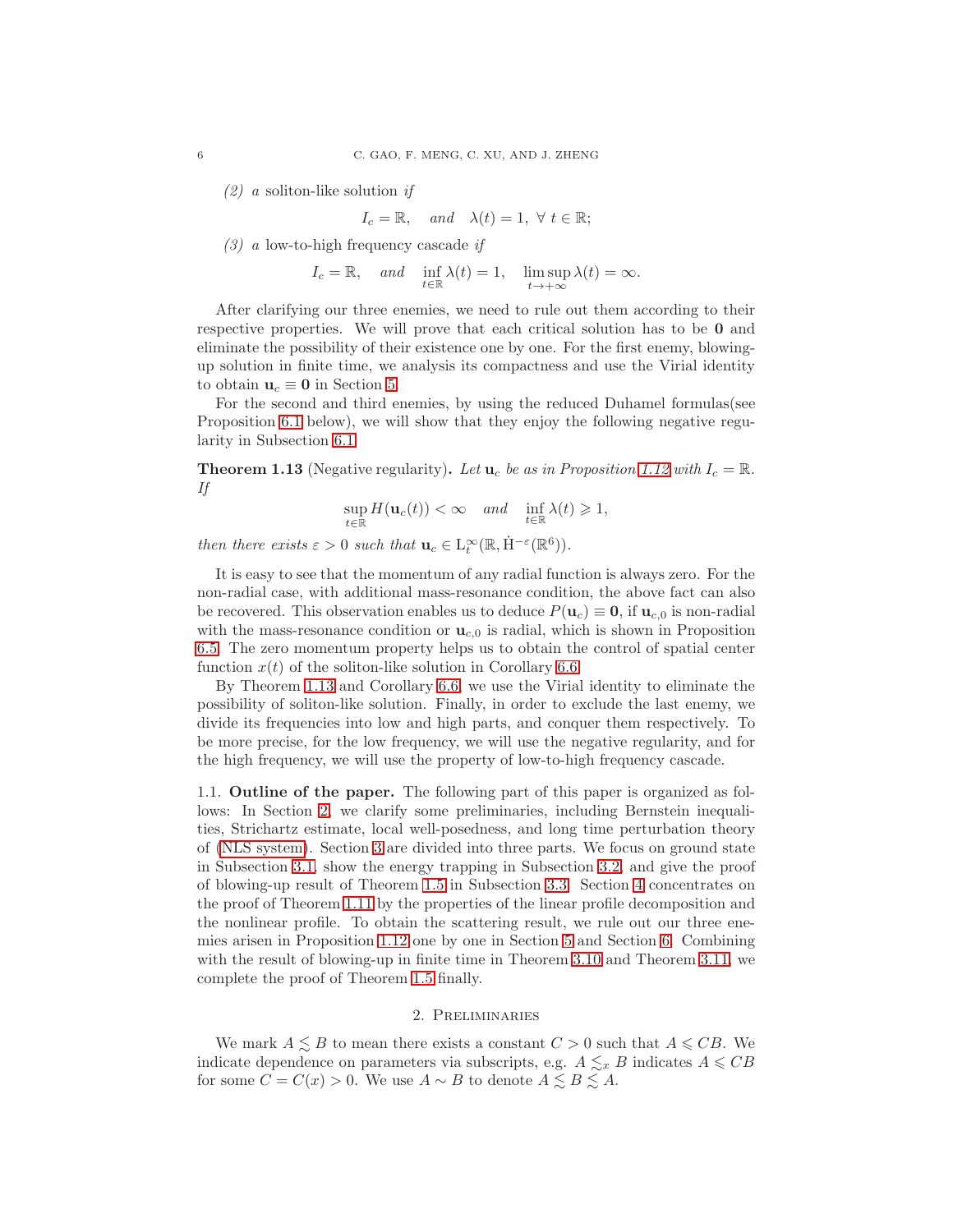Let  $\phi(\xi)$  be a radial smooth function supported in the ball  $\{\xi \in \mathbb{R}^6 : |\xi| \leq \frac{11}{10}\}$  and equal to 1 on the ball  $\{\xi \in \mathbb{R}^6 : |\xi| \leq 1\}$ . For each number  $N > 0$ , we define the Fourier multipliers

$$
\widehat{P_{\leq N}\mathbf{g}}(\xi) := \phi\left(\frac{\xi}{N}\right)\hat{\mathbf{g}}(\xi),
$$
  

$$
\widehat{P_{>N}\mathbf{g}}(\xi) := \left(1 - \phi\left(\frac{\xi}{N}\right)\right)\hat{\mathbf{g}}(\xi),
$$
  

$$
\widehat{P_{N}\mathbf{g}}(\xi) := \left(\phi\left(\frac{\xi}{N}\right) - \phi\left(\frac{2\xi}{N}\right)\right)\hat{\mathbf{g}}(\xi),
$$

and similarly  $P_{\leq N}$  and  $P_{\geq N}$ . We also define

$$
P_{M < \cdot \leqslant N} := P_{\leqslant N} - P_{\leqslant M} = \sum_{M < N' \leqslant N} P_{N'}
$$

whenever  $M \leq N$ . We will usually use these multipliers when M and N are *dyadic numbers* (that is, of the form  $2^n$  for some integer n); in particular, all summations over  $N$  or  $M$  are understood to be over dyadic numbers. Nevertheless, it will occasionally be convenient to allow  $M$  and  $N$  to not be a power of 2. Like all Fourier multipliers, the Littlewood-Paley operators commute with the propagator  $S(t)$ , as well as with differential operators such as  $i\partial_t + A$ .

<span id="page-6-0"></span>**Lemma 2.1** (Bernstein inequalities). For any  $1 \leq p \leq q \leq \infty$  and  $s \geq 0$ ,

$$
\|P_{\geq N}\mathbf{g}\|_{\mathbf{L}_x^p(\mathbb{R}^6)} \lesssim_s N^{-s} \|\nabla|^s P_{\geq N}\mathbf{g}\|_{\mathbf{L}_x^p(\mathbb{R}^6)} \lesssim_s N^{-s} \|\|\nabla|^s \mathbf{g}\|_{\mathbf{L}_x^p(\mathbb{R}^6)},
$$
  

$$
\|\nabla|^s P_{\leq N}\mathbf{g}\|_{\mathbf{L}_x^p(\mathbb{R}^6)} \lesssim_s N^s \|P_{\leq N}\mathbf{g}\|_{\mathbf{L}_x^p(\mathbb{R}^6)} \lesssim_s N^s \|\mathbf{g}\|_{\mathbf{L}_x^p(\mathbb{R}^6)},
$$
  

$$
\|\nabla|^{\pm s} P_N\mathbf{g}\|_{\mathbf{L}_x^p(\mathbb{R}^6)} \lesssim_s N^{\pm s} \|P_N\mathbf{g}\|_{\mathbf{L}_x^p(\mathbb{R}^6)} \lesssim_s N^{\pm s} \|\mathbf{g}\|_{\mathbf{L}_x^p(\mathbb{R}^6)},
$$
  

$$
\|P_N\mathbf{g}\|_{\mathbf{L}_x^q(\mathbb{R}^6)} \lesssim N^{\frac{6}{p} - \frac{6}{q}} \|P_N\mathbf{g}\|_{\mathbf{L}_x^p(\mathbb{R}^6)},
$$

*where*  $|\nabla|^s$  *is the classical fractional-order operator.* 

<span id="page-6-1"></span>**Lemma 2.2** (Gronwall-type inequality, [\[19\]](#page-32-7)). *Fix*  $\gamma > 0$ . *Given*  $0 < \eta < (1-2^{-\gamma})/2$ *and*  ${b_k} ∈ l^∞(N)$ *, let*  ${x_k} ∈ l^∞(N)$  *be a non-negative sequence obeying* 

$$
x_k \leqslant b_k + \eta \sum_{l=0}^{\infty} 2^{-\gamma|k-l|} x_l \qquad \text{for all} \ \ k \geqslant 0. \tag{2.1}
$$

*Then*

$$
x_k \lesssim \sum_{l=0}^{\infty} r^{|k-l|} b_l \tag{2.2}
$$

*for some*  $r = r(\eta) \in (2^{-\gamma}, 1)$ *. Moreover,*  $r \downarrow 2^{-\gamma}$  *as*  $\eta \downarrow 0$ *.* 

2.1. Strichartz estimate. Let  $\Lambda_s$  be the set of pairs  $(p, q)$  with  $q \geq 2$  and satisfying

$$
\frac{2}{q} = 6\left(\frac{1}{2} - \frac{1}{r}\right) - s.\tag{2.3}
$$

Define

$$
\|\mathbf{u}\|_{\mathcal{S}(\dot{\mathrm{H}}^s(\mathbb{R}^6))} := \sup_{(q,r)\in\Lambda_s} \|\mathbf{u}\|_{\mathrm{L}_t^q(\mathbb{R},\mathrm{L}_x^r(\mathbb{R}^6))},
$$

and

$$
\|\mathbf{u}\|_{\mathcal{S}'(\dot{\mathrm{H}}^s(\mathbb{R}^6))} := \inf_{(q,r)\in\Lambda_s} \|\mathbf{u}\|_{\mathrm{L}_t^{q'}(\mathbb{R},\mathrm{L}_x^{r'}(\mathbb{R}^6))}.
$$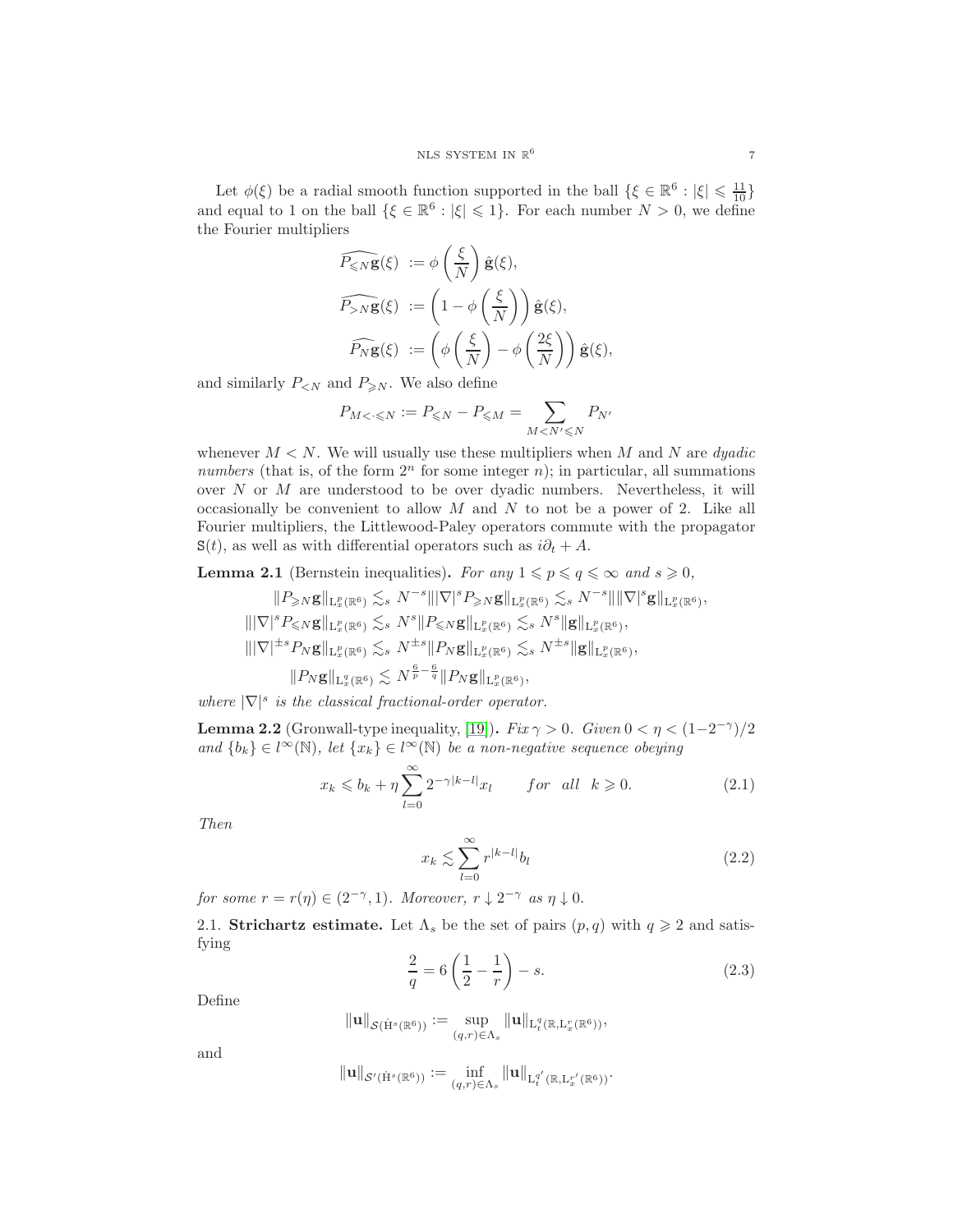We extent our notation  $\mathcal{S}(\dot{H}^s(\mathbb{R}^6)), \mathcal{S}'(\dot{H}^s(\mathbb{R}^6))$  as follows: we write  $\mathcal{S}(I, \dot{H}^s(\mathbb{R}^6))$ or  $\mathcal{S}'(I, \dot{H}^s(\mathbb{R}^6))$  to indicate a restriction to a time subinterval  $I \subset \mathbb{R}$ .

<span id="page-7-0"></span>**Lemma 2.3** (Dispersive estimate). For any  $t \neq 0$  and  $r \geq 2$ , we have

$$
\begin{aligned} \|\mathbf{S}(t)\mathbf{g}\|_{\mathcal{L}_x^{\infty}(\mathbb{R}^6)} &\lesssim_{\kappa} |t|^{-3} \|\mathbf{g}\|_{\mathcal{L}^1(\mathbb{R}^6)},\\ \|\mathbf{S}(t)\mathbf{g}\|_{\mathcal{L}_x^r(\mathbb{R}^6)} &\lesssim_{\kappa} |t|^{\frac{6}{r}-3} \|\mathbf{g}\|_{\mathcal{L}^{r'}(\mathbb{R}^6)} \end{aligned}
$$

where r' is the Hölder conjugation index, that is,  $\frac{1}{r} + \frac{1}{r'} = 1$ .

By combing the endpoint results in [\[17\]](#page-32-24) with Lemma [2.3,](#page-7-0) we can use  $T - T^*$ method to obtain the following Strichartz estimates.

<span id="page-7-2"></span>Theorem 2.4 (Strichartz estimates, [\[24\]](#page-32-20)). *The solution* u *to* [\(NLS system\)](#page-0-0) *on an interval*  $I \ni t_0$  *obeys* 

$$
\|\mathbf{u}\|_{\mathcal{S}(I,\mathbf{L}^2(\mathbb{R}^6))} \leqslant C \left( \|\mathbf{u}(t_0)\|_{\mathbf{L}^2(\mathbb{R}^6)} + \|\mathbf{f}(\mathbf{u})\|_{\mathcal{S}'(I,\mathbf{L}^2(\mathbb{R}^6))} \right). \tag{2.4}
$$

,

<span id="page-7-1"></span>2.2. Local well-posedness. Standard argument can help us prove the following basic local well-posedness properties of the solution to [\(NLS system\)](#page-0-0).

<span id="page-7-3"></span>**Theorem 2.5** (Local well-posedness,  $[2, 27]$  $[2, 27]$ ). For  $\mathbf{u}_0 \in \dot{H}^1(\mathbb{R}^6)$ , there exists a *unique maximal-lifespan solution*  $\mathbf{u} : I \times \mathbb{R}^6 \to \mathbb{C}^2$  *with the following properties holding*

- $(1)$  0 ∈ *I is an open interval.*
- *(2) If* sup I *is finite, then* u *blows-up forward in time. Similarly, if* inf I *is finite, then* u *blows-up backward in time.*
- *(3)* If sup  $I = +\infty$  and **u** does not blow-up forward in time, then **u** scatters *forward in time. Conversely, given*  $\mathbf{u}_{+} \in \dot{H}^{1}(\mathbb{R}^{6})$ *, there is a unique solution*  $u(t)$  *to* [\(NLS system\)](#page-0-0) *in a neighborhood of*  $t = \infty$  *such that*

$$
\lim_{t \to +\infty} \|\mathbf{u}(t) - \mathbf{S}(t)\mathbf{u}_+\|_{\dot{\mathbf{H}}^1(\mathbb{R}^6)} = 0.
$$

*Analogous statements hold backward in time.*

*(4) There exists a small number*  $\delta_{sd} > 0$  *satisfying that if*  $||\mathbf{u}_0||_{\mathcal{S}(I|\dot{H}^1(\mathbb{R}^6))} \leq \delta_{sd}$ , *then* **u** *is global and scatters with*  $S_{\mathbb{R}}(\mathbf{u}) \lesssim \delta_{sd}^4$ .

Remark 2.6. The last result of Theorem [2.2](#page-7-1) can be improved in the following manner: instead of using  $\|\mathbf{u}_0\|_{\mathcal{S}(I,\dot{H}^1(\mathbb{R}^6))} \leq \delta_{sd}$ , we may use a weaker hypothesis  $\|\mathbf{S}(t)\mathbf{u}_0\|_{\mathcal{S}(I,\dot{H}^1(\mathbb{R}^6))} \leq \delta_{sd}$  to obtain the same result. And for any given  $\mathbf{u}_0 \in \dot{H}^1(\mathbb{R}^6)$ , one can utilize Strichartz estimate to deduce that there exists  $I \ni 0$  such that  $\|\mathbf{S}(t)\mathbf{u}_0\|_{\mathcal{S}(I,\dot{H}^1(\mathbb{R}^6))} \leq \delta_{sd}.$ 

Inspired by [\[33\]](#page-32-8), we can establish the following stability result under weak smallness conditions.

<span id="page-7-4"></span>Proposition 2.7 (Long time perturbation theory). *For each* M ≫ 1*, there exist*  $\varepsilon = \varepsilon(M) \ll 1$  and  $L = L(M) \gg 1$  *such that the following holds. Let*  $\mathbf{u} = \mathbf{u}(t, x) \in$  $\dot{\mathrm{H}}_x^1(\mathbb{R}^6)$  *for all t and solve* 

$$
i\mathbf{u}_t + A\mathbf{u} + \mathbf{f}(\mathbf{u}) = \mathbf{0}.
$$

*Let*  $\tilde{\mathbf{u}} = \tilde{\mathbf{u}}(t, x) \in \dot{H}_x^1(\mathbb{R}^6)$  *for all t and define* 

$$
\mathbf{e} := i\tilde{\mathbf{u}}_t + A\tilde{\mathbf{u}} + \mathbf{f}(\tilde{\mathbf{u}}).
$$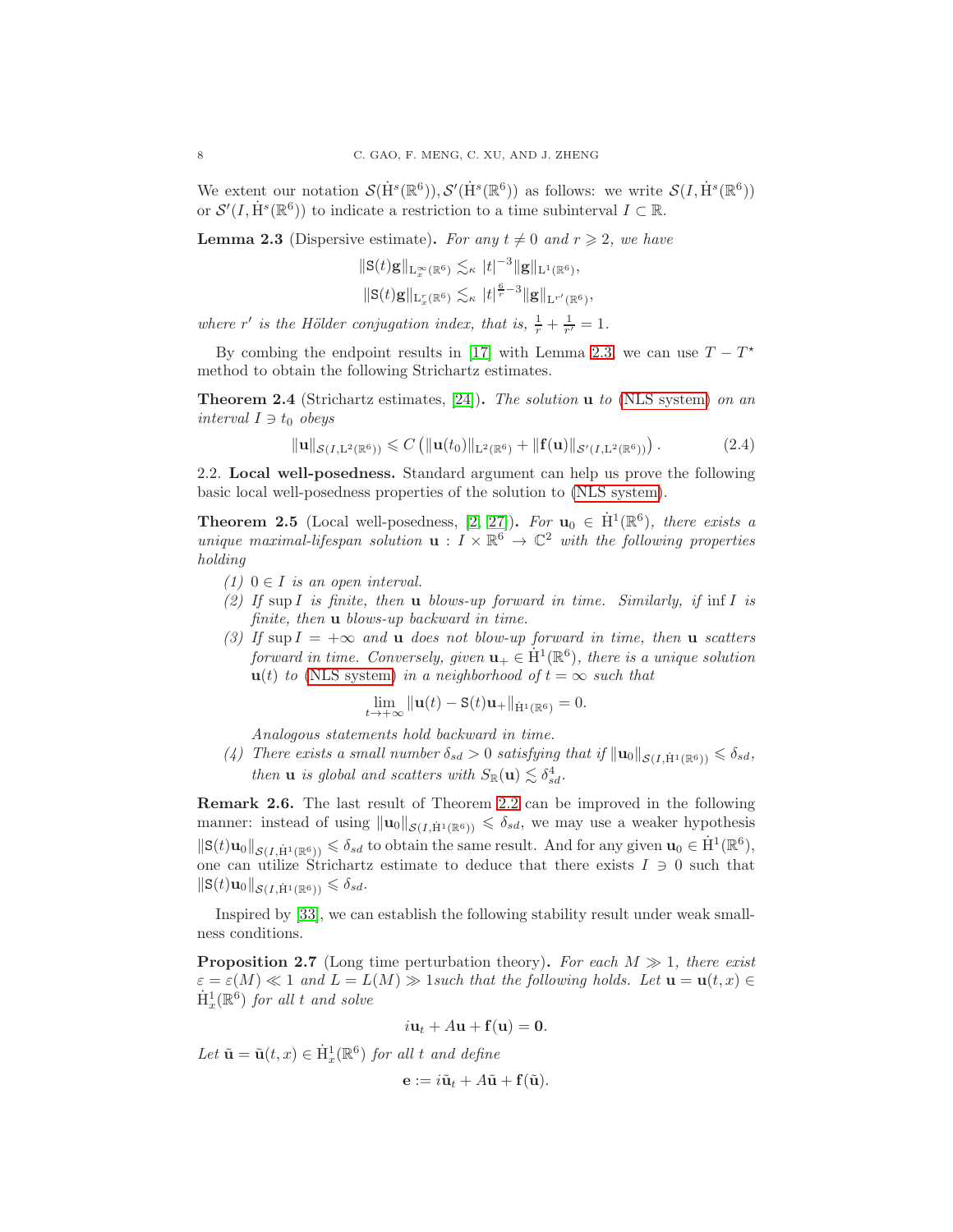*If*

$$
\begin{aligned} \|\tilde{\mathbf{u}}\|_{\mathcal{S}(\dot{\mathbf{H}}^1(\mathbb{R}^6))} &\leq M, & \|\nabla \mathbf{e}\|_{\mathcal{S}'(\mathbf{L}^2(\mathbb{R}^6))} \leq \varepsilon, \\ \|\mathbf{S}(t-t_0)(\mathbf{u}_0 - \tilde{\mathbf{u}}(t_0))\|_{\mathcal{S}(\dot{\mathbf{H}}^1(\mathbb{R}^6))} &\leq \varepsilon, \end{aligned}
$$

*then*

$$
\|\mathbf{u}\|_{\mathcal{S}(\dot{\mathrm{H}}^1(\mathbb{R}^6))} \leq L.
$$

*Proof.* Let  $\mathbf{w} := \mathbf{u} - \tilde{\mathbf{u}} =$  $\sqrt{w_1}$  $w_2$  $\setminus$ for  $\mathbf{u} =$  $\sqrt{u}$  $\overline{v}$  $\setminus$ and  $\tilde{\mathbf{u}} =$  $\tilde{u}$  $\tilde{v}$  $\setminus$ . Then w solves the equation

$$
i\mathbf{w}_t + A\mathbf{w} + \begin{pmatrix} \overline{\tilde{u}}w_2 + \tilde{v}\overline{w_1} \\ 2\tilde{u}w_1 \end{pmatrix} + \mathbf{f}(\mathbf{w}) + \mathbf{e} = \mathbf{0}.
$$

Since  $\|\tilde{\mathbf{u}}\|_{\mathcal{S}(\dot{H}^1(\mathbb{R}^6))} \leq M$ , we can partition  $[t_0, +\infty)$  into  $N = N(M)$  intervals  $I_j = [t_j, t_{j+1})$  such that for each  $0 \leq j \leq N-1$ , the quantity  $\|\tilde{\mathbf{u}}\|_{\mathcal{S}(I_j, \dot{H}^1(\mathbb{R}^6))} \leq \delta$  is small enough. By Duhamel formula,

$$
\mathbf{w}(t) = \mathbf{S}(t - t_j)\mathbf{w}(t_j) + i \int_{I_j} \mathbf{S}(t - s)\mathbf{N}(\mathbf{w}(s))ds,
$$

where

$$
\mathbf{N}(\mathbf{w}) = \begin{pmatrix} \overline{\tilde{u}}w_2 + \tilde{v}\overline{w_1} \\ 2\tilde{u}w_1 \end{pmatrix} + \mathbf{f}(\mathbf{w}) + \mathbf{e}.
$$

By Theorem [2.4,](#page-7-2) we obtain

$$
\|\mathbf{w}\|_{\mathcal{S}(I_j,\dot{\mathrm{H}}^1(\mathbb{R}^6))} \leq \|\mathbf{S}(t-t_j)\mathbf{w}(t_j)\|_{\mathcal{S}(I_j,\dot{\mathrm{H}}^1(\mathbb{R}^6))} + C\|\nabla \mathbf{N}(\mathbf{w})\|_{\mathcal{S}'(I_j,\mathrm{L}^2(\mathbb{R}^6))}.
$$

Note that  $\|\nabla \mathbf{e}\|_{\mathcal{S}'(\mathbf{L}^2(\mathbb{R}^6))} \leq \varepsilon$ ,

$$
\|\nabla \mathbf{N}(\mathbf{w})\|_{\mathcal{S}'(I_j, L^2(\mathbb{R}^6))} \leq 3\|\nabla(\tilde{\mathbf{u}}\mathbf{w})\|_{L^2_t(I_j, L^{\frac{3}{2}}_x(\mathbb{R}^6))} + \|\nabla \mathbf{f}(\mathbf{w})\|_{L^2_t(I_j, L^{\frac{3}{2}}_x(\mathbb{R}^6))}
$$
  
\n
$$
+ \|\nabla \mathbf{e}\|_{\mathcal{S}'(L^2(\mathbb{R}^6))} + 3\|\tilde{\mathbf{u}}\nabla \mathbf{w}\|_{L^2_t(I_j, L^{\frac{3}{2}}_x(\mathbb{R}^6))}
$$
  
\n
$$
\leq 3\|\nabla \tilde{\mathbf{u}}\mathbf{w}\|_{L^2_t(I_j, L^{\frac{3}{2}}_x(\mathbb{R}^6))} + 3\|\tilde{\mathbf{u}}\nabla \mathbf{w}\|_{L^2_t(I_j, L^{\frac{3}{2}}_x(\mathbb{R}^6))}
$$
  
\n
$$
+ \|\nabla \mathbf{f}(\mathbf{w})\|_{L^2_t(I_j, L^{\frac{12}{3}}_x(\mathbb{R}^6))} + \varepsilon
$$
  
\n
$$
\leq 3\|\nabla \tilde{\mathbf{u}}\|_{L^4_t(I_j, L^{\frac{4}{3}}_x(\mathbb{R}^6))}\|\mathbf{w}\|_{L^4_t(I_j, L^4_x(\mathbb{R}^6))}
$$
  
\n
$$
+ 3\|\tilde{\mathbf{u}}\|_{L^4_t(I_j, L^4_x(\mathbb{R}^6))}\|\nabla \mathbf{w}\|_{L^4_t(I_j, L^{\frac{12}{3}}_x(\mathbb{R}^6))}
$$
  
\n
$$
+ 2\|\tilde{\mathbf{w}}\|_{L^4_t(I_j, L^4_x(\mathbb{R}^6))}\|\nabla \mathbf{w}\|_{L^4_t(I_j, L^{\frac{12}{3}}_x(\mathbb{R}^6))} + \varepsilon
$$
  
\n
$$
\leq 6\delta \|\mathbf{w}\|_{\mathcal{S}(I_j, \dot{\mathbf{H}}^1(\mathbb{R}^6))} +
$$

Thus

$$
\|\mathbf{w}\|_{\mathcal{S}(I_j, \dot{\mathbf{H}}^1(\mathbb{R}^6))} \leq \|S(t - t_j)\mathbf{w}(t_j)\|_{\mathcal{S}(I_j, \dot{\mathbf{H}}^1(\mathbb{R}^6))} + 6C\delta \|\mathbf{w}\|_{\mathcal{S}(I_j, \dot{\mathbf{H}}^1(\mathbb{R}^6))} + 2C \|\mathbf{w}\|_{\mathcal{S}(I_j, \dot{\mathbf{H}}^1(\mathbb{R}^6))}^2 + C\epsilon.
$$
\n(2.5)

Provided  $\delta < \frac{1}{12C}$  and  $||\mathbf{S}(t - t_j)\mathbf{w}(t_j)||_{\mathcal{S}(I_j, \dot{H}^1(\mathbb{R}^6))} + C\varepsilon \leq \frac{1}{8C} - \frac{3}{2}\delta$ , we can get  $\|\mathbf{w}\|_{\mathcal{S}(I_j, \dot{\mathrm{H}}^1(\mathbb{R}^6))} \leqslant 6C\delta \|\mathbf{w}\|_{\mathcal{S}(I_j, \dot{\mathrm{H}}^1(\mathbb{R}^6))} + 2C \|\mathbf{w}\|_{\mathcal{S}(I_j, \dot{\mathrm{H}}^1(\mathbb{R}^6))}^2 + \frac{1}{8C}$  $\overline{8C}$  – 3  $\frac{5}{2}\delta,$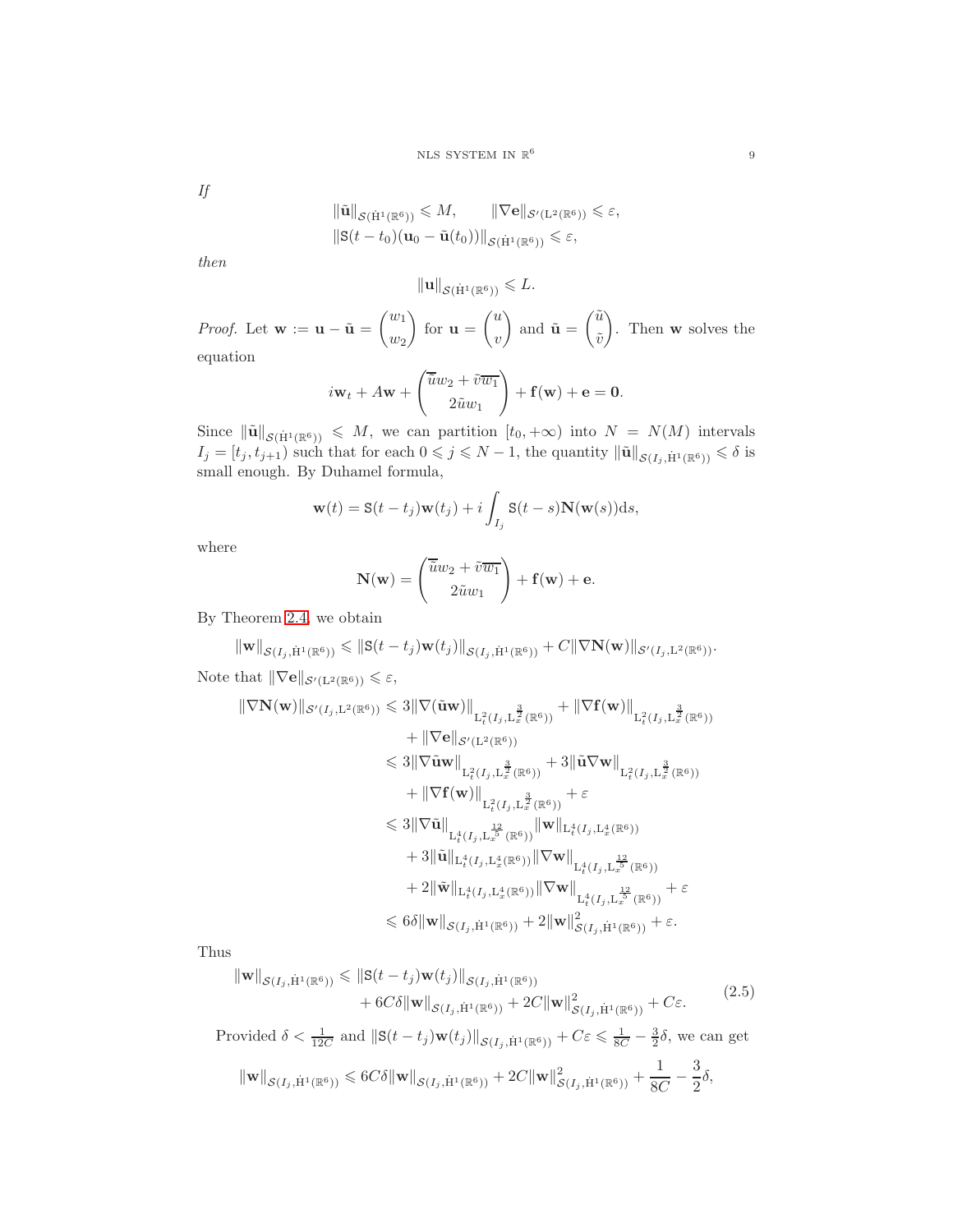which implies  $\|\mathbf{w}\|_{\mathcal{S}(I_j, \dot{H}^1(\mathbb{R}^6))} \leq \frac{1}{4C} - 3\delta$ . Under this circumstance, we have

$$
6C\delta \|\mathbf{w}\|_{\mathcal{S}(I_j, \dot{H}^1(\mathbb{R}^6))} + 2C \|\mathbf{w}\|_{\mathcal{S}(I_j, \dot{H}^1(\mathbb{R}^6))}^2 \leq \frac{1}{2} \|\mathbf{w}\|_{\mathcal{S}(I_j, \dot{H}^1(\mathbb{R}^6))}.
$$

Thus,

$$
\|\mathbf{w}\|_{\mathcal{S}(I_j,\dot{H}^1(\mathbb{R}^6))} \leq \frac{1}{2} \|\mathbf{w}\|_{\mathcal{S}(I_j,\dot{H}^1(\mathbb{R}^6))} + \|S(t-t_j)\mathbf{w}(t_j)\|_{\mathcal{S}(I_j,\dot{H}^1(\mathbb{R}^6))} + C\varepsilon.
$$

As a result,

$$
\|\mathbf{w}\|_{\mathcal{S}(I_j,\dot{\mathbf{H}}^1(\mathbb{R}^6))} \leq 2\|\mathbf{S}(t-t_j)\mathbf{w}(t_j)\|_{\mathcal{S}(I_j,\dot{\mathbf{H}}^1(\mathbb{R}^6))} + 2C\varepsilon.
$$
 (2.6)

Now take  $t = t_{j+1}$  in the above Duhamel formula and apply  $S(t - t_{j+1})$  to both sides to obtain

$$
\mathbf{S}(t-t_{j+1})\mathbf{w}(t_{j+1}) = \mathbf{S}(t-t_j)\mathbf{w}(t_j) + i \int_{I_j} \mathbf{S}(t-s)\mathbf{N}(\mathbf{w}(s))ds.
$$

Similarly, we can also get

$$
\|S(t-t_{j+1})w(t_{j+1})\|_{\mathcal{S}(\dot{H}^1(\mathbb{R}^6))}
$$
  
\$\leqslant \|\mathbf{S}(t-t\_j)\mathbf{w}(t\_j)\|\_{\mathcal{S}(\dot{H}^1(\mathbb{R}^6))} + 3C\delta\|\mathbf{w}\|\_{\mathcal{S}(I\_j,\dot{H}^1(\mathbb{R}^6))} + C\|\mathbf{w}\|\_{\mathcal{S}(I\_j,\dot{H}^1(\mathbb{R}^6))}^2 + C\epsilon\$,

and

$$
\|\mathbf{S}(t-t_{j+1})\mathbf{w}(t_j)\|_{\mathcal{S}(\dot{\mathbf{H}}^1(\mathbb{R}^6))} \leq 2\|\mathbf{S}(t-t_j)\mathbf{w}(t_j)\|_{\mathcal{S}(\dot{\mathbf{H}}^1(\mathbb{R}^6))} + 2C\epsilon.
$$

Iterating the above procedure with the start  $j = 0$ , we obtain

$$
\|\mathbf{S}(t-t_j)\mathbf{w}(t_{j+1})\|_{\mathcal{S}(\dot{\mathbf{H}}^1(\mathbb{R}^6))} \leq 2^j \|\mathbf{S}(t-t_0)\mathbf{w}(t_0)\|_{\mathcal{S}(\dot{\mathbf{H}}^1(\mathbb{R}^6))} + (2^j - 1)2C\varepsilon
$$
  

$$
\leq 2^{j+2}C\varepsilon.
$$

To accommodate  $||\mathbf{S}(t - t_j)\mathbf{w}(t_j)||_{\mathcal{S}(I_j, \dot{H}^1(\mathbb{R}^6))} + C\varepsilon \leq \frac{1}{8C} - \frac{3}{2}\delta$  for all intervals  $I_j$ ,  $0 \leq j \leq N-1$ , we require that

$$
2^{N+2}C\varepsilon \leqslant \frac{1}{8C} - \frac{3}{2}\delta,
$$

<span id="page-9-0"></span>which can be ensured by choosing  $0 < \varepsilon \ll 1$ .

# 3. Variational Characterization

In this section, we are in the position to give the variational characterization for the sharp Gargliardo-Nirenberg inequality. Apart from stating the existence of the ground state, we will also show some relationships between the energy of solution and the energy of ground state, which facilitate us to obtain the finite time blow-up result in Theorem [1.5.](#page-3-0)

<span id="page-9-1"></span>3.1. Ground state. We first recall some basic properties of ground state. As a quick application, we obtain the sharp Gargliardo-Nirenberg inequality. Then we will show the classification in Theorem [1.5](#page-3-0) is complete.

<span id="page-9-2"></span>**Proposition 3.1** (Ground state, [\[12\]](#page-32-12)). For  $D_6 = \left\{ \mathbf{G} \in \dot{H}^1 \cap L^3 \, | \, R(\mathbf{G}) > 0 \right\}$ , the *minimal* Jmin *of the nonnegative functional*

$$
J(\mathbf{G}) := [H(\mathbf{G})]^3 [R(\mathbf{G})]^{-2}, \qquad \mathbf{G} \in D_6
$$

*are attained at*  $G = (\Phi, \Psi)^T \in \mathbb{C}^2$ , whose expression has to have the form of  $(\Phi, \Psi) = (e^{i\theta} m\phi(nx), e^{2i\theta} m\varphi(nx)),$  where  $m > 0, n > 0, \theta \in \mathbb{R}$ , and  $W :=$  $(\phi, \varphi)^T \in D_6$  *is a pair of non-negative real-valued functions satisfying* [\(1.3\)](#page-2-1)*. The*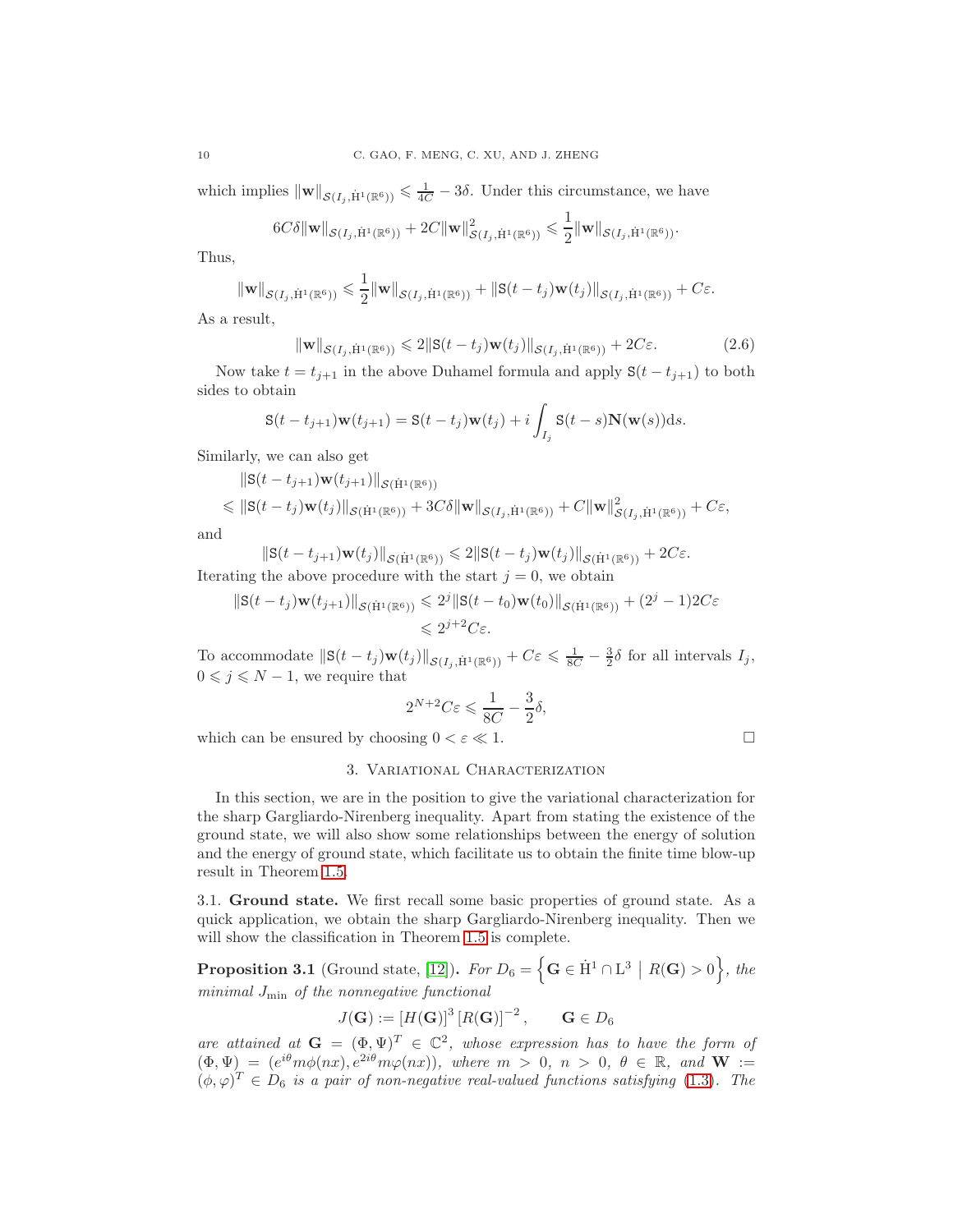*function* W *is called a* ground state *with*  $J(\mathbf{W}) = J_{\text{min}}$ *. The set of all ground states is denoted as* G*.*

*In addition, ground states for* [\(1.3\)](#page-2-1) *are unique up to translations and dilations. The unique ground state is given by*  $\mathbf{W} = (\phi_0, \frac{\phi_0}{\sqrt{\kappa}})^T$  *where*  $\phi_0$  *is a ground state of*  $(1.4)$  *in*  $\dot{H}^1(\mathbb{R}^6) \cap L^3(\mathbb{R}^6)$ .

<span id="page-10-2"></span>**Remark 3.2.** For the energy of ground state  $\mathbf{W} = (\phi, \varphi)^T \in D_6$ , we have the following scaling identity:

$$
E\left(\lambda^{\alpha}\mathbf{W}(\lambda^{\beta}\cdot)\right) = \lambda^{2\alpha-4\beta}H(\mathbf{W}) - \lambda^{3\alpha-6\beta}R(\mathbf{W}), \qquad \forall \lambda \in (0, \infty).
$$

Using variational derivatives and letting  $\lambda = 1$  in both sides of above identity, we can obtain

$$
0 = \text{Re} \int_{\mathbb{R}^6} \left( -2\Delta\phi - 2\phi\varphi \right) \cdot \overline{\left( \frac{d}{d\lambda} \Big|_{\lambda=1} \lambda^\alpha \phi(\lambda^\beta x) \right)}
$$
  
+  $\left( -\kappa\Delta\varphi - \phi^2 \right) \cdot \overline{\left( \frac{d}{d\lambda} \Big|_{\lambda=1} \lambda^\alpha \varphi(\lambda^\beta x) \right)} dx$   
=  $(2\alpha - 4\beta)H(\mathbf{W}) - (3\alpha - 6\beta)R(\mathbf{W})$   
=  $[2H(\mathbf{W}) - 3R(\mathbf{W})]\alpha - [4H(\mathbf{W}) - 6R(\mathbf{W})]\beta, \quad \forall \alpha \in \mathbb{R}, \ \beta \in \mathbb{R}.$ 

This yields

$$
H(\mathbf{W}) : R(\mathbf{W}) = 3 : 2.
$$
 (3.1)

This argument of scaling analysis produces the same effect as Pohozaev's identities.

<span id="page-10-3"></span>**Corollary 3.3** (Gagliardo-Nirenberg inequality). For any  $g \in \dot{H}^1(\mathbb{R}^6)$ ,

<span id="page-10-1"></span>
$$
R(\mathbf{g}) \leqslant C_{GN} [H(\mathbf{g})]^{\frac{3}{2}},\tag{3.2}
$$

where  $C_{GN} = J_{\text{min}}^{-\frac{1}{2}} > 0$  is a constant. Besides,  $R(\mathbf{W}) = C_{GN}[H(\mathbf{W})]^{\frac{3}{2}}$  for any  $\mathbf{W} \in \mathcal{G}$ .

*Proof.* For  $g \in \dot{H}^1(\mathbb{R}^6) \backslash D_6 = \Big\{ g \in \dot{H}^1(\mathbb{R}^6) \Big| R(g) \leqslant 0 \Big\}$ , [\(3.2\)](#page-10-1) holds obviously since  $C_{GN} > 0$  and  $H(g) \geq 0$ . For  $g \in D_6$ , by Proposition [3.1,](#page-9-2) we have

$$
[H(\mathbf{g})]^3 [R(\mathbf{g})]^{-2} = J(\mathbf{g}) \geq J_{\min},
$$

which leads to [\(3.2\)](#page-10-1) directly.

From the proof of Proposition [3.1,](#page-9-2) we can easily see that  $R(\mathbf{W}) = C_{GN}[H(\mathbf{W})]^{\frac{3}{2}}$ for any  $\mathbf{W} \in \mathcal{G}$ .

<span id="page-10-0"></span>**Proposition 3.4** (Coercivity of energy). Let  $0 < \delta < 1$ . For the initial data  $\mathbf{u}_0 \in$  $\dot{H}^{1}(\mathbb{R}^{6})$  *and satisfying*  $E(\mathbf{u}_{0}) \leq (1 - \delta)E(\mathbf{W})$  *in* [\(NLS system\)](#page-0-0)*, if*  $H(\mathbf{u}_{0}) < H(\mathbf{W})$ *, then there exists*  $\delta'' = \delta''(\delta) > 0$  *so that* 

$$
2H(\mathbf{u}) - 3R(\mathbf{u}) \geq \delta'' H(\mathbf{u});\tag{3.3}
$$

*if*  $H(\mathbf{u}_0) > H(\mathbf{W})$  *then there exists*  $\tilde{\delta}'' = \tilde{\delta}''(\delta) > 0$  *so that* 

$$
2H(\mathbf{u}) - 3R(\mathbf{u}) \leqslant -\tilde{\delta}''H(\mathbf{u}).\tag{3.4}
$$

*Proof.* We start with the energy of **u**, by  $(3.2)$ ,

<span id="page-10-4"></span>
$$
E(\mathbf{u}) = H(\mathbf{u}) - R(\mathbf{u}) \ge H(\mathbf{u}) - C_{GN}[H(\mathbf{u})]^{\frac{3}{2}}.
$$
\n(3.5)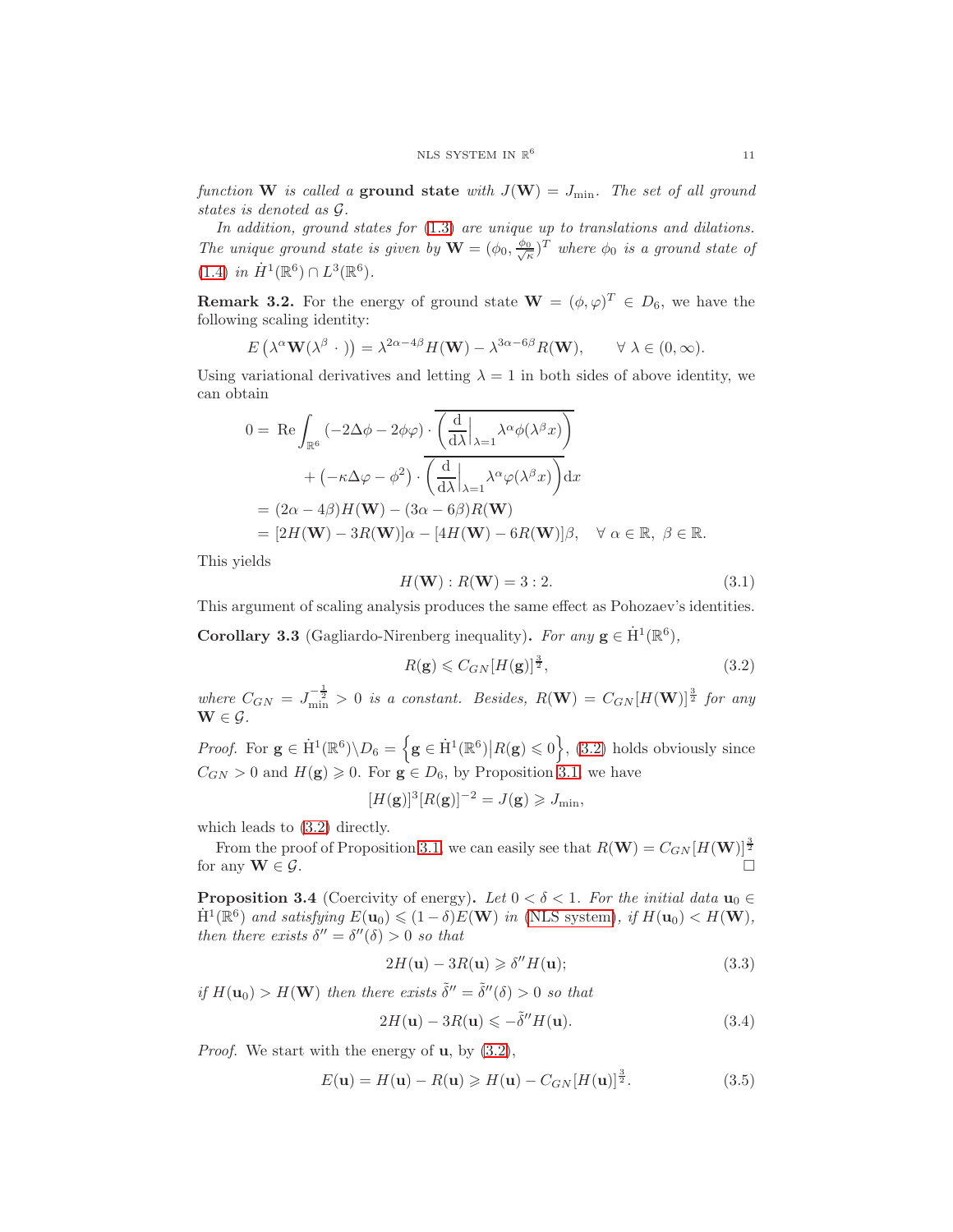Define  $f(y) = y - C_{GN} y^{\frac{3}{2}}$  for  $y = y(t) := H(\mathbf{u}(t)) \ge 0$ . Then  $f'(y) = 1 - \frac{3}{2} C_{GN} y^{\frac{1}{2}}$ . Thus  $f'(y) \geq 0$  only when  $y \leq y_0 := \frac{4}{9C_{GN}^2}$ . From Remark [3.2](#page-10-2) and Corollary [3.3,](#page-10-3) we may obtain  $C_{GN} = \frac{2}{3[H(\mathbf{W})]^{\frac{1}{2}}}$  and  $y_0 = H(\mathbf{W})$ .

Therefore,

<span id="page-11-1"></span>
$$
f_{\max}(y) = f(y_0) = f(H(\mathbf{W})) = H(\mathbf{W}) - C_{GN}[H(\mathbf{W})]^{\frac{3}{2}} = \frac{1}{3}H(\mathbf{W}) = E(\mathbf{W}).
$$
\n(3.6)

For any time  $t \in I$ , by [\(3.5\)](#page-10-4), [\(3.6\)](#page-11-1), and the conversation of energy, we get

$$
f(H(\mathbf{u}(t))) \leqslant E(\mathbf{u}(t)) = E(\mathbf{u_0}) < E(\mathbf{W}) = f(H(\mathbf{W})),
$$

which means  $H(\mathbf{u}(t)) \neq H(\mathbf{W})$  for any  $t \in I$ .

If  $H(\mathbf{u}_0) < H(\mathbf{W})$ , by the continuity of  $f(y)$  and  $y(t)$ , there exists  $\delta' = \delta'(\delta) > 0$ so that

<span id="page-11-2"></span>
$$
H(\mathbf{u}(t)) \leq (1 - \delta')H(\mathbf{W}), \quad \forall \ t \in I.
$$
\n
$$
(3.7)
$$

Similarly, if  $H(\mathbf{u}_0) > H(\mathbf{W})$ , there exists  $\tilde{\delta}' = \tilde{\delta}'(\delta) > 0$  so that

<span id="page-11-3"></span>
$$
H(\mathbf{u}(t)) \geq (1 + \tilde{\delta}')H(\mathbf{W}), \quad \forall \ t \in I.
$$
 (3.8)

Furthermore, there exist  $\delta'' = \delta''(\delta') > 0$  and  $\tilde{\delta}'' = \tilde{\delta}''(\delta, \tilde{\delta}') > 0$  so that

$$
2 - 3\frac{R(\mathbf{u})}{H(\mathbf{u})} \ge 2 - 3C_{GN}[H(\mathbf{u})]^{\frac{1}{2}} = 2 - 2\left(\frac{H(\mathbf{u})}{H(\mathbf{W})}\right)^{\frac{1}{2}} \ge 2\left[1 - (1 - \delta')^{\frac{1}{2}}\right] := \delta'';
$$

and

$$
2 - 3\frac{R(\mathbf{u})}{H(\mathbf{u})} = 3\frac{E(\mathbf{u}_0)}{H(\mathbf{u})} - 1 \le 3\frac{(1 - \delta)E(\mathbf{W})}{(1 + \delta')H(\mathbf{W})} - 1 = \frac{(1 - \delta)}{(1 + \delta')} - 1 := -\tilde{\delta}'',
$$

that is,

$$
2H(\mathbf{u}) - 3R(\mathbf{u}) \geq \delta'' H(\mathbf{u});\tag{3.9}
$$

and

$$
2H(\mathbf{u}) - 3R(\mathbf{u}) \leqslant -\tilde{\delta}''H(\mathbf{u}).\tag{3.10}
$$

<span id="page-11-0"></span>So we complete the proof.

3.2. Energy trapping. For the solution to classical focusing [\(NLS\)](#page-1-0), generally speaking, we can not determine the sign of its energy. However, under certain circumstance, we may determine the sign of a general function regardless of whether it is a solution to [\(NLS\)](#page-1-0) or not. For us, we may generalize the above fact to our setting.

**Lemma 3.5.** *For any*  $\mathbf{v} \in \dot{H}^1(\mathbb{R}^6)$ *, if*  $H(\mathbf{v}) \le H(\mathbf{W})$ *, then* 

 $E(\mathbf{v}) \geqslant 0.$ 

*Proof.* We just need to show  $H(\mathbf{v}) - C_{GN}[H(\mathbf{v})]^{\frac{3}{2}} \geq 0$ , since

$$
E(\mathbf{v}) = H(\mathbf{v}) - R(\mathbf{v}) \ge H(\mathbf{v}) - C_{GN}[H(\mathbf{v})]^{\frac{3}{2}}.
$$

Considering  $0 \le H(\mathbf{v}) \le H(\mathbf{W})$ , we define  $f(y) = y - C_{GN} y^{\frac{3}{2}}$  for  $0 \le y \le H(\mathbf{W})$ . Then  $f'(y) = 1 - \frac{3}{2}C_{GN}y^{\frac{1}{2}}$ . Thus  $f'(y) \ge 0$  only when  $y \le y_0 := \frac{4}{9C_{GN}^2}$ . The fact  $C_{GN} = \frac{R(\mathbf{W})}{H(\mathbf{W})}$  $\frac{R(\mathbf{W})}{[H(\mathbf{W})]^{\frac{3}{2}}}$  and  $H(\mathbf{W}): R(\mathbf{W}) = 2:3$  implies

$$
C_{GN} = \frac{2}{3[H(\mathbf{W})]^{\frac{1}{2}}}
$$
 and  $y_0 = H(\mathbf{W})$ .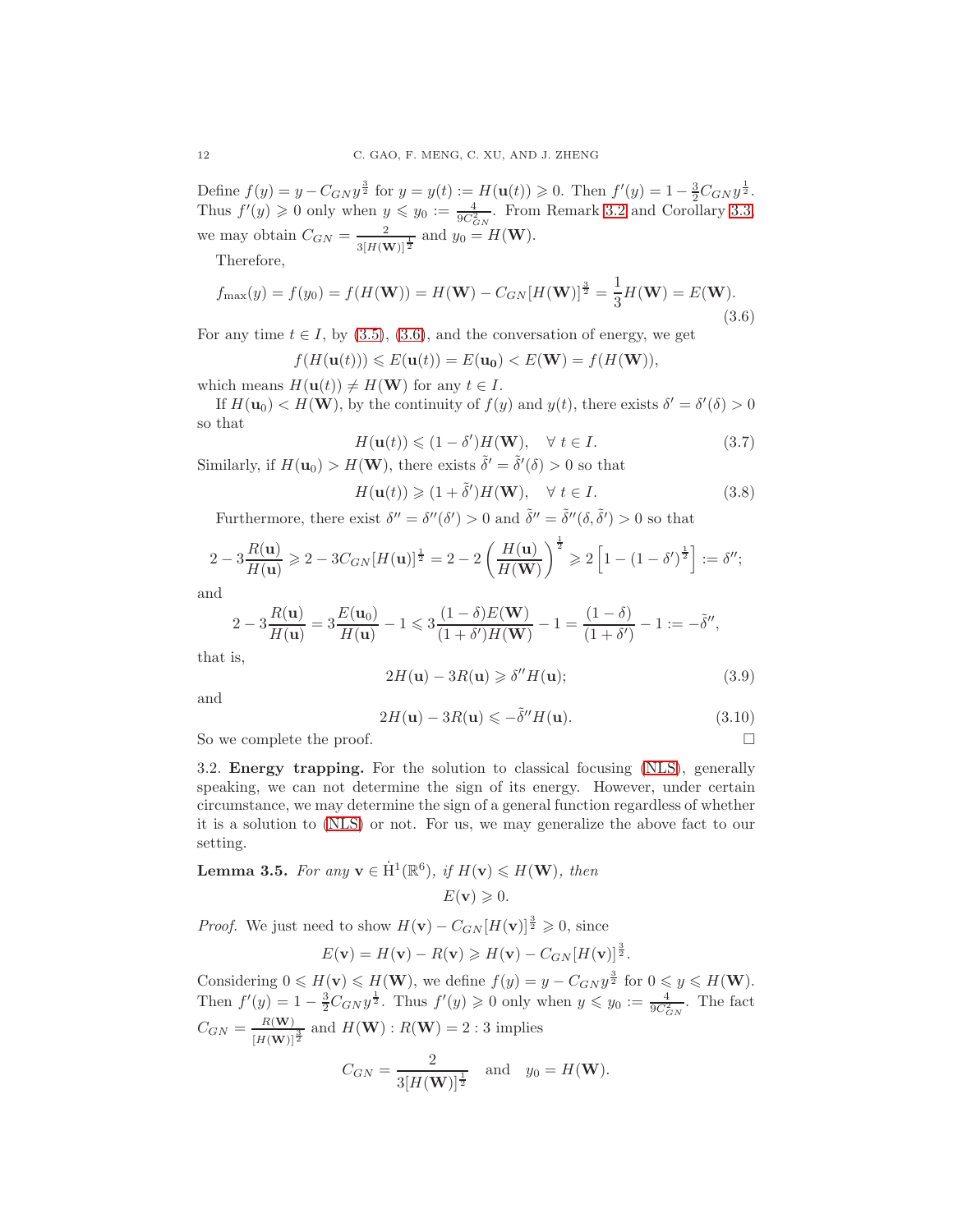Therefore, we obtain  $E(\mathbf{v}) \geq f(H(\mathbf{v})) \geq 0$  if  $0 \leq H(\mathbf{v}) \leq H(\mathbf{W})$ .

Next, we will establish the equivalence relation between the energy and the ki-netic energy of the solution to [\(NLS system\)](#page-0-0), that is,  $H(\mathbf{u}) \sim E(\mathbf{u})$  under certain restrictions. For the classical [\(NLS\)](#page-1-0), it is easy to obtain  $E(\mathbf{u}) \lesssim H(\mathbf{u})$ . Indeed, for the focusing case, we can use the fact that  $R(\mathbf{u}) \geq 0$ , which is missing in our setting; for the defocusing case, we can use the associated Gagliardo-Nirenberg inequality. However, for [\(NLS system\)](#page-0-0), we do not have the natural comparison,  $E(\mathbf{u}) \lesssim H(\mathbf{u})$ . Our proof here is different from the argument in [\[18\]](#page-32-22). To obtain  $|R(\mathbf{u})| \lesssim_{\kappa} [H(\mathbf{u})]^{\frac{3}{2}}$ , the Arithmetic-Geometry Mean-value inequality is used. Combining with the coercivity of energy, we prove  $H(\mathbf{u}) \sim E(\mathbf{u})$ .

<span id="page-12-1"></span>Lemma 3.6. *For any*  $\mathbf{v} \in \dot{\mathbf{H}}^1(\mathbb{R}^6)$ ,

<span id="page-12-0"></span>
$$
|R(\mathbf{v})| \leqslant C(\kappa)[H(\mathbf{v})]^{\frac{3}{2}},\tag{3.11}
$$

*where*  $C(\kappa) = \sqrt{\frac{8}{27\kappa}} > 0$ .

*Proof.* Using Hölder's inequality, Sobolev embedding, and the Arithmetic-Geometry Mean-value inequality,

$$
\frac{1}{n}\sum_{i=1}^{n}a_i \geqslant \sqrt[n]{\prod_{i=1}^{n}a_i}, \qquad \text{for } \forall 1 \leqslant i \leqslant n, a_i \geqslant 0,
$$

we can compute directly, setting  $\mathbf{v} := (\tilde{u}, \tilde{v})^T$ ,

$$
|R(\mathbf{v})| = \left| \operatorname{Re} \int_{\mathbb{R}^6} \overline{\tilde{v}} \tilde{u}^2 dx \right| \leq \int_{\mathbb{R}^6} |\tilde{v}| |\tilde{u}|^2 dx
$$
  
\n
$$
\leq \| \tilde{v} \|_{L^3(\mathbb{R}^6)} \| \tilde{u} \|_{L^3(\mathbb{R}^6)}^2 \leq \| \tilde{v} \|_{\dot{H}^1(\mathbb{R}^6)} \| \tilde{u} \|_{\dot{H}^1(\mathbb{R}^6)}^2
$$
  
\n
$$
= \left[ \frac{8}{\kappa} \left( \frac{\kappa}{2} \|\tilde{v}\|_{\dot{H}^1(\mathbb{R}^6)}^2 \right) \left( \frac{1}{2} \|\tilde{u}\|_{\dot{H}^1(\mathbb{R}^6)}^2 \right) \left( \frac{1}{2} \|\tilde{u}\|_{\dot{H}^1(\mathbb{R}^6)}^2 \right) \right]^{\frac{1}{2}}
$$
  
\n
$$
\leq \left\{ \frac{8}{\kappa} \left[ \frac{\left( \frac{\kappa}{2} \|\tilde{v}\|_{\dot{H}^1(\mathbb{R}^6)}^2 \right) + \left( \frac{1}{2} \|\tilde{u}\|_{\dot{H}^1(\mathbb{R}^6)}^2 \right) + \left( \frac{1}{2} \|\tilde{u}\|_{\dot{H}^1(\mathbb{R}^6)}^2 \right)}{\frac{3}{2}} \right]^{\frac{1}{2}}
$$
  
\n
$$
= \sqrt{\frac{8}{27\kappa}} [H(\mathbf{v})]^{\frac{3}{2}}.
$$

Choosing  $C(\kappa) = \sqrt{\frac{8}{27\kappa}}$ , we obtain [\(3.11\)](#page-12-0).

Using Lemma [3.6](#page-12-1) and Proposition [3.4,](#page-10-0) we can establish the energy trapping result.

<span id="page-12-3"></span>Corollary 3.7 (Energy Trapping). *Let* u *be a solution to* [\(NLS system\)](#page-0-0) *with initial data*  $u_0$  *and maximal life-span*  $I_{\text{max}} \ni 0$ *. If*  $E(u_0) \leq (1 - \delta)E(W)$  *and*  $H(u_0) \leq$  $(1 - \delta')H(\mathbf{W})$ *, then* 

<span id="page-12-2"></span>
$$
H(\mathbf{u}(t)) \sim E(\mathbf{u}(t)), \qquad \forall \ t \in I_{\text{max}}.\tag{3.12}
$$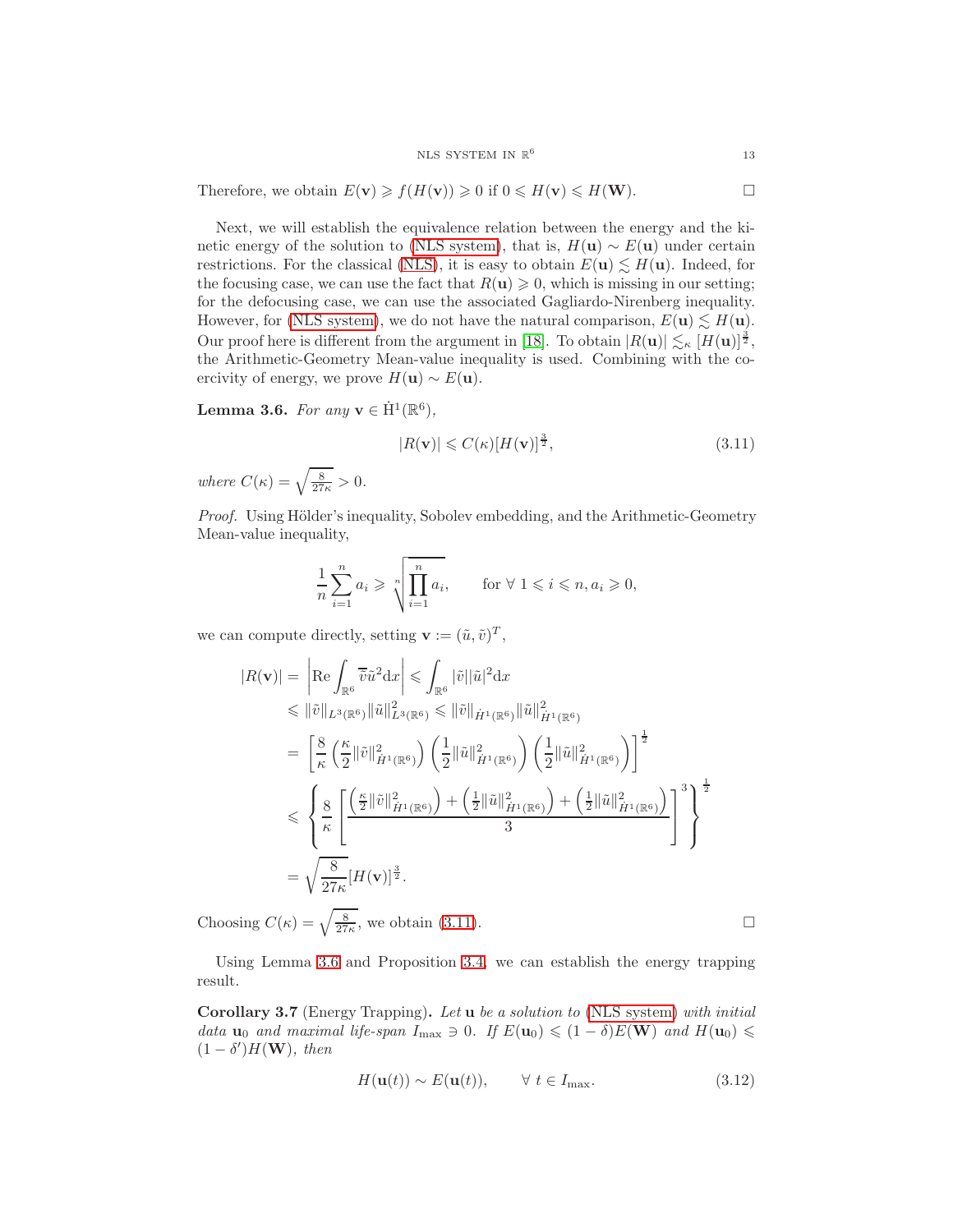*Proof.* By [\(3.11\)](#page-12-0) and [\(3.7\)](#page-11-2), we may get the upper bound of energy  $E(\mathbf{u})$ ,

$$
E(\mathbf{u}(t)) \leq H(\mathbf{u}(t)) + |R(\mathbf{u}(t))|
$$
  
\n
$$
\leq H(\mathbf{u}(t)) + C(\kappa) [H(\mathbf{u}(t))]^{\frac{3}{2}}
$$
  
\n
$$
\leq (1 + C(\kappa) [(1 - \delta')H(\mathbf{W})]^{\frac{1}{2}}) H(\mathbf{u}(t)).
$$

As for the lower bound of  $E(\mathbf{u})$ , the proof of Proposition [3.4](#page-10-0) tells us

$$
E(\mathbf{u}(t)) = \frac{1}{3}H(\mathbf{u}(t)) + \frac{1}{3}[2H(\mathbf{u}(t)) - 3R(\mathbf{u}(t))]
$$
  
\n
$$
\geq \frac{1}{3}H(\mathbf{u}(t)) + \frac{1}{3}\delta''H(\mathbf{u}(t))
$$
  
\n
$$
= \frac{1}{3}(1 + \delta'')H(\mathbf{u}(t)).
$$

<span id="page-13-0"></span>Combining the above two inequalities, we deduce the conclusion  $(3.12)$ .

3.3. Virial identity and blowing-up. Despite being proved in [\[6\]](#page-31-8), the part of blowing-up result of Theorem [1.5](#page-3-0) will also be shown for completeness.

We aim to figure out how the mass is distributed in the spatial space. In particular, we try to make clear whether it concentrates at the origin or not, and how the distribution changes over time. So we consider a class of initial data satisfying  $x\mathbf{u_0} \in \mathrm{L}^2(\mathbb{R}^6)$  firstly. The law of conservation of mass suggests it useless to think about the change of  $\|\mathbf{u}(t)\|_{\mathbf{L}^2}$  over time directly, so we redistribute the mass of **u** to large radii and consider the behavior of  $||x\mathbf{u}(t)||_{\mathbf{L}^2}$  when  $t \in I_{max}$ . For  $d = 6$  in the [\(NLS system\)](#page-0-0) we define a function

<span id="page-13-1"></span>
$$
I(t) := \int_{\mathbb{R}^6} |x|^2 (2\kappa |u|^2 + |v|^2) dx.
$$
 (3.13)

Remark 3.8. The coefficients in [\(3.13\)](#page-13-1) are chosen carefully to match with Propostion [3.4,](#page-10-0) one may refer to Remark 4.1 in [\[24\]](#page-32-20) for details. More specifically, just by adjusting the rate of coefficients between  $|u|^2$  and  $|v|^2$  to be  $2\kappa:1$ , we can obtain a factor  $2H(u) - 3R(u)$  in [\(3.14\)](#page-14-2).

<span id="page-13-2"></span>Lemma 3.9 (Virial identity). *If* u *is a solution to* [\(NLS system\)](#page-0-0)*, for any real valued function*  $a \in C^{\infty}(\mathbb{R}^6)$ ,  $t \in [0, T_+(\mathbf{u}))$ , then (1)

$$
\frac{\mathrm{d}}{\mathrm{d}t} \int_{\mathbb{R}^6} \left( 2\kappa |u|^2 + |v|^2 \right) a(x) \mathrm{d}x = 2\kappa \operatorname{Im} \int_{\mathbb{R}^6} \left( 2\overline{u} \nabla u + \overline{v} \nabla v \right) \cdot \nabla a(x) \mathrm{d}x.
$$

(2)

$$
\frac{\mathrm{d}^2}{\mathrm{d}t^2} \int_{\mathbb{R}^6} \left( 2\kappa |u|^2 + |v|^2 \right) a(x) \mathrm{d}x
$$
\n
$$
= 8\kappa \operatorname{Re} \int_{\mathbb{R}^6} \left( \overline{u_j} u_k + \frac{\kappa}{2} \overline{v_j} v_k \right) a_{jk}(x) \mathrm{d}x - 2\kappa \int_{\mathbb{R}^6} \left( |u|^2 + \frac{\kappa}{2} |v|^2 \right) \Delta \Delta a(x) \mathrm{d}x
$$
\n
$$
- 2\kappa \operatorname{Re} \int_{\mathbb{R}^6} \overline{v} u^2 \Delta a(x) \mathrm{d}x.
$$

Set  $a(x) = x^2$ , a simple calculation shows that

$$
a(x) = |x|^2
$$
,  $a_j(x) := \partial_{x_j} a = 2x_j$ ,  $\nabla a(x) = 2x$ ,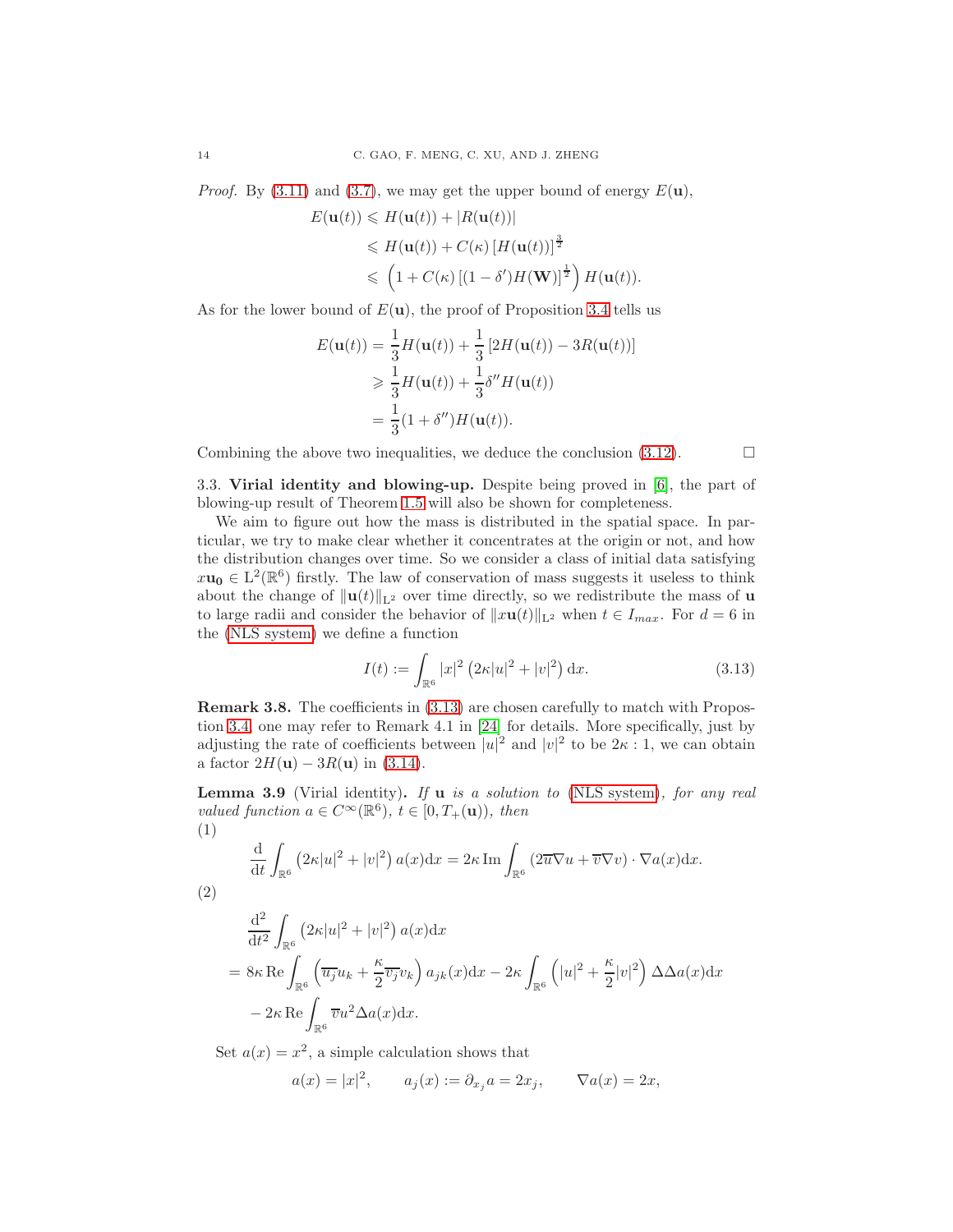and

$$
a_{jk}(x) := \partial_{x_i} \partial_{x_j} a = 2\delta_{jk}, \qquad \Delta a(x) = 2d, \qquad \Delta \Delta a(x) = 0.
$$

As a result, by Lemma [3.9,](#page-13-2) we have

$$
I'(t) = 4\kappa \operatorname{Im} \int_{\mathbb{R}^6} \left( 2\overline{u} \nabla u + \overline{v} \nabla v \right) \cdot x \mathrm{d}x
$$

and

<span id="page-14-2"></span>
$$
I''(t) = 16\kappa H(\mathbf{u}) - 24\kappa R(\mathbf{u}) = 8\kappa [2H(\mathbf{u}) - 3R(\mathbf{u})]. \tag{3.14}
$$

By the Gagliardo-Nirenberg inequality [\(3.2\)](#page-10-1), we know

$$
\frac{1}{8\kappa}I''(t) = 2H(\mathbf{u}) - 3R(\mathbf{u})
$$
  
\n
$$
\geq 2H(\mathbf{u}) - 2[H(\mathbf{W})]^{-\frac{1}{2}}[H(\mathbf{u})]^{\frac{3}{2}}
$$
  
\n
$$
= 2[H(\mathbf{u})]^{\frac{3}{2}}([H(\mathbf{u})]^{-\frac{1}{2}} - [H(\mathbf{W})]^{-\frac{1}{2}}).
$$

So under the hypotheses of  $E(\mathbf{u_0}) < E(\mathbf{W})$  and  $H(\mathbf{u_0}) < H(\mathbf{W})$ , we have  $I''(0) >$ 0, which implies  $I(t)$  is a convex function. We can expect **u** is global and scatters.

Under the hypotheses of  $E(\mathbf{u_0}) < E(\mathbf{W})$  and  $H(\mathbf{u_0}) > H(\mathbf{W})$ , Proposition [3.4](#page-10-0) tells us that the right side of  $(3.14)$  is strictly negative, which implies  $I(t)$  is a concave function. Combing with  $I(0) > 0$ , we know the variance  $I(t)$  will tend to 0 in finite time, which means that all the mass of u concentrates at the origin and u has to blow up in finite time.

The coercivity of energy has showed some relations between the potential energy and the kinetic energy of solution in any time  $t \in I_{\text{max}}$ . But we need some uniform bounds sometimes.

<span id="page-14-0"></span>**Theorem 3.10.** *For*  $x\mathbf{u}_0 \in L^2(\mathbb{R}^6)$ , we set  $I_{\text{max}}$  be the maximal time interval of *existence of*  $u(t)$  *solving* [\(NLS system\)](#page-0-0)*. If*  $E(u_0) < E(W)$  *and*  $H(u_0) > H(W)$ *, then*  $I_{\text{max}}$  *is finite and*  $H(\mathbf{u}(t)) > H(\mathbf{W}), \ \forall \ t \in I_{\text{max}}.$ 

*Proof.* If  $H(\mathbf{u}_0) > H(\mathbf{W})$ , by the properties of  $f(y)$  as in the proof of Proposition [3.4](#page-10-0) and [\(3.8\)](#page-11-3), we can choose  $\tilde{\delta}' > 0$  such that

$$
H(\mathbf{u}(t)) \geqslant (1+\tilde{\delta}')H(\mathbf{W}), \ \forall \ t \in I_{\max}.
$$

And then,

$$
2H(\mathbf{u}(t)) - 3R(\mathbf{u}(t)) = 3E(\mathbf{u}(t)) - H(\mathbf{u}(t))
$$
  
= 3E(\mathbf{u}\_0) - H(\mathbf{u}(t))  

$$
\leq 3E(\mathbf{W}) - (1 + \tilde{\delta}')H(\mathbf{W})
$$
  
= H(\mathbf{W}) - (1 + \tilde{\delta}')H(\mathbf{W}) = -\tilde{\delta}'H(\mathbf{W}).

The Virial identity [\(3.14\)](#page-14-2) shows that

$$
I''(t) = 8\kappa[2H(\mathbf{u}) - 3R(\mathbf{u})] \leqslant -8\kappa \tilde{\delta}' H(\mathbf{W}), \ \forall \ t \in I_{\max}.
$$

So, the time  $t \in I_{\text{max}}$  must be finite.

<span id="page-14-1"></span>**Theorem 3.11.** *For*  $\mathbf{u}_0 \in \mathrm{H}^1(\mathbb{R}^6)$  *radial instead of the assumption*  $x\mathbf{u}_0 \in \mathrm{L}^2(\mathbb{R}^6)$ *in Theorem [3.10.](#page-14-0) If the other conditions keep the same as Theorem [3.10,](#page-14-0) then the same result holds as well.*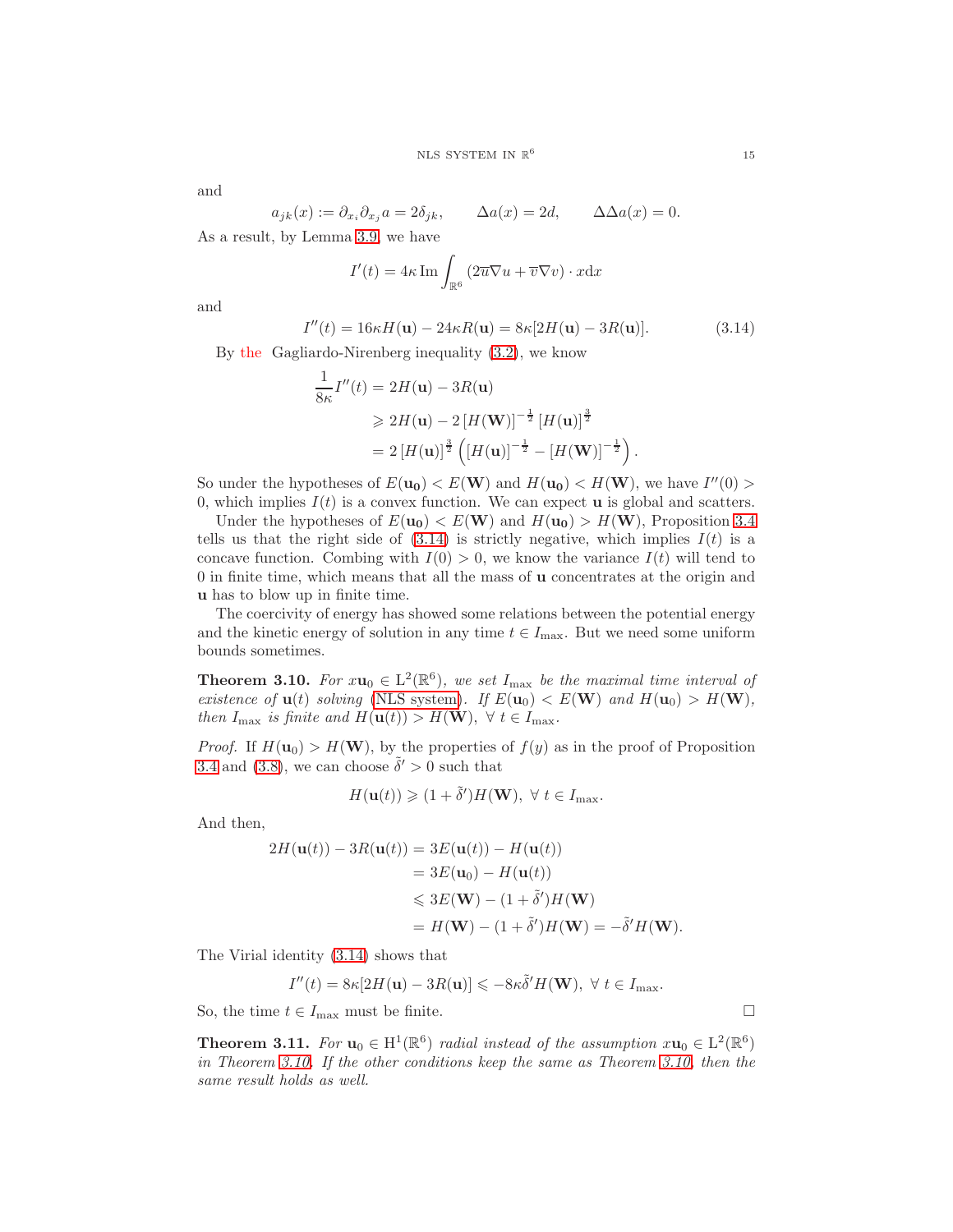*Proof.* We change the weighted function  $|x|^2$  into a specific smooth cut-off function in [\(3.13\)](#page-13-1), to be more specific,

$$
\tilde{I}(t) := \int_{\mathbb{R}^6} (2\kappa |u|^2 + |v|^2) a(x) dx, \quad a(x) := R^2 \Gamma\left(\frac{|x|^2}{R^2}\right), \ \forall \ R > 0,
$$

where  $\Gamma(r)$  is a smooth concave function defined on  $[0,\infty)$  satisfying

$$
\Gamma(r) = \begin{cases} r, & r \leq 1, \\ 2, & r \geq 3, \end{cases} \quad \text{and} \quad \begin{cases} \Gamma''(r) \searrow, & r \leq 2, \\ \Gamma''(r) \nearrow, & r \geq 2. \end{cases}
$$

By Lemma [3.9,](#page-13-2) we have

$$
I''(t) = 8\kappa \int_{\mathbb{R}^6} [2H(\mathbf{u}) - 3R(\mathbf{u})] dx + \frac{1}{R^2} O\left(\int_{|x| \sim R} |\mathbf{u}|^2 dx\right)
$$
  
+ 8\kappa \int\_{\mathbb{R}^6} \left(\Gamma'\left(\frac{|x|^2}{R^2}\right) - 1 + \frac{2|x|^2}{R^2} \Gamma''\left(\frac{|x|^2}{R^2}\right)\right) [2H(\mathbf{u}) - 3R(\mathbf{u})] dx  
- \frac{40}{3} \text{Re} \int\_{\mathbb{R}^6} \frac{2|x|^2}{R^2} \Gamma''\left(\frac{|x|^2}{R^2}\right) \overline{v} u^2 dx.

Because  $\Gamma''(r) > 0$  and  $\mathbf{u} \in L^2(\mathbb{R}^6)$ , we can choose  $R = R(M(\mathbf{u}))$  large enough to obtain

$$
I''(t) \leqslant -4\kappa \tilde{\delta}' H(\mathbf{W}) - 8\kappa \int_{\mathbb{R}^6} \omega(x) [2H(\mathbf{u}) - 3R(\mathbf{u})] \mathrm{d}x,
$$

where

$$
\omega(x) = 1 - \Gamma' \left(\frac{|x|^2}{R^2}\right) - \frac{2|x|^2}{R^2} \Gamma'' \left(\frac{|x|^2}{R^2}\right).
$$

Observe that  $0 \le \Gamma \le 1$  is radial, supp  $(\Gamma) \subset \{x \mid |x| > R\}$ , and

 $\Gamma(x) \leq \Gamma(y)$ , uniformly for  $|x| \leq |y|$ ,

we have

$$
\left\|||x|^{\frac{5}{2}}\Gamma^{\frac{1}{4}}f\right\|_{L_x^{\infty}(\mathbb{R}^6)}^2 \lesssim \|f\|_{L_x^2(\mathbb{R}^6)} \left\|\Gamma^{\frac{1}{2}}\nabla f\right\|_{L_x^2(\mathbb{R}^6)}.
$$

Furthermore, by the conservation of mass,

$$
\begin{split} \operatorname{Re} \int_{\mathbb{R}^6} \Gamma(x)\overline{v}u^2\mathrm{d}x &\lesssim \ \left\|\Gamma^{\frac{1}{4}}\mathbf{u}(t)\right\|_{\mathrm{L}_x^\infty(\mathbb{R}^6)}\int_{\mathbb{R}^6}|\mathbf{u}(t,x)|^2\mathrm{d}x\\ &\lesssim R^{-\frac{5}{2}}\left\||x|^{\frac{5}{2}}\Gamma^{\frac{1}{4}}\mathbf{u}(t)\right\|_{\mathrm{L}_x^\infty(\mathbb{R}^6)}M(\mathbf{u})\\ &\lesssim R^{-\frac{5}{2}}\left\|\Gamma^{\frac{1}{2}}\nabla\mathbf{u}(t)\right\|_{\mathrm{L}_x^2(\mathbb{R}^6)}^{\frac{1}{2}}\left[M(\mathbf{u})\right]^{\frac{5}{4}}. \end{split}
$$

This implies that  $\tilde{I}''(t) < 0$  by choosing  $R > 0$  large enough.

<span id="page-15-0"></span>Theorem [3.10](#page-14-0) and Theorem [3.11](#page-14-1) have rigorously proved some original ideas in Subsection [3.3](#page-13-0) and showed the blowing-up result in Theorem [1.5.](#page-3-0)

## 4. Proof of Theorem [1.11](#page-4-1)

In this section, we use the inverse Strichartz inequality to derive a linear profile decomposition for the Schrödinger propagator  $S(t)$ . Combining with the nonlinear profile, we deduce the existence of critical solution.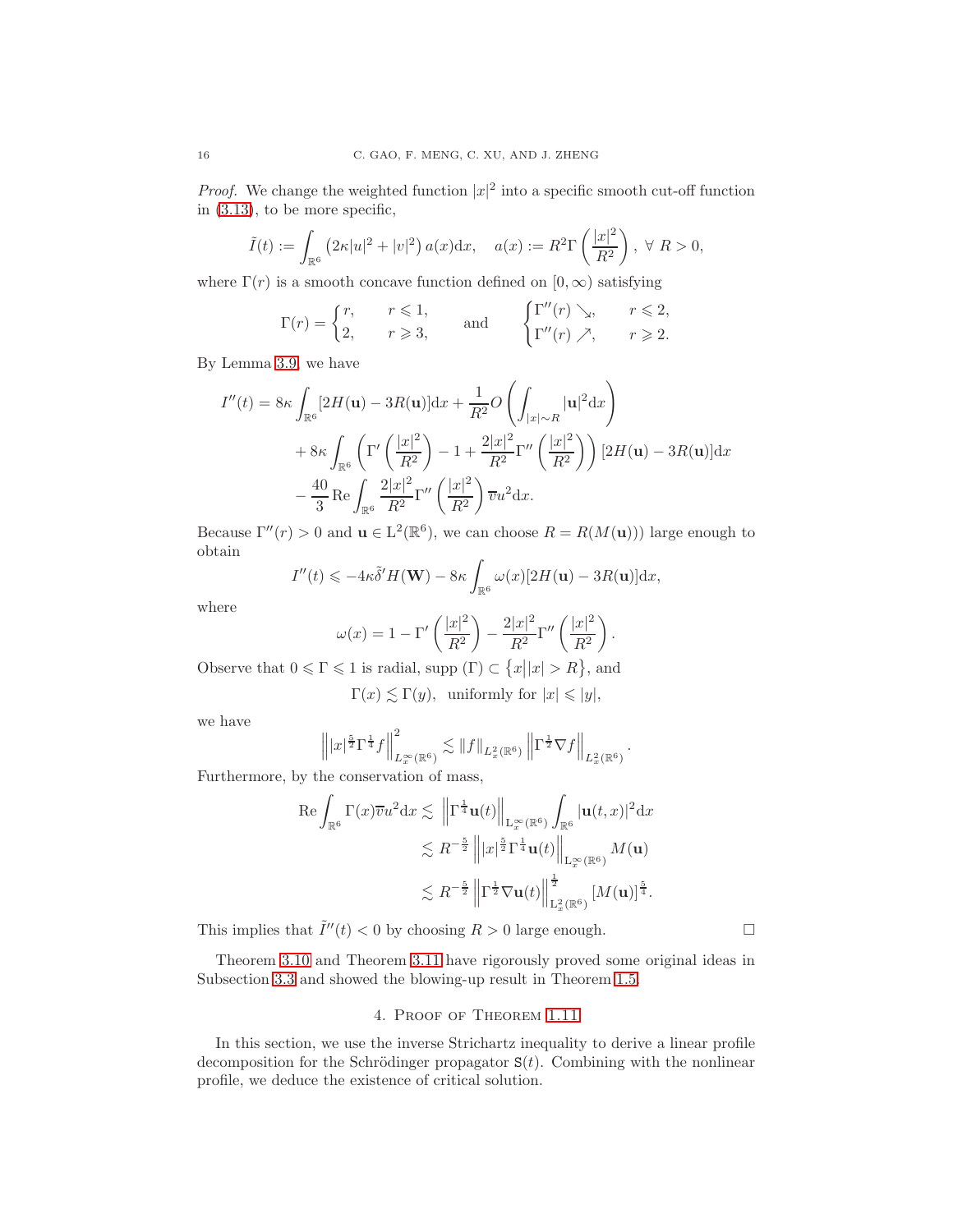4.1. Linear profile decomposition. In this subsection, we show the profile decomposition with scaling parameter of a radial uniformly bounded sequence in  $\dot{H}^1(\mathbb{R}^6)$ . We start by combining the Strichartz inequality for the Schrödinger propagator  $S(t)$ , Theorem [2.4,](#page-7-2) and Sobolev embedding to obtain

<span id="page-16-0"></span>
$$
\|\mathbf{S}(t)\mathbf{g}\|_{\mathbf{L}^4_{t,x}(\mathbb{R}\times\mathbb{R}^6)} \lesssim \|\mathbf{S}(t)\nabla\mathbf{g}\|_{\mathbf{L}^4_{t,x}(\mathbb{R}\times\mathbb{R}^6)} \lesssim \|\mathbf{g}\|_{\dot{\mathbf{H}}^1_x(\mathbb{R}^6)}.
$$
 (4.1)

Our next result is a refinement of  $(4.1)$ , which says that if the linear evolution of **g** is large in  $L_{t,x}^4(\mathbb{R} \times \mathbb{R}^6)$ , then the linear evolution of a single Littlewood-Paley piece of g is, at least partially, responsible.

<span id="page-16-1"></span>**Lemma 4.1** (Refined Strichartz estimate). *For any function*  $\mathbf{g} \in \dot{H}^1(\mathbb{R}^6)$ , we have

$$
\|{\mathbf{S}}(t){\mathbf{g}}\|_{{\mathbf{L}}_{t,x}^4(\mathbb{R}\times\mathbb{R}^6)}\lesssim \|{\mathbf{g}}\|_{\dot{\mathbf{H}}^1(\mathbb{R}^6)}^\frac{1}{2}\sup_{N\in2^\mathbb{Z}}\|{\mathbf{S}}(t)P_N{\mathbf{g}}\|_{{\mathbf{L}}_{t,x}^4(\mathbb{R}\times\mathbb{R}^6)}^\frac{1}{2}
$$

*Proof.* From the square function estimate and the Bernstein and Strichartz inequality, we can obtain the result above.

The refined Strichartz estimate and Lemma [4.1](#page-16-1) demonstrate that a linear solution to [\(NLS system\)](#page-0-0) with a nontrivial space-time norm will be Fourier concentrated in at least one circular area. The following proposition will further manifest that a linear solution contains a concentrated "bubble" around a certain space-time.

<span id="page-16-2"></span>**Proposition 4.2** (Inverse Strichartz inequality). *If the sequence*  $\{g_n\}_{n=1}^{\infty} \subset \dot{H}^1(\mathbb{R}^6)$ *satisfies*

$$
\lim_{n\to\infty}||\mathbf{g}_n||_{\dot{\mathbf{H}}^1(\mathbb{R}^6)}=A\leqslant\infty,\quad\text{and}\quad\lim_{n\to\infty}||\mathbf{S}(t)\mathbf{g}_n||_{\mathbf{L}^4_{t,x}(\mathbb{R}\times\mathbb{R}^6)}=\varepsilon>0.
$$

*Then there exists a subsequence of*  $\{n\}$  (*still denoted by*  $\{n\}$ )*,*  $\phi \in H^1(\mathbb{R}^6)$ ,  $\{\lambda_n\}_{n=1}^{\infty} \subset$  $(0, \infty)$  *and*  $\{(t_n, x_n)\}_{n=1}^{\infty} \subset \mathbb{R} \times \mathbb{R}^{\hat{6}}$  *such that* 

$$
\lambda_n^2 \left[ \mathbf{S}(t_n) \mathbf{g}_n \right] (\lambda_n x + x_n) \rightharpoonup \phi(x) \quad weakly \ in \ \dot{\mathbf{H}}_x^1(\mathbb{R}^6), \tag{4.2}
$$

$$
\liminf_{n \to \infty} \left\{ \|\mathbf{g}_n\|_{\mathcal{H}_x^1(\mathbb{R}^6)}^2 - \|\mathbf{g}_n - \phi_n\|_{\mathcal{H}_x^1(\mathbb{R}^6)}^2 \right\} = \|\phi\|_{\dot{\mathcal{H}}_x^1(\mathbb{R}^6)}^2 \gtrsim A^{-10} \varepsilon^{12},\tag{4.3}
$$

$$
\liminf_{n \to \infty} \left\{ \| \mathbf{S}(t)\mathbf{g}_n \|_{\mathcal{L}_{t,x}^4(\mathbb{R} \times \mathbb{R}^6)}^4 - \| \mathbf{S}(t)(\mathbf{g}_n - \phi_n) \|_{\mathcal{L}_{t,x}^4(\mathbb{R} \times \mathbb{R}^6)}^4 \right\} \gtrsim A^{-20} \varepsilon^{24}, \qquad (4.4)
$$

*where*

$$
\phi_n(x) := \frac{1}{\lambda_n^2} \left[ S\left(-\frac{t_n}{\lambda_n^2}\right) \phi \right] \left(\frac{x - x_n}{\lambda_n}\right). \tag{4.5}
$$

Remark 4.3. Under the hypotheses of Proposition [4.2](#page-16-2) and passing to a further subsequence if necessary, the decoupling of potential energy holds (using Rellich-Kondrashov and refined Fatou), that is,

$$
\liminf_{n\to\infty}\left\{\|\mathbf{g}_n\|_{\mathrm{L}_x^3(\mathbb{R}^6)}^3-\|\mathbf{g}_n-\phi_n\|_{\mathrm{L}_x^3(\mathbb{R}^6)}^3-\left\|\mathbf{S}\left(-\frac{t_n}{\lambda_n^2}\right)\phi\right\|_{\mathrm{L}_x^3(\mathbb{R}^6)}^3\right\}=0.
$$

Using the above proposition, we can obtain the linear profile decomposition as follows:

<span id="page-16-3"></span>**Theorem 4.4** (Linear profile decomposition). Let  $\phi_n = (\phi_n, \psi_n)$  be an uniformly *bounded sequence in*  $H^1(\mathbb{R}^6)$  *with*  $\|\phi_n\| \leq A$  *for any*  $1 \leq n \leq +\infty$ *. Then there exists*  $M^* \in \{1, 2, \dots\} \cup \{\infty\}$  *such that for each finite*  $1 \leq M \leq M^*$ ,

.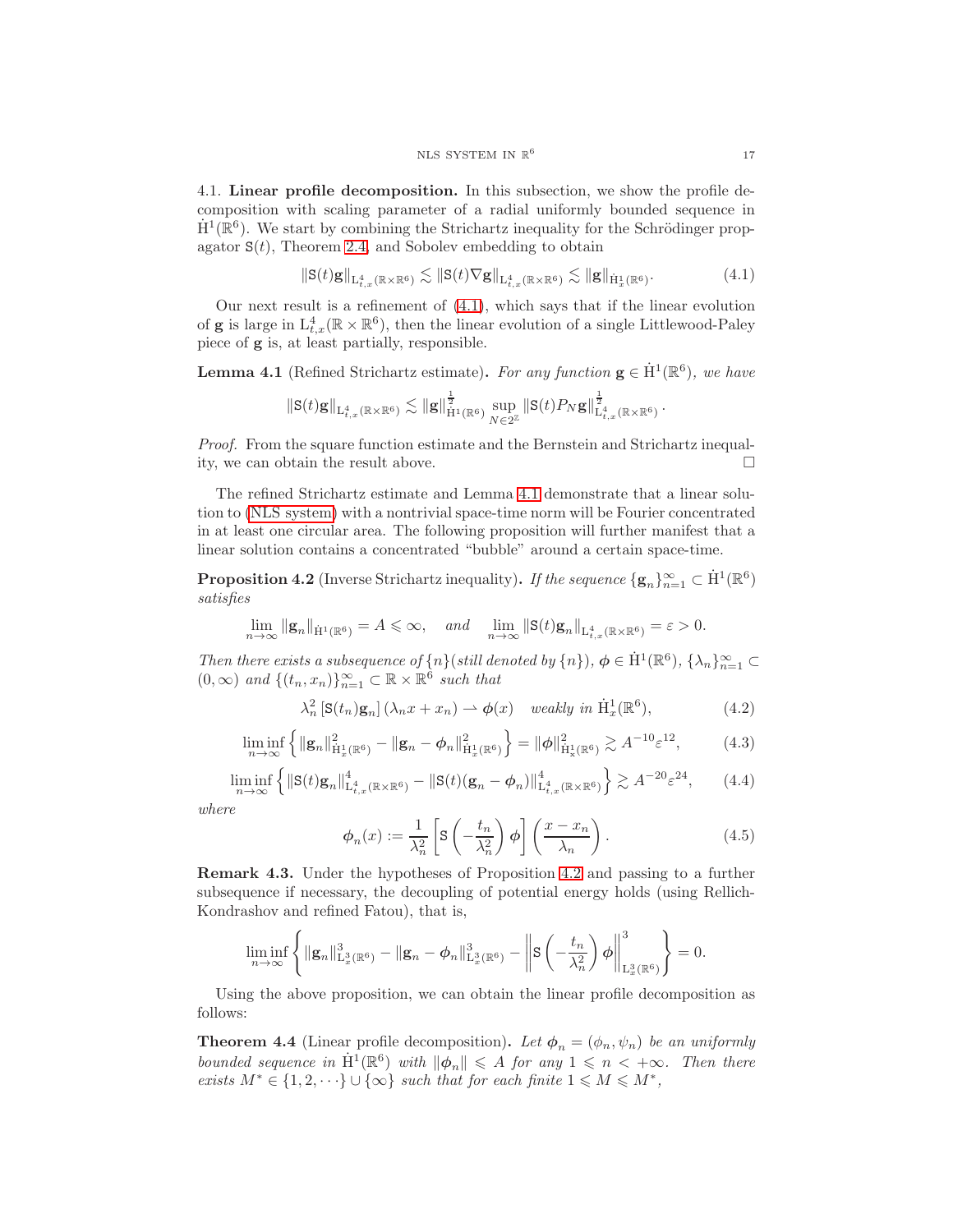(1) *for each*  $1 \leq j \leq M$ , *there exist a sequence of space shifts*  $\{x_n^j\}_{n=1}^{\infty} \subset \mathbb{R}^6$ , a *sequence of time shifts*  $\{t_n^j\}_{n=1}^{\infty} \subset \mathbb{R}$ , a sequence of scaling shifts  $\{\lambda_n^j\}_{n=1}^{\infty} \subset$  $(0, +\infty)$ *, and a profile*  $\phi^j := (\phi^j, \psi^j)$  *(fixed in n) in*  $\dot{H}^1(\mathbb{R}^6)$ *, with* 

$$
\frac{\lambda_n^j}{\lambda_n^l} + \frac{\lambda_n^l}{\lambda_n^j} + \frac{|x_n^j - x_n^l|^2}{\lambda_n^j \lambda_n^l} + \frac{|t_n^j(\lambda_n^j)^2 - t_n^l(\lambda_n^l)^2|}{\lambda_n^j \lambda_n^l} \to +\infty, \quad \forall j \neq l \in \{1, 2, \cdots, M\}. \tag{4.6}
$$

We may additionally assume that for each j either  $t_n^j \equiv 0$  or  $t_n^j \to \pm \infty$ . *Especially, for fixed*  $1 \leq j_0 \leq M$ *, there exists*  $\alpha(j_0) > 0$  *such that* 

$$
H\left(\phi^{j_0}\right) \geqslant \alpha(j_0). \tag{4.7}
$$

(2) *There exists a sequence (in n) of remainders*  $\mathbf{\Phi}_n^M := (\Phi_n^M, \Psi_n^M)$  *in*  $\dot{\mathrm{H}}^1(\mathbb{R}^6)$ , *such that*

$$
\phi_n = \sum_{j=1}^M \mathcal{T}_{\lambda_n^j} \left[ \mathbf{S} \left( \frac{-t_n^j}{(\lambda_n^j)^2} \right) \phi^j \right] + \Phi_n^M,
$$
\n(4.8)

where  $\mathcal{T}_{\lambda} \mathbf{u} = (T_{\lambda} u, T_{\lambda} v)^t$  for  $\mathbf{u} = (u, v)^t$ , with

$$
\lim_{M \to M^*} \limsup_{n \to \infty} ||\mathbf{S}(t)\mathbf{\Phi}_n^M||_{\mathcal{L}^4_{t,x}(\mathbb{R} \times \mathbb{R}^6)} = 0, \tag{4.9}
$$

*and*

$$
\mathbf{S}(-t_n^M) \left[ \mathcal{T}_{\lambda_n^M}^{-1} \boldsymbol{\Phi}_n^M \right] \rightharpoonup 0 \qquad weakly \ in \ \dot{\mathbf{H}}^1(\mathbb{R}^6), \tag{4.10}
$$

where  $T_{\lambda} f(x) := \frac{1}{\lambda^2} f(\frac{x - x_n^j}{\lambda})$  and so  $T_{\lambda}^{-1} f(x) := \lambda^2 f(\lambda x + x_n^j)$ . *Besides, we have the asymptotic pythagorean expansion:*

$$
\|\phi_n\|_{\dot{H}^1(\mathbb{R}^6)}^2 = \sum_{j=1}^M \|\phi^j\|_{\dot{H}^1(\mathbb{R}^6)}^2 + \|\Phi_n^M\|_{\dot{H}^1(\mathbb{R}^6)}^2 + o_n(1),\tag{4.11}
$$

$$
\|\psi_n\|_{\dot{H}^1(\mathbb{R}^6)}^2 = \sum_{j=1}^M \left\|\psi^j\right\|_{\dot{H}^1(\mathbb{R}^6)}^2 + \left\|\Psi_n^M\right\|_{\dot{H}^1(\mathbb{R}^6)}^2 + o_n(1),\tag{4.12}
$$

$$
\|\phi_n\|_{L^3(\mathbb{R}^6)}^3 = \sum_{j=1}^M \left\| e^{it_n^j \Delta} \phi^j \right\|_{L^3(\mathbb{R}^6)}^3 + \left\| \Phi_n^M \right\|_{L^3(\mathbb{R}^6)}^3 + o_n(1),\tag{4.13}
$$

$$
\|\psi_n\|_{L^3(\mathbb{R}^6)}^3 = \sum_{j=1}^M \left\|e^{\kappa i t_n^j \Delta} \psi^j\right\|_{L^3(\mathbb{R}^6)}^3 + \left\|\Psi_n^M\right\|_{L^3(\mathbb{R}^6)}^3 + o_n(1). \tag{4.14}
$$

At the same, we have the orthogonality of the energy of linear profiles.

Corollary 4.5 (Energy pythagorean expansion). *Under the assumptions of in Theorem [4.4,](#page-16-3) we have*

$$
H(\boldsymbol{\phi}_n) = \sum_{j=1}^{M} H(\boldsymbol{\phi}^j) + H(\boldsymbol{\Phi}_n^M) + o_n(1),
$$
\n(4.15)

*and*

$$
E(\phi_n) = \sum_{j=1}^{M} E\left(\mathbf{S}\left(\frac{-t_n^j}{(\lambda_n^j)^2}\right) \phi^j\right) + E\left(\Phi_n^M\right) + o_n(1). \tag{4.16}
$$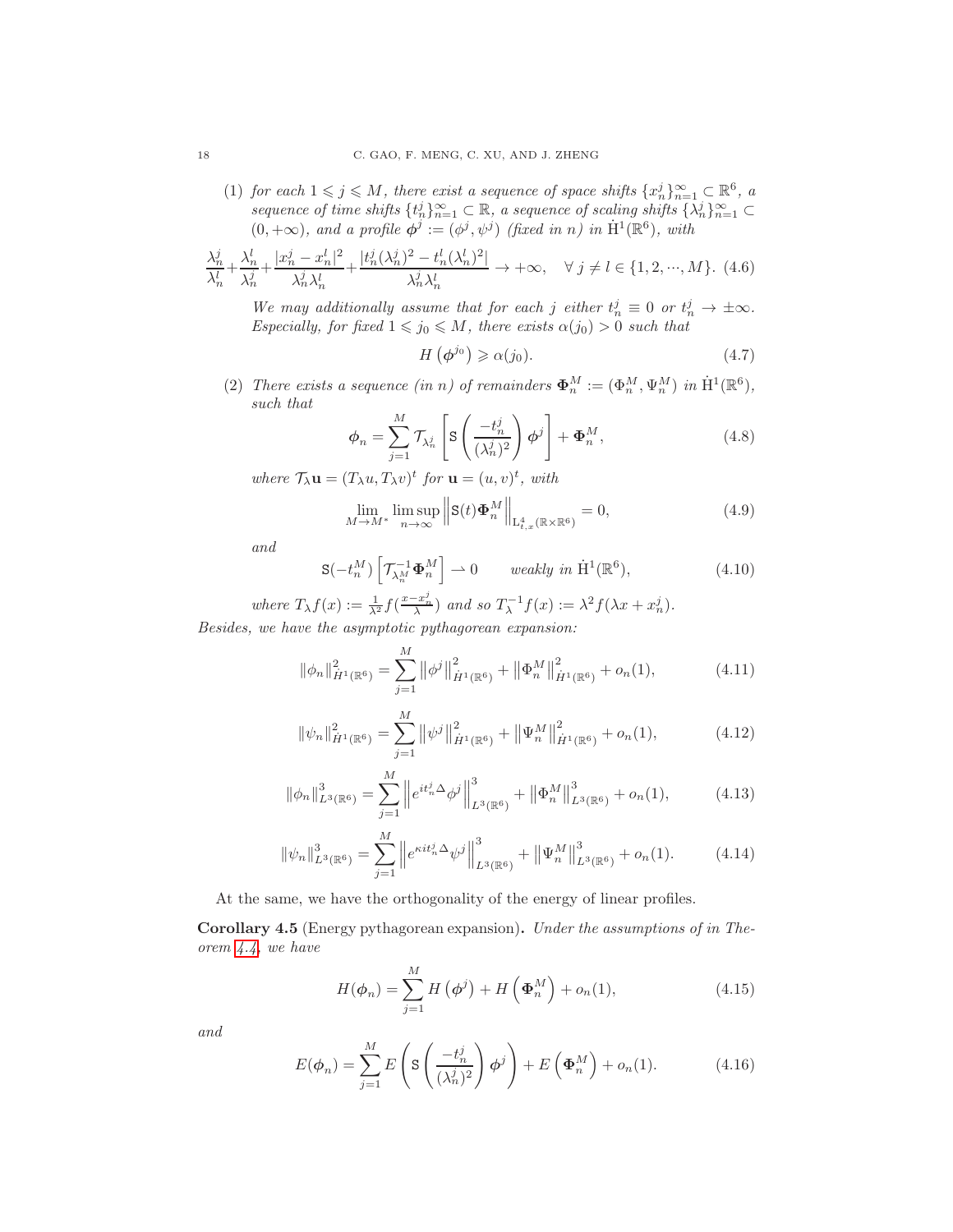4.2. Nonlinear profile. First, we introduce the definition of nonlinear profile, which is associated with an initial data and a sequence of time, and then prove that it is well-defined in this subsection.

<span id="page-18-0"></span>**Definition 4.6.** Let  $\mathbf{v}_0 \in \dot{H}^1(\mathbb{R}^6)$ ,  $\mathbf{v}(t,x) = \mathbf{S}(t)\mathbf{v}_0$  and let  $\{t_n\}_{n=1}^{\infty}$  be a sequence with the limit  $t_n \to t_\infty \in \mathbb{R} \cup {\pm \infty}$ . We say that **u** is a *nonlinear profile* associated with  $(v_0, \{t_n\}_{n=1}^{\infty})$  if there exists an interval  $I \ni t_{\infty}$  (if  $|t_{\infty}| = \infty$ ,  $I = [a, +\infty)$  or  $I = (-\infty, a]$ ) such that **u** is a solution to [\(NLS system\)](#page-0-0) in I and

$$
\lim_{n\to\infty}\|\mathbf{u}(t_n,\cdot)-\mathbf{v}(t_n,\cdot)\|_{\dot{\mathbf{H}}^1(\mathbb{R}^6)}=0.
$$

By the small data theory and Theorem [2.5,](#page-7-3) we can prove the existence and uniqueness of the nonlinear profile, which ensures the notation of the nonlinear profile is well-defined in Definition [4.6.](#page-18-0)

**Proposition 4.7.** *There exists at least one nonlinear profile associated with*  $(v_0, \{t_n\}_{n=1}^{\infty})$ *.* 

*Proof.* There are two cases to consider: either  $|t_{\infty}| < \infty$  or  $|t_{\infty}| = \infty$ .

**Case 1.** If  $|t_{\infty}| < \infty$ , we take  $\mathbf{u}_0 = \mathbf{v}(t_{\infty}, x) = \mathbf{S}(t_{\infty})\mathbf{v}_0$  and solve the initial value problem  $\mathbf{u}\Big|_{t=t_{\infty}} = \mathbf{u}_0$  in any time interval  $I \ni t_{\infty}$  to obtain

$$
\lim_{n \to \infty} \|\mathbf{u}(t_n, \cdot) - \mathbf{v}(t_n, \cdot)\|_{\dot{\mathbf{H}}^1(\mathbb{R}^6)}
$$
\n
$$
\leq \lim_{n \to \infty} \|\mathbf{S}(t_n - t_\infty)\mathbf{u}_0 - \mathbf{S}(t_n)\mathbf{v}_0\|_{\dot{\mathbf{H}}^1(\mathbb{R}^6)} + \lim_{n \to \infty} \left\| \int_{t_\infty}^{t_n} \mathbf{S}(t_n - s) \mathbf{f}(\mathbf{u}(s)) ds \right\|_{\dot{\mathbf{H}}^1(\mathbb{R}^6)}
$$
\n
$$
= \lim_{n \to \infty} \|\mathbf{S}(t_n)\mathbf{v}_0 - \mathbf{S}(t_n)\mathbf{v}_0\|_{\dot{\mathbf{H}}^1(\mathbb{R}^6)} + \lim_{n \to \infty} \left\| \int_{t_\infty}^{t_n} \mathbf{S}(t_n - s) \mathbf{f}(\mathbf{u}(s)) ds \right\|_{\dot{\mathbf{H}}^1(\mathbb{R}^6)}
$$
\n
$$
= 0.
$$

**Case 2.** If  $|t_{\infty}| = \infty$ , we can assume  $t_{\infty} = +\infty$  without loss of generality and solve the integral equation

$$
\mathbf{u}(t) = \mathbf{S}(t)\mathbf{v}_0 + i \int_t^{\infty} \mathbf{S}(t-s)\mathbf{f}(\mathbf{u}(s))ds
$$

in  $[t_N, +\infty) \times \mathbb{R}^6$  for  $N \gg 1$  so large that  $\|\mathbf{S}(t)\mathbf{v}_0\|_{\mathcal{S}([t_N, +\infty), \dot{H}^1(\mathbb{R}^6))} \leq \delta_{sd}$ , where  $\delta_{sd}$  is as in Theorem [2.5.](#page-7-3) Then, **u** is a solution in  $I = [t_N, +\infty)$  with the terminal value  $\mathbf{v}_0$ .

For large  $n$ , we have

$$
\mathbf{u}(t_n) - \mathbf{v}(t_n) = i \int_{t_n}^{\infty} \mathbf{S}(t_n - s) \mathbf{f}(\mathbf{u}(s)) \mathrm{d} s,
$$

and

$$
\|\nabla \mathbf{f}(\mathbf{u})\|_{\mathcal{S}'((t_n,+\infty),\mathbf{L}^2(\mathbb{R}^6))} < +\infty,
$$

as in the proof of Theorem [2.5.](#page-7-3) So

$$
\lim_{n \to \infty} \|\mathbf{u}(t_n, \cdot) - \mathbf{v}(t_n, \cdot)\|_{\dot{\mathbf{H}}^1(\mathbb{R}^6)} \le \lim_{n \to \infty} \left\| \int_{t_n}^{\infty} \mathbf{S}(t_n - s) \mathbf{f}(\mathbf{u}(s)) \, ds \right\|_{\dot{\mathbf{H}}^1(\mathbb{R}^6)}
$$
  

$$
\leq C \lim_{n \to +\infty} \|\nabla \mathbf{f}(\mathbf{u})\|_{\mathcal{S}'((t_n,\infty),\mathbf{L}^2(\mathbb{R}^6))} = 0.
$$

Combining the above two cases, we complete our proof. □

**Proposition 4.8.** *There exists at most one nonlinear profile associated with*  $(\mathbf{v}_0, \{t_n\}_{n=1}^{\infty})$ *on an interval I with*  $t_{\infty} \in I$ .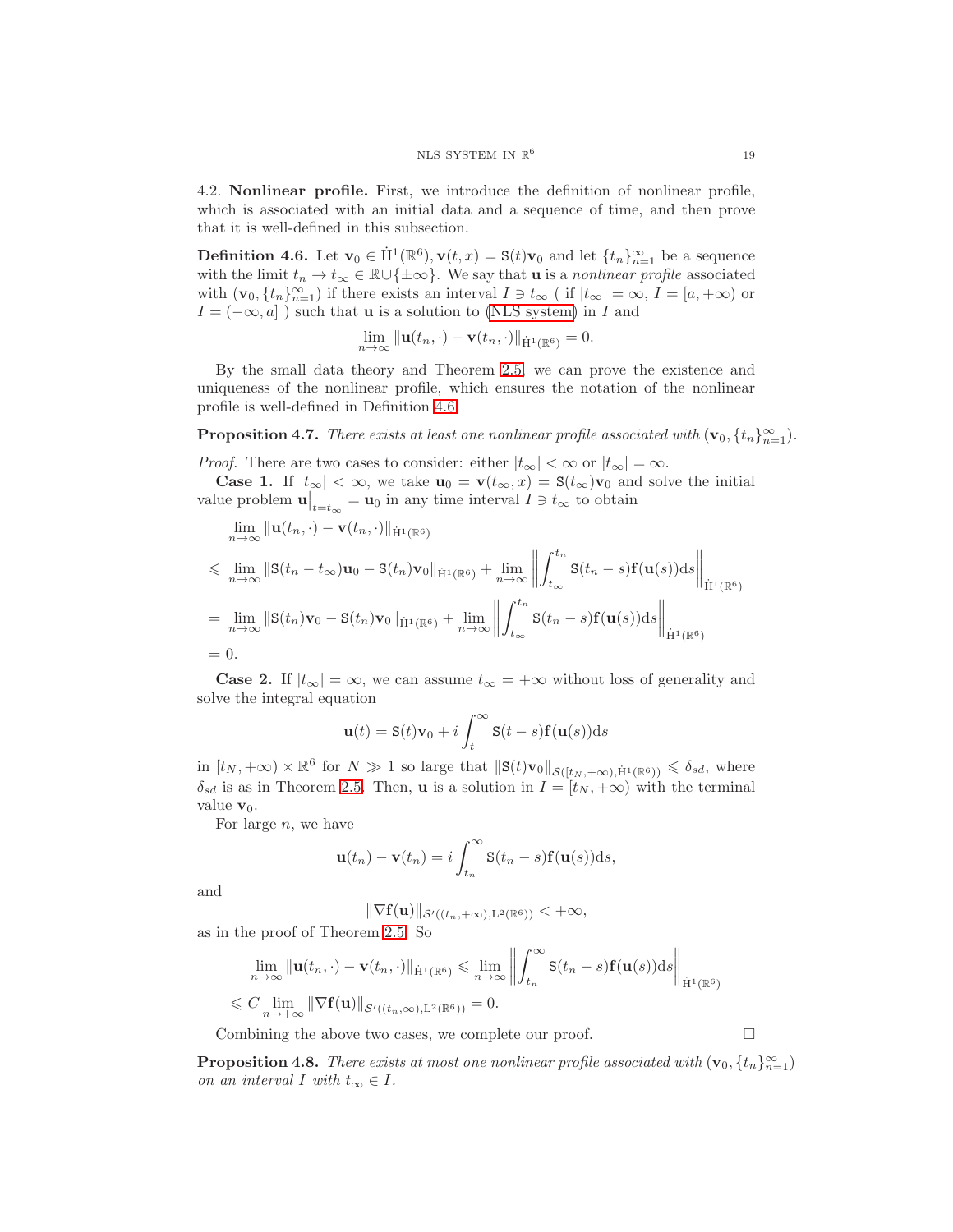*Proof.* We can show it by contradiction. Assume  $\mathbf{u}^{(1)}$  and  $\mathbf{u}^{(2)}$  are both the nonlinear profiles mentioned.

**Case 1.** If  $|t_{\infty}| < \infty$ , it is obvious from

$$
\lim_{n \to \infty} \left\| \mathbf{u}^{(1)}(t_n, \cdot) - \mathbf{u}^{(2)}(t_n, \cdot) \right\|_{\dot{\mathbf{H}}^1(\mathbb{R}^6)}
$$
\n
$$
\leq \lim_{n \to \infty} \left\| \mathbf{u}^{(1)}(t_n, \cdot) - \mathbf{v}(t_n, \cdot) \right\|_{\dot{\mathbf{H}}^1(\mathbb{R}^6)} + \left\| \mathbf{u}^{(2)}(t_n, \cdot) - \mathbf{v}(t_n, \cdot) \right\|_{\dot{\mathbf{H}}^1(\mathbb{R}^6)}
$$
\n
$$
= 0
$$

and the well-posedness, the uniqueness in Duhamel formula, of u.

**Case 2.** If  $|t_{\infty}| = \infty$ , we can also assume  $t_{\infty} = +\infty$ . Because  $\|\nabla \mathbf{u}^{(i)}\|_{\mathcal{S}(I,L^2(\mathbb{R}^6))} \leq$  $\infty$  for  $i = 1, 2$ , for any  $\varepsilon > 0$ , there exists  $N > 0$  such that  $\forall n \geq N$ 

$$
\left\|\nabla \mathbf{u}^{(i)}\right\|_{\mathcal{S}((t_n,+\infty),\mathbf{L}^2(\mathbb{R}^6))}<\varepsilon.
$$

By the proof of Theorem [2.5,](#page-7-3) for  $M \gg N$ , we have

$$
\sup_{t\in(t_N,t_M)} \left\|\nabla \mathbf{u}^{(1)}(t,\cdot) - \nabla \mathbf{u}^{(2)}(t,\cdot)\right\|_{\mathbf{L}^2(\mathbb{R}^6)} \leqslant C \left\|\nabla \mathbf{u}^{(1)}(t_M,\cdot) - \nabla \mathbf{u}^{(2)}(t_M,\cdot)\right\|_{\mathbf{L}^2(\mathbb{R}^6)},
$$

<span id="page-19-1"></span>which implies that  $\mathbf{u}^{(1)} \equiv \mathbf{u}^{(2)}$  on  $(t_N, +\infty)$  and hence on I.

4.3. Existence of critical solution. In order to describe the properties of critical solution, especially compactness, we first briefly record a Palais-Smale condition modulo symmetries to describe the compactness.

<span id="page-19-0"></span>**Proposition 4.9** (Palais-Smale condition modulo symmetries, [\[36\]](#page-33-0)). Let  $\mathbf{u}_n : I_n \times \mathbf{v}_n$  $\mathbb{R}^6 \to \mathbb{C}^2$  *be a sequence of solutions to* [\(NLS system\)](#page-0-0) *such that* 

$$
\limsup_{n \to \infty} \sup_{t \in I_n} H(\mathbf{u}_n(t)) = H_c
$$

and  ${t_n}_{n=1}^\infty$  ⊂  $I_n$  *be a sequence of time such that* 

<span id="page-19-3"></span>
$$
\lim_{n \to \infty} S_{\geqslant t_n}(\mathbf{u}_n) = \lim_{n \to \infty} S_{\leqslant t_n}(\mathbf{u}_n) = \infty.
$$
\n(4.17)

*Then there exists a subsequence of*  $\{u_n(t_n)\}_{n=1}^{\infty}$  *which converges in*  $\dot{H}^1_x(\mathbb{R}^6)$  *modulo symmetries.*

Before the proof of Theorem [1.11,](#page-4-1) we introduce a notation  $L(H)$  by

$$
L(H) := \sup \left\{ S_I(\mathbf{u}) \mid \mathbf{u} : I \times \mathbb{R}^6 \to \mathbb{C}^2, \sup_{t \in I} H(\mathbf{u}(t)) \leq H \right\}
$$

for any  $0 \le H \le H(W)$ , and here the supremum is taken over all solutions **u** :  $I \times \mathbb{R}^6 \to \mathbb{C}^2$  to [\(NLS system\)](#page-0-0) obeying  $\sup_{t \in I} H(u(t)) \leq H$ . It is easy to see that  $L : [0, H(\mathbf{W})] \to [0, \infty]$  is non-decreasing and satisfies  $L(H(\mathbf{W})) = \infty$ .

On the other hand, by the global existence and scattering result of small data, Theorem [2.5](#page-7-3) and Proposition [1.4,](#page-2-2) we know

$$
L(H) \leqslant CH^2, \quad \forall \ H < \delta_{sd},
$$

where  $\delta_{sd} > 0$  is the threshold arose in Theorem [2.5.](#page-7-3) By the long time perturbation theory and Proposition [2.7,](#page-7-4) we know that  $L$  is a continuous function, which suggests there exists a unique critical kinetic energy  $H_c$  such that

<span id="page-19-2"></span>
$$
H_c \ge \delta_{sd} > 0,
$$
 and  $L(H) \begin{cases} < \infty, & H < H_c, \\ = \infty, & H \ge H_c. \end{cases}$  (4.18)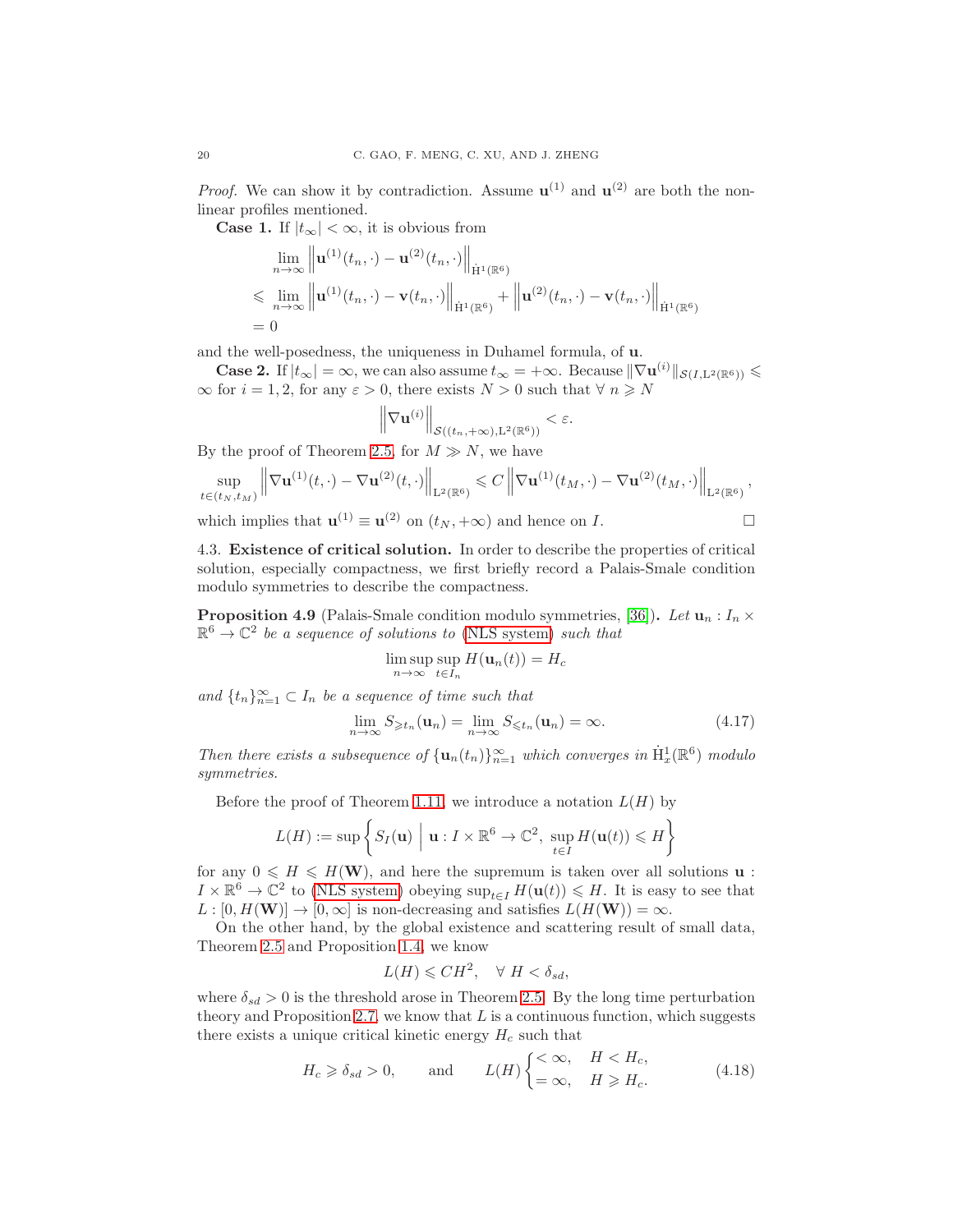In particular, if  $\mathbf{u}: I \times \mathbb{R}^6 \to \mathbb{C}^2$  is a maximal-lifespan solution to [\(NLS system\)](#page-0-0) such that  $\sup_{t\in I} H(\mathbf{u}(t)) < H_c$ , then **u** is global and

$$
S_{\mathbb{R}}(\mathbf{u}) \leqslant L\left(\sup_{t\in\mathbb{R}} H(\mathbf{u}(t))\right) < \infty.
$$

Thus, the failure of Theorem [1.5](#page-3-0) is equivalent to  $0 < H_c < H(W)$ .

*Proof of Theorem [1.11.](#page-4-1)* Because of the failure of Theorem [1.5,](#page-3-0) there exists a unique critical kinetic energy  $H_c$  satisfying [\(4.18\)](#page-19-2). And we can find a sequence  $\mathbf{u}_n : I_n \times$  $\mathbb{R}^6 \to \mathbb{C}^2$  of solutions to [\(NLS system\)](#page-0-0) with  $I_n$  compact, such that

<span id="page-20-0"></span>
$$
\sup_{n \in \mathbb{N}} \sup_{t \in I_n} H(\mathbf{u}_n(t)) = H_c, \text{ and } \lim_{n \to \infty} S_{I_n}(\mathbf{u}_n) = \infty.
$$
 (4.19)

Without loss of generality, we can take all  $t_n \equiv 0$  in [\(4.17\)](#page-19-3). Otherwise, if  $t_n \in I_n$ be such that  $S_{\geq t_n}(\mathbf{u}_n) = S_{\leq t_n}(\mathbf{u}_n)$ , then let  $\mathbf{u}_n(t) := \mathbf{u}(t_n - t)$ .

By Proposition [4.9](#page-19-0) and passing to a subsequence if necessary, we can find  $\{\lambda_n\}_{n=1}^{\infty} \subset (0, +\infty)$  and a function  $\mathbf{u}_{c,0} \in \dot{H}^1(\mathbb{R}^6)$  such that

$$
\lim_{n\to\infty}\|\mathcal{T}_{\lambda_n}\mathbf{u}_n(0)-\mathbf{u}_{c,0}\|_{\dot{\mathbf{H}}^1(\mathbb{R}^6)}=0.
$$

Let  $\mathbf{u}_c: I_c \times \mathbb{R}^6 \to \mathbb{C}^2$  be the maximal-lifespan solution to [\(NLS system\)](#page-0-0) with initial data  $\mathbf{u}_c(0) = \mathbf{u}_{c,0}$ . Proposition [2.7](#page-7-4) shows that  $I_c \subset \liminf I_n$  and

$$
\lim_{n\to\infty} \|\mathcal{T}_{\lambda_n}\mathbf{u}_n - \mathbf{u}_c\|_{L_t^{\infty}(K, \dot{\mathbf{H}}_x^1(\mathbb{R}^6))} = 0, \quad \text{for all compact } K \subset I_c.
$$

Thus by  $(4.19)$ ,

<span id="page-20-2"></span>
$$
\sup_{t \in I} H(\mathbf{u}(t)) \leq H_c.
$$
\n(4.20)

We claim  $\mathbf{u}_c$  blows up both forward and backward in time. Indeed, if  $\mathbf{u}_c$  does not blow up forward in time, then  $[0, \infty) \subset I_c$  and  $S_{\geqslant 0}(\mathbf{u}_c) < \infty$ . By Proposition [2.7,](#page-7-4) this implies  $S_{\geqslant 0}(\mathbf{u}_n) = S_{\geqslant 0}(\mathcal{T}_{\lambda_n}\mathbf{u}_n) < \infty$  for sufficiently large *n*, which is a contradiction with  $(4.19)$ . A similar argument proves that  $\mathbf{u}_c$  blows up backward in time, which completes the proof of our claim. Therefore, by [\(4.18\)](#page-19-2),

<span id="page-20-1"></span>
$$
\sup_{t \in I_c} H(\mathbf{u}_c(t)) \ge H_c.
$$
\n(4.21)

Combining [\(4.21\)](#page-20-1) with [\(4.20\)](#page-20-2), we can obtain

<span id="page-20-3"></span>
$$
\sup_{t \in I_c} H(\mathbf{u}_c(t)) = H_c.
$$
\n(4.22)

It remains to show that  $\mathbf{u}_c$  is almost periodic modulo symmetries, which reminds us of Proposition [4.9.](#page-19-0) Considering an arbitrary sequence  $\{\tau_n\}_{n=1}^{\infty} \subset I_c$ , thanks to the fact that  $\mathbf{u}_c$  blows up in both time directions, we have

$$
S_{\geqslant\tau_n}(\mathbf{u}_c)=S_{\leqslant\tau_n}(\mathbf{u}_c)=\infty.
$$

By Proposition [4.9,](#page-19-0) there exists a subsequence of  $\mathbf{u}_c(\tau_n)$ , which is convergent in  $\dot{H}_x^1(\mathbb{R}^6)$  modulo symmetries. This implies the orbit  $\mathcal{F}_c := \{ \mathcal{T}_{\lambda_n} \mathbf{u}_c(\tau_n) \mid \tau_n \in I_c \}$  is precompact in  $\dot{H}^1_x(\mathbb{R}^6)$  modulo symmetries. By the precompacness of  $\mathcal{F}_c$  in  $\dot{H}^1(\mathbb{R}^6)$ and the definition of  $\mathcal{T}_{\lambda}$  in Theorem [4.4,](#page-16-3)

$$
\mathcal{T}_{\lambda_n} \mathbf{u}_c(\tau_n, x) = \left(\frac{1}{(\lambda_n)^2} u_c\left(\tau_n, \frac{x - x(\tau_n)}{\lambda_n}\right), \frac{1}{(\lambda_n)^2} v_c\left(\tau_n, \frac{x - x(\tau_n)}{\lambda_n}\right)\right)^t,
$$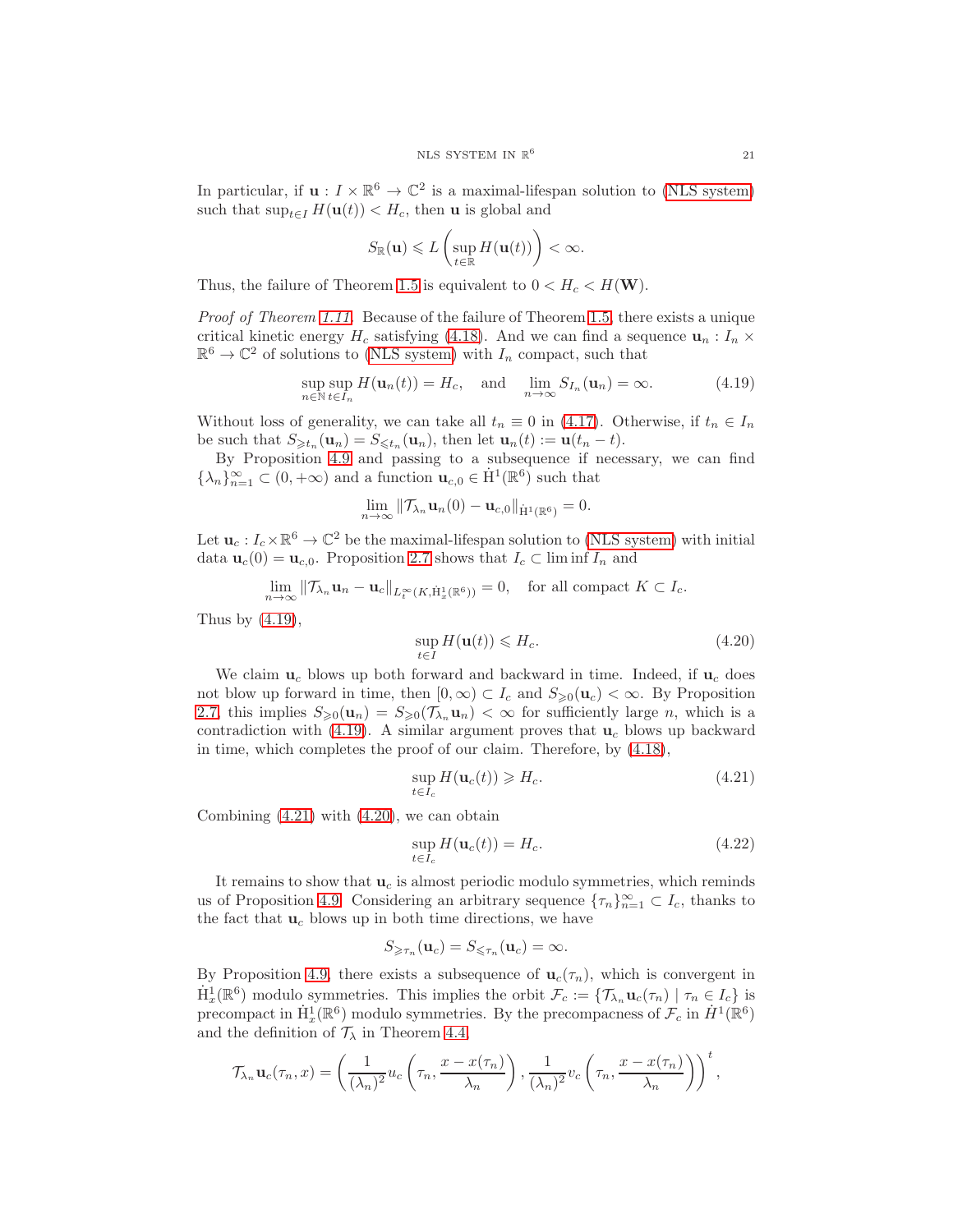Recall Remark [1.10,](#page-4-3) we know for any  $\eta > 0$ , there exists a compactness modulus function  $C(\eta) > 0$  such that

$$
\int_{|x-x(\tau_n)| \geqslant \frac{C(\eta)}{\lambda_n}} \left( |\nabla u_c(\tau_n, x)|^2 + \frac{\kappa}{2} |\nabla v_c(\tau_n, x)|^2 \right) dx \leqslant \eta, \qquad \forall \ \tau_n \in I_c
$$

and

$$
\int_{|\xi| \geq C(\eta)\lambda_n} \left( |\xi|^2 |\widehat{u_c}(\tau_n,\xi)|^2 + \frac{\kappa}{2} |\xi|^2 |\widehat{v_c}(\tau_n,\xi)|^2 \right) d\xi \leq \eta, \qquad \forall \ \tau_n \in I_c.
$$

Choose the frequency scale function  $\lambda(\tau_n) := \lambda_n$  in Definition [1.8](#page-3-2) and we complete the proof of Theorem [1.11.](#page-4-1)

By Remark [1.10](#page-4-3) and Theorem [1.11,](#page-4-1) we have established the compactness of  ${u_c} \subset \dot{H}^1(\mathbb{R}^6)$ . Therefore, we can describe them in a different way.

Remark 4.10. Similarly, one can use the strategy in [\[20\]](#page-32-23) to prove Theorem [1.12.](#page-4-2) Define  $\mathrm{osc}(T) := \inf_{t_0 \in J} \frac{\sup\{\lambda(t) \mid t \in J \text{ and } |t-t_0| \leq T[\lambda(t_0)]^{-2}\}}{\inf\{\lambda(t) \mid t \in J \text{ and } |t-t_0| \leq T[\lambda(t_0)]^{-2}\}}$  $\inf_{\{\lambda(t) \mid t \in J \text{ and } |t-t_0| \leq T[\lambda(t_0)]-2\}}$  for any  $T > 0$ and  $a(t_0) := \frac{\lambda(t_0)}{\sup\{\lambda(t) \mid t \in J \text{ and } t \leq t_0\}} + \frac{\lambda(t_0)}{\sup\{\lambda(t) \mid t \in J\}}$  $\frac{\lambda(t_0)}{\sup\{\lambda(t) \mid t \in J \text{ and } t \geq t_0\}}$  for any  $t_0 \in J$ . Then the case of

$$
\lim_{T \to \infty} \operatorname{ost}(T) = \infty, \ \inf_{t_0 \in J} a(t_0) = 0, \ I_c \neq \mathbb{R};
$$

and

$$
\lim_{T \to \infty} \text{ost}(T) < \infty;
$$

and

$$
\lim_{T \to \infty} \text{ost}(T) = \infty, \ \inf_{t_0 \in J} a(t_0) = 0, \ I_c = \mathbb{R}
$$

or

$$
\lim_{T \to \infty} osc(T) = \infty, \ \inf_{t_0 \in J} a(t_0) > 0
$$

<span id="page-21-0"></span>corresponds to the case of blowing-up solution in finite time, soliton-like solution, and low-to-high frequency cascade respectively.

### 5. Nonexistence of blowing-up solution in finite time

In the remaining part, we show the scattering result in Theorem [3.10.](#page-14-0) First of all, we prove the nonexistence of blowing-up solution.

Theorem 5.1. *There dose not exist a solution to* [\(NLS system\)](#page-0-0) *which blows up in finite time.*

*Proof.* We argue by contradiction and suppose  $\mathbf{u}_c : I_c \times \mathbb{R} \to \mathbb{C}^2$  is a finite-time blowing-up solution to [\(NLS system\)](#page-0-0) with the maximal interval of existence  $I_c =$  $(-T<sub>-</sub>(u<sub>c</sub>), T<sub>+</sub>(u<sub>c</sub>)).$  Without loss of generality, we may assume  $u<sub>c</sub>$  blows up forward in time, i.e.  $T_+(\mathbf{u}_c) < \infty$ .

First of all, we claim that

<span id="page-21-1"></span>
$$
\liminf_{t \to T_+(\mathbf{u}_c)} \lambda(t) = \infty. \tag{5.1}
$$

Otherwise, if  $\liminf_{t\to T_+(\mathbf{u}_c)} \lambda(t) < \infty$ , we can choose  $\{t_n\}_{n=1}^{\infty} \subset I_c$  such that  $t_n \to T_+(\mathbf{u}_c)$  and define  $\mathbf{u}_n : I_n \times \mathbb{R}^6 \to \mathbb{C}^2$  such that

$$
\mathbf{u}_n(t,x) := \frac{1}{[\lambda(t_n)]^2} \mathbf{u}_c\left(t_n + \frac{t}{[\lambda(t_n)]^2}, x(t_n) + \frac{x}{\lambda(t_n)}\right),\,
$$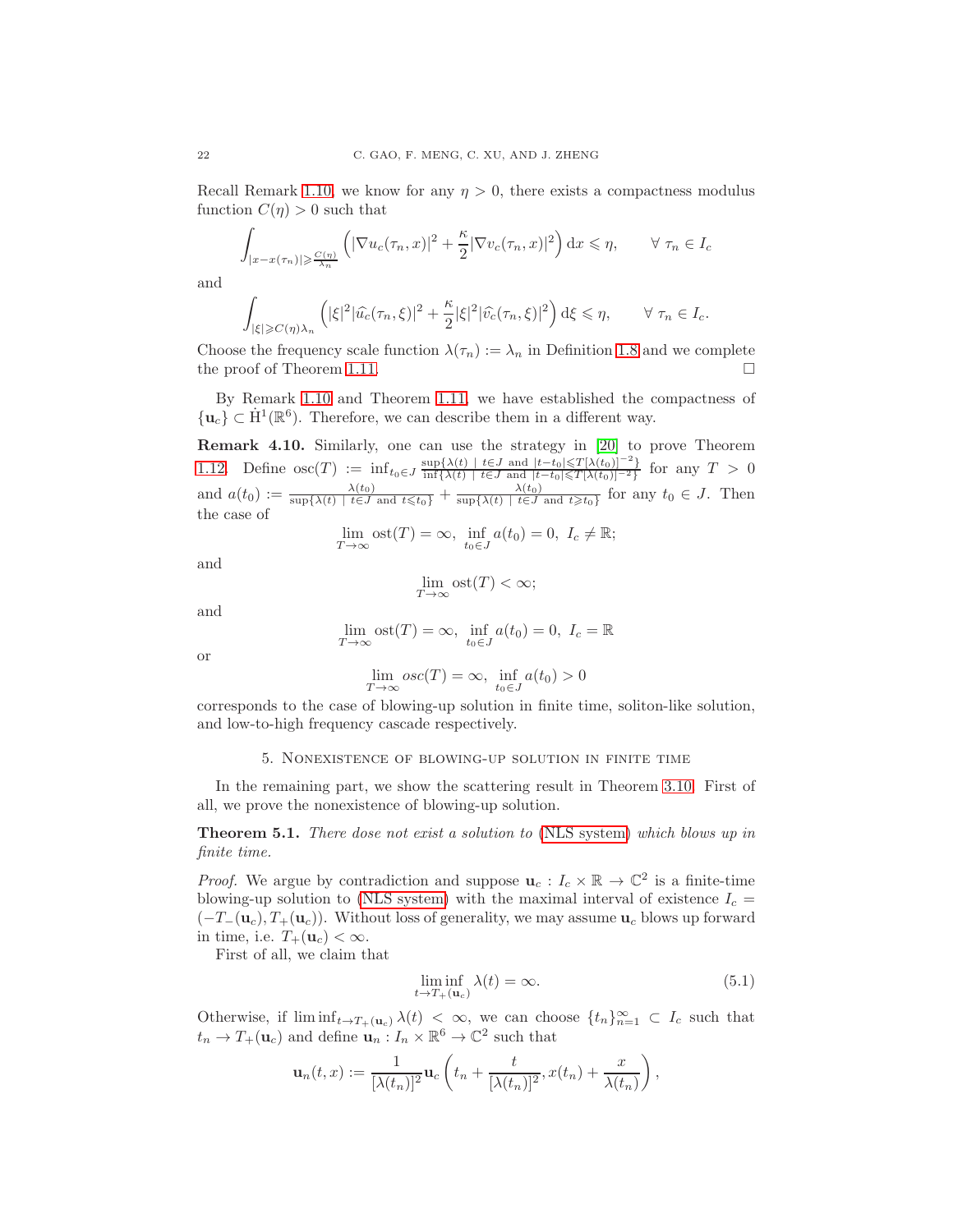where  $I_n := \left\{ t \mid t_n \in I_c, t_n + \frac{t}{[\lambda(t_n)]^2} \in I_c \right\}$ . It is easy to see that  $0 \in I_n$  and  $\{\mathbf u_n(t,x)\}_{n=1}^\infty$  is a sequence of solutions to [\(NLS system\)](#page-0-0). Theorem [1.11](#page-4-1) tells us the fact that  $\mathbf{u}_c$  is almost periodic modulo symmetries, combining with Remark [1.10,](#page-4-3) which implies  $\{u_n\}_{n=1}^{\infty} \subset \dot{H}^1(\mathbb{R}^6)$  is precompact. Thus, after passing to a subsequence, there exists  $\mathbf{u}_0$  such that

$$
\lim_{n\to\infty}\|\mathbf{u}_n(0)-\mathbf{u}_0\|_{\dot{\mathbf{H}}^1_x(\mathbb{R}^6)}=0.
$$

We can get  $u_0 \neq 0$ , by Sobolev embedding and the conservation of energy, from  $H(\mathbf{u}_n(0)) = H(\mathbf{u}_c(t_n))$  and  $\mathbf{u}_c \neq \mathbf{0}$ . Let  $\mathbf{u}(t,x)$  be the solution to [\(NLS system\)](#page-0-0) associated to initial data  $\mathbf{u}_0(x)$ . On one hand, by Theorem [2.5](#page-7-3) and Proposition [2.7,](#page-7-4) we can take n so large that there exists a compact interval  $J \subset I_c$ , on which  $\mathbf{u}_n$  is well-posed with finite scattering size. So,  $\mathbf{u}_c$  is well-posed with finite scattering size on the interval  $\left\{t_n + \frac{t}{[\lambda(t_n)]^2} \mid t \in J\right\}$ . On the other hand, we know that  $t_n \to T_+(\mathbf{u}_c)$  and  $\liminf_{n\to\infty} \lambda(t_n) = \liminf_{t\to T_+(\mathbf{u}_c)} \lambda(t) < \infty$ , combining with  $T_+(\mathbf{u}_c) < \infty$ , which means  $\mathbf{u}_c$  is well-posed with finite scattering size on the interval  $\left\{t_n + \frac{t}{[\lambda(t_n)]^2} \mid t \in J\right\} \cap (T_+(\mathbf{u}_c), +\infty)$ , which is nonempty. That is impossible since  $\mathbf{u}_c$  blows up forward in time, i.e.,  $\exists t_1 \in I_c$  such that  $S_{[t_1,T_+(\mathbf{u}_c))}(\mathbf{u}_c) = \infty$ . As a consequence, [\(5.1\)](#page-21-1) holds.

Set  $\mathbf{u}_c := (u_c, v_c)^t$ . For any  $0 < \eta < 1$  and  $t \in I_c$ , by Hölder's inequality, we have

$$
\int_{|x|\eta R} |u_c(t,x)|^2 dx
$$
  

$$
\leqslant \omega(6)\eta^2 R^2 \|u_c\|_{L_x^3(\mathbb{R}^6)}^2 + \omega(6)R^2 \left( \int_{|x-x(t)|>\eta R} |u_c(t,x)|^3 dx \right)^{\frac{2}{3}},
$$

where  $\omega(6)$  is a constant standing for the volume of unit ball in  $\mathbb{R}^6$ .  $\forall \varepsilon > 0$ , let  $\zeta = \zeta(\varepsilon, R) = 2^{-\frac{9}{4}} \varepsilon^{\frac{3}{2}} R^{-3} > 0$ . Thanks to [\(5.1\)](#page-21-1), there exists  $\eta = \eta(\varepsilon, R, \zeta)$  such that  $0 < \eta \leqslant 2^{-\frac{3}{4}} [H(\mathbf{W})]^{-\frac{1}{2}} \varepsilon^{\frac{1}{2}} R^{-1}$  and  $C(\eta) \geqslant \lambda(t) C(\zeta)$ . Thus,

$$
\eta^2 R^2 \|u_c\|_{L_x^3(\mathbb{R}^6)}^2 \leq \eta^2 R^2 \|u_c\|_{\dot{H}_x^1(\mathbb{R}^6)}^2 < \eta^2 R^2 H(\mathbf{W}) \leqslant \frac{\varepsilon}{2}
$$

and

$$
R^{2}\left(\int_{|x-x(t)|>\eta R}|u_{c}(t,x)|^{3}\mathrm{d}x\right)^{\frac{2}{3}} \leq R^{2}\left(\int_{|x-x(t)|>C(\zeta)\frac{\eta R\lambda(t)}{C(\eta)}}|\nabla u_{c}(t,x)|^{2}\mathrm{d}x\right)^{\frac{2}{3}} < R^{2}\zeta^{\frac{2}{3}} = \frac{\varepsilon}{2},
$$

which implies

<span id="page-22-0"></span>
$$
\limsup_{t \to \sup I_c} \int_{|x| < R} |u_c(t, x)|^2 \, \mathrm{d}x = 0, \quad \forall \ R > 0. \tag{5.2}
$$

A similar way can help us to obtain

<span id="page-22-1"></span>
$$
\limsup_{t \to \sup} \int_{|x| < R} |v_c(t, x)|^2 \, \mathrm{d}x = 0, \quad \forall \ R > 0. \tag{5.3}
$$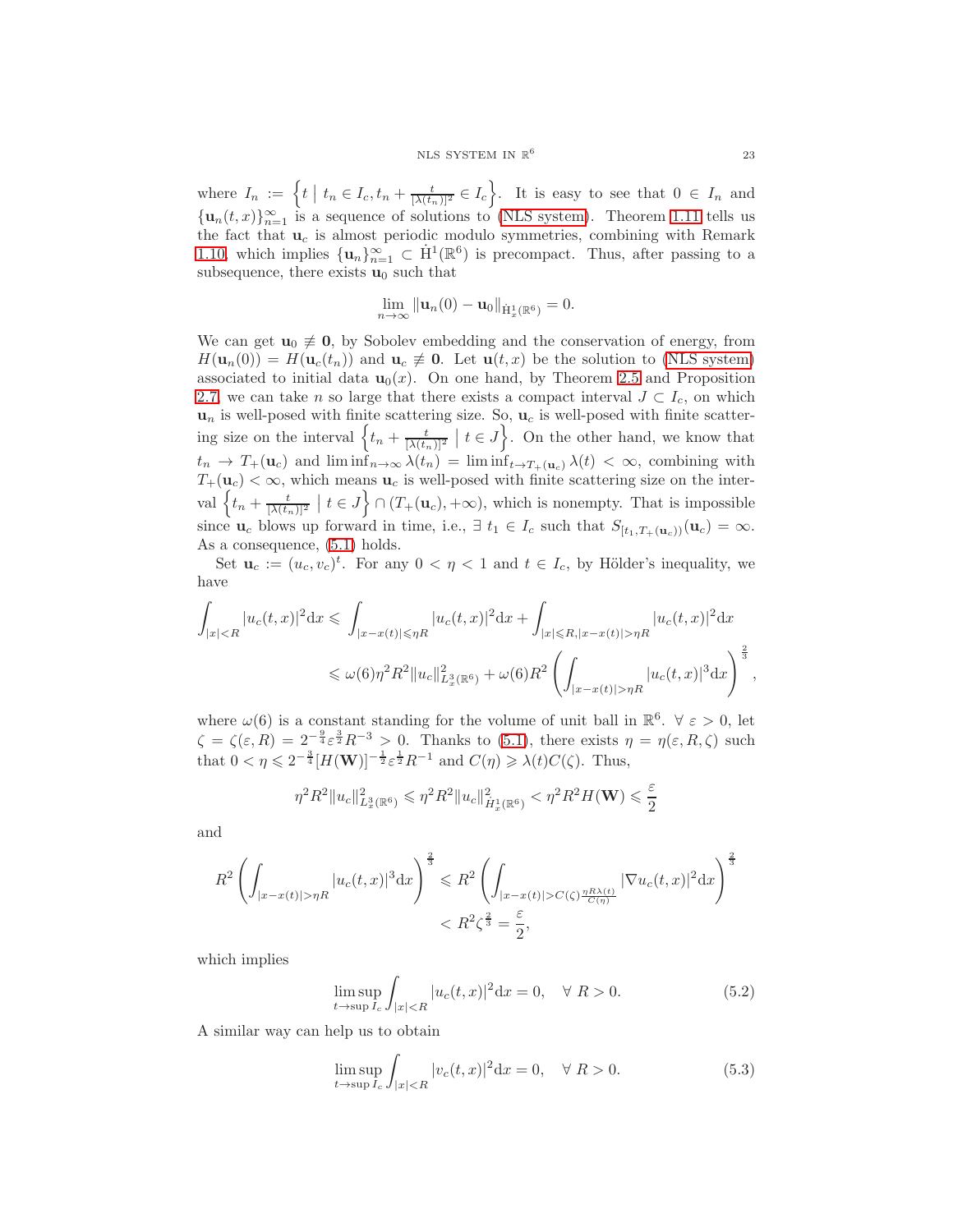Let  $a(x)$  be a radial smooth function in Lemma [3.9](#page-13-2) satisfying

$$
a(x) = \begin{cases} 1, & |x| \le R, \\ 0, & |x| \ge 2R, \end{cases}
$$

and  $|\nabla a(x)| \lesssim \frac{1}{|x|}$ . Let

$$
V_R(t) = \int_{\mathbb{R}^6} \left( 2\kappa |u|^2 + |v|^2 \right) a(x) \mathrm{d}x.
$$

One one hand, combining [\(5.2\)](#page-22-0) with [\(5.3\)](#page-22-1), we know

<span id="page-23-1"></span>
$$
\limsup_{t \to \sup I_c} V_R(t) = \limsup_{t \to \sup I_c} \int_{\mathbb{R}^6} \left( 2\kappa |u_c(t, x)|^2 + |v_c(t, x)|^2 \right) a(x) dx = 0.
$$
 (5.4)

On the other hand, by Hardy's inequality and [\(1.5\)](#page-4-4), we get

$$
|V'_{R}(t)| = 2\kappa \left| \int_{\mathbb{R}^{6}} (2\overline{u}_{c} \nabla u_{c} + \overline{v}_{c} \nabla v_{c}) \cdot \nabla a(x) dx \right|
$$
  

$$
\lesssim_{\kappa} \|\nabla \mathbf{u}_{c}\|_{\mathbf{L}^{2}(\mathbb{R}^{6})} \left\| \frac{\mathbf{u}_{c}}{|x|} \right\|_{\mathbf{L}^{2}(\mathbb{R}^{6})}
$$
  

$$
\lesssim_{\kappa} [H(\mathbf{u}_{c})]^{2} < [H(\mathbf{W})]^{2}.
$$

So, Newton-Leibniz's formula tells us,

$$
V_R(t_1) \lesssim_{\kappa} I_R(t_2) + |t_1 - t_2| [H(\mathbf{W})]^2, \qquad \forall \ t_1, t_2 \in I_c.
$$

Let  $t_2 \rightarrow T_+(\mathbf{u}_c)$  and using [\(5.4\)](#page-23-1), we obtain

$$
V_R(t_1) \lesssim_{\kappa} |\sup I_c - t_1| [H(\mathbf{W})]^2, \qquad \forall t_1 \in I_c.
$$

By the conservation of mass and the above estimate, we have

$$
M(\mathbf{u}_{c,0}) = M(\mathbf{u}_c(t_1)) \sim \int_{\mathbb{R}^6} 2\kappa |u_c(t_1, x)|^2 + |v_c(t_1, x)|^2 dx
$$
  
=  $\lim_{\mathbb{R} \to \infty} V_R(t_1) \lesssim_{\kappa} |\sup I_c - t_1| [H(\mathbf{W})]^2, \quad \forall t_1 \in I_c.$ 

Let  $t_1 \rightarrow T_+(\mathbf{u}_c)$ , we know  $\mathbf{u}_{c,0} \equiv \mathbf{0}$ . And thus, by the uniqueness of the solution to (NLS system),  $\mathbf{u}_c \equiv \mathbf{0}$ , which is a contradiction with (1.5). to [\(NLS system\)](#page-0-0),  $\mathbf{u}_c \equiv \mathbf{0}$ , which is a contradiction with [\(1.5\)](#page-4-4).

## 6. Nonexistence of global blowing-up solution

<span id="page-23-0"></span>Under the assumption of Theorem [1.5,](#page-3-0) we can prove  $H_c = 0$  for any critical solution  $\mathbf{u}_c$  to [\(NLS system\)](#page-0-0) and show the nonexistence of the ones. We prove the negative regularity, zero momentum and state the control of spatial center function  $x(t)$  of soliton-like solutions in Subsection [6.1,](#page-24-1) which are very powerful in excluding of our enemies. According to the unique properties of soliton-like solution and lowto-high frequency cascade, we make full use of Theorem [1.13](#page-5-0) and Corollary [6.6](#page-29-0) to rule out them one by one in Subsection [6.2](#page-29-1) and Subsection [6.3.](#page-30-0)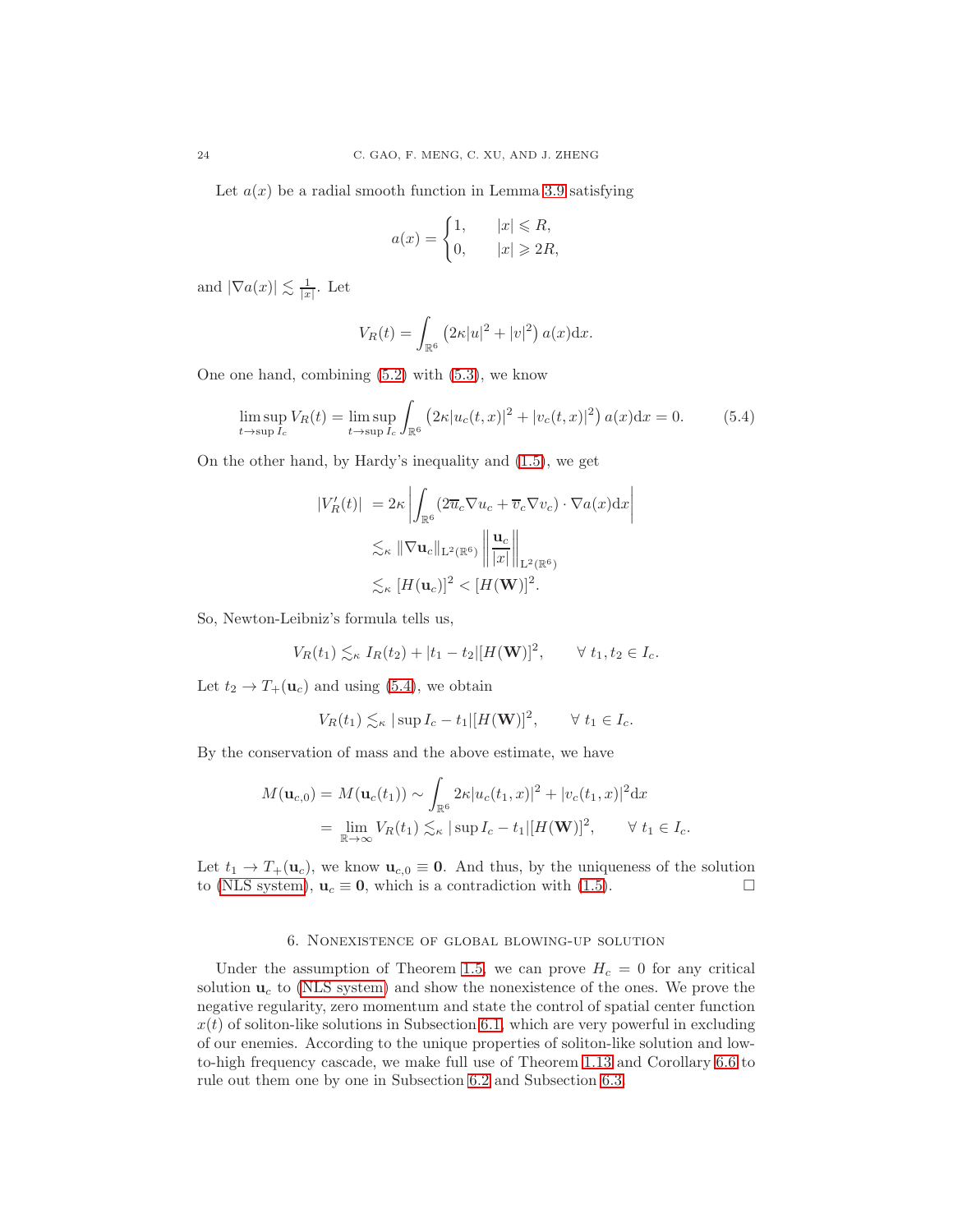<span id="page-24-1"></span>6.1. Negative regularity. We show the proof of Theorem [1.13](#page-5-0) in this subsection. To begin with, we present a special property of critical solution  $\mathbf{u}_c$ .

<span id="page-24-0"></span>**Proposition 6.1** (Reduced Duhamel formulas, [\[20,](#page-32-23) [25\]](#page-32-25)). Let  $\mathbf{u}_c : I_c \times \mathbb{R}^6 \to \mathbb{C}^2$  be *a maximal-lifespan almost periodic modulo symmertries solution to* [\(NLS system\)](#page-0-0)*. Then*  $S(-t)\mathbf{u}_c$  *converges weakly to* 0 *in*  $\dot{H}^1_x$  *as*  $t \to \sup I_c$  *or*  $t \to \inf I_c$ *. In particular, we have the 'reduced' Duhamel formulas*

$$
\mathbf{u}_c(t) = i \lim_{T \to \text{sup } I_c} \int_t^T \mathbf{S}(t - s) \mathbf{f}(\mathbf{u}_c(s)) ds
$$
  
= 
$$
-i \lim_{T \to \text{inf } I_c} \int_T^t \mathbf{S}(t - s) \mathbf{f}(\mathbf{u}_c(s)) ds,
$$

where the limits are to be understood in the weak  $\dot{H}^1_x$  topology.

Now, we turn to show the negative regularity of global almost periodic solution  $\mathbf{u}_c$  to [\(NLS system\)](#page-0-0), which plays an important role in the preclusion of soliton-like solutions and low-to-high frequency cascades.

**Proof of Theorem [1.13.](#page-5-0)** Since  $\mathbf{u}_c(t)$  is almost periodic modulo symmetries with  $\lambda(t) \geq 1$ , then there exists  $N_0 = N_0(\eta)$  such that

$$
\|\nabla (P_{\leq N_0} \mathbf{u}_c)\|_{\mathcal{L}_t^{\infty}(\mathbb{R}, \mathcal{L}_x^2(\mathbb{R}^6))} \leqslant \eta, \qquad \forall \eta > 0.
$$
 (6.1)

Denote  $A(N)$  by

<span id="page-24-2"></span>
$$
A(N) := N^{-\frac{1}{2}} \| P_N \mathbf{u}_c \|_{\mathcal{L}_t^{\infty}(\mathbb{R}, \mathcal{L}_x^4(\mathbb{R}^6))},
$$

for  $N \leq 10N_0$ .

<span id="page-24-4"></span>**Lemma 6.2** (Recurrence). Let  $A(N)$  be defined as above, for any  $N \le 10N_0$ , we *have*

<span id="page-24-3"></span>
$$
A(N) \lesssim_{\mathbf{u}_c} \left(\frac{N}{N_0}\right)^{\frac{1}{2}} + \eta \sum_{\frac{N}{10} \leqslant N_1 \leqslant N_0} \left(\frac{N}{N_1}\right)^{\frac{1}{2}} A(N_1) + \eta \sum_{N_1 < \frac{N}{10}} \left(\frac{N_1}{N}\right)^{\frac{1}{2}} A(N_1). \tag{6.2}
$$

*Proof.* Fix  $N \leq 10N_0$ . By time-translation symmetry, it suffices to prove

$$
N^{-\frac{1}{2}} \|\mathbf{u}_{c,0}\|_{\mathcal{L}^{4}} \lesssim \left(\frac{N}{N_0}\right)^{\frac{1}{2}} + \eta \sum_{\frac{N}{10} \leqslant N_1 \leqslant N_0} \left(\frac{N}{N_1}\right)^{\frac{1}{2}} A(N_1) + \eta \sum_{N_1 < \frac{N}{10}} \left(\frac{N_1}{N}\right)^{\frac{1}{2}} A(N_1). \tag{6.3}
$$

By Lemma [2.1,](#page-6-0) Lemma [2.3,](#page-7-0) and Proposition [6.1,](#page-24-0) we get

$$
N^{-\frac{1}{2}} \|P_N \mathbf{u}_{c,0}\|_{\mathbf{L}^4(\mathbb{R}^6)} \leq N^{-\frac{1}{2}} \Big\| \int_0^{N^{-2}} \mathbf{S}(-\tau) P_N \mathbf{f}(\mathbf{u}_c(\tau)) \mathrm{d}\tau \Big\|_{\mathbf{L}^4_x(\mathbb{R}^6)} + N^{-\frac{1}{2}} \int_{N^{-2}}^{\infty} \| \mathbf{S}(-\tau) P_N \mathbf{f}(\mathbf{u}_c(\tau)) \Big\|_{\mathbf{L}^4_x(\mathbb{R}^6)} \mathrm{d}\tau \lesssim N^{\frac{1}{2}} \| P_N \mathbf{f}(\mathbf{u}_c) \|_{\mathbf{L}^{\infty}_t(\mathbb{R}, \mathbf{L}^{\frac{4}{3}}_x(\mathbb{R}^6))}.
$$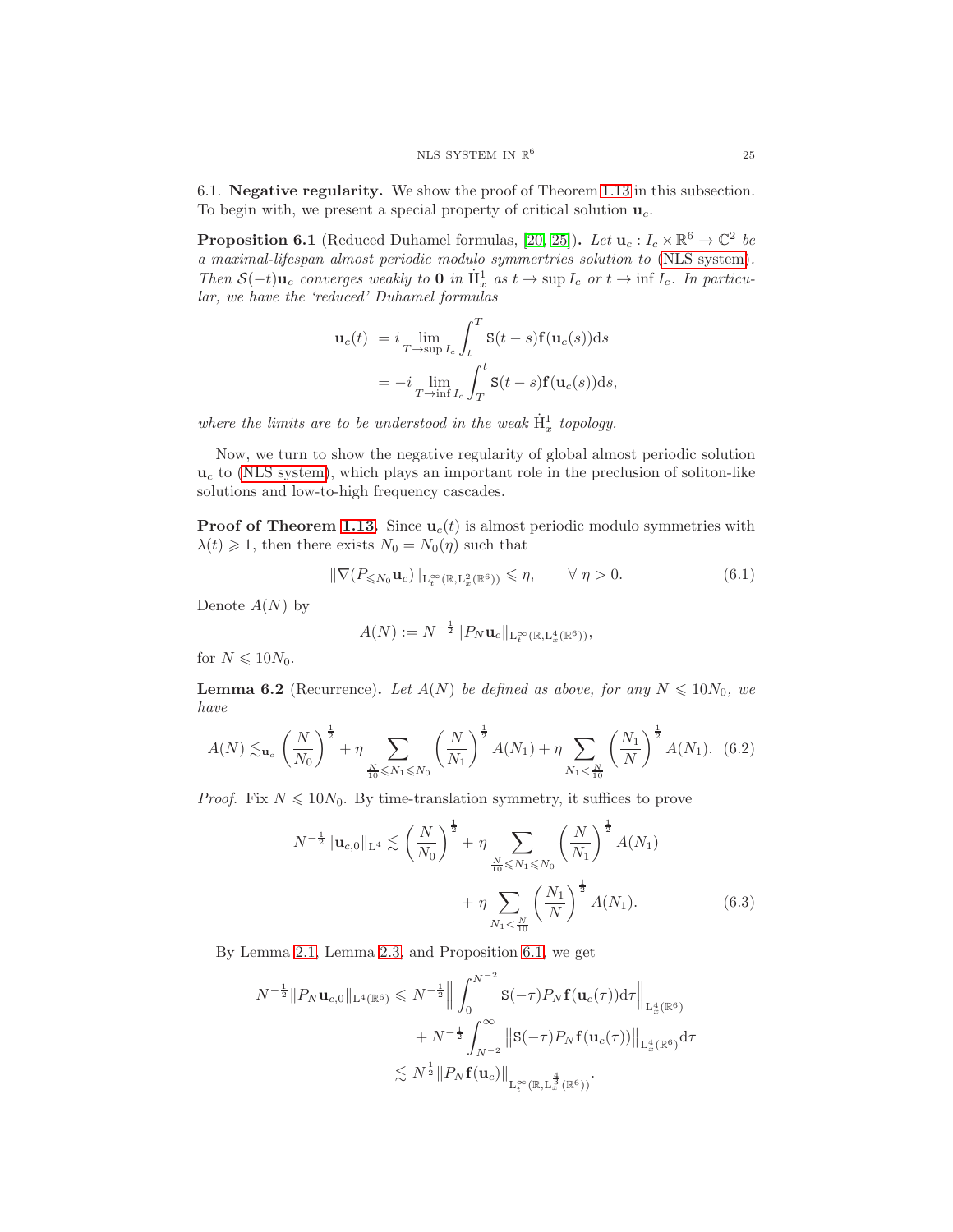Let  $f(z) = (f_1(z), f_2(z))^T$  for any  $z = (z_1, z_2)^T \in \mathbb{C}^2$ , where  $f_1(z) = z_2 \overline{z}_1$  and  $f_2(\mathbf{z}) = z_1^2$ . Thus, for  $\mathbf{u}_c = (u_c, v_c)^T$ , we have

$$
f_1(\mathbf{u}_c) - f_1(P_{>N_0}\mathbf{u}_c) = v_c \overline{u_c} - (P_{>N_0}v_c)(P_{>N_0}\overline{u_c})
$$
  
= 
$$
(P_{\leq N}v_c + P_{>N}v_c)(P_{\leq N}\overline{u_c} + P_{>N}\overline{u_c}) - (P_{>N}v_c)(P_{>N}\overline{u_c})
$$
  
= 
$$
(P_{\leq N}v_c)(P_{\leq N}\overline{u_c}) + (P_{>N}v_c)(P_{\leq N}\overline{u_c}) + (P_{\leq N}v_c)(P_{>N}\overline{u_c}),
$$

and

$$
f_2(\mathbf{u}_c) - f_2(P_{>N_0}\mathbf{u}_c) = u_c^2 + (P_{>N_0}u_c)^2
$$
  
=  $(P_{\leq N}u_c + P_{>N}u_c)^2 - (P_{>N}u_c)^2$   
=  $(P_{\leq N}u_c)^2 + 2(P_{>N}u_c)(P_{\leq N}u_c).$ 

By the Fundamental Theorem of Calculus, we obtain

$$
f_i(\mathbf{z}^1) - f_i(\mathbf{z}^2) = (\mathbf{z}^1 - \mathbf{z}^2) \int_0^1 \partial_{\mathbf{z}} f_i(\mathbf{z}^1 + \theta(\mathbf{z}^1 - \mathbf{z}^2)) d\theta
$$

$$
+ \overline{(\mathbf{z}^1 - \mathbf{z}^2)} \int_0^1 \partial_{\mathbf{\bar{z}}} f_i(\mathbf{z}^1 + \theta(\mathbf{z}^1 - \mathbf{z}^2)) d\theta, \quad i = 1, 2.
$$

where  $\partial_{\mathbf{z}} f_1(\mathbf{z}) = (0, \bar{z}_1)^T$ ,  $\partial_{\mathbf{z}} f_1(\mathbf{z}) = (z_2, 0)^T$ ,  $\partial_{\mathbf{z}} f_2(\mathbf{z}) = (2z_1, 0)^T$  and  $\partial_{\mathbf{z}} f_2(\mathbf{z}) = \mathbf{0}$ . Then, we get

$$
\mathbf{f}(\mathbf{u}_c) = (f_1(\mathbf{u}_c), f_2(\mathbf{u}_c))^T
$$
\n
$$
= ((P_{>N_0}v_c)(P_{\leq N_0}\overline{u_c}) + (P_{\leq N_0}v_c)(P_{>N_0}\overline{u_c}), 2(P_{>N_0}u_c)(P_{\leq N_0}u_c))
$$
\n
$$
+ \mathbf{f}(P_{>N_0}\mathbf{u}_c) + \mathbf{f}(P_{\frac{N}{10}\leq \cdot \leq N_0}\mathbf{u}_c)
$$
\n
$$
+ (P_{<\frac{N}{10}}\mathbf{u}_c \int_0^1 \partial_z f_1(P_{\frac{N}{10}\leq \cdot \leq N_0}\mathbf{u}_c + \theta P_{<\frac{N}{10}}\mathbf{u}_c) d\theta
$$
\n
$$
+ \overline{P_{<\frac{N}{10}}\mathbf{u}_c} \int_0^1 \partial_{\overline{z}} f_1(P_{\frac{N}{10}\leq \cdot \leq N_0}\mathbf{u}_c + \theta P_{<\frac{N}{10}}\mathbf{u}_c) d\theta,
$$
\n
$$
P_{<\frac{N}{10}}\mathbf{u}_c \int_0^1 \partial_{\overline{z}} f_2(P_{\frac{N}{10}\leq \cdot \leq N_0}\mathbf{u}_c + \theta P_{<\frac{N}{10}}\mathbf{u}_c) d\theta
$$
\n
$$
+ \overline{P_{<\frac{N}{10}}\mathbf{u}_c} \int_0^1 \partial_{\overline{z}} f_2(P_{\frac{N}{10}\leq \cdot \leq N_0}\mathbf{u}_c + \theta P_{<\frac{N}{10}}\mathbf{u}_c) d\theta
$$
\n
$$
=: \mathcal{A} + \mathcal{B} + \mathcal{C} + \mathcal{D}.
$$

Using Hölder and Bernstein,

$$
N^{\frac{1}{2}} \|P_N(\mathcal{A} + \mathcal{B})\|_{L_t^{\infty}(\mathbb{R}, L_x^{\frac{4}{3}}(\mathbb{R}^6))} \lesssim N^{\frac{1}{2}} \|P_{>N_0} \mathbf{u}_c\|_{L_t^{\infty}(\mathbb{R}, L_x^{\frac{12}{5}}(\mathbb{R}^6))} \| \mathbf{u}_c \|_{L_t^{\infty}(\mathbb{R}, L_x^3(\mathbb{R}^6))}
$$
  

$$
\lesssim N^{\frac{1}{2}} N_0^{\frac{1}{2}}.
$$

Next, we turn to estimate the fourth term  $\mathcal D$  and define  $\mathcal D = \mathcal D_1 + \mathcal D_2$  for

$$
\mathcal{D}_1 = \left( P_{\leq \frac{N}{10}} \mathbf{u}_c \int_0^1 \partial_{\mathbf{z}} f_1(P_{\frac{N}{10} \leq \cdot \leq N_0} \mathbf{u}_c + \theta P_{\leq \frac{N}{10}} \mathbf{u}_c) d\theta, \right. \\ \left. + P_{\leq \frac{N}{10}} \mathbf{u}_c \int_0^1 \partial_{\mathbf{z}} f_2(P_{\frac{N}{10} \leq \cdot \leq N_0} \mathbf{u}_c + \theta P_{\leq \frac{N}{10}} \mathbf{u}_c) d\theta \right)^T,
$$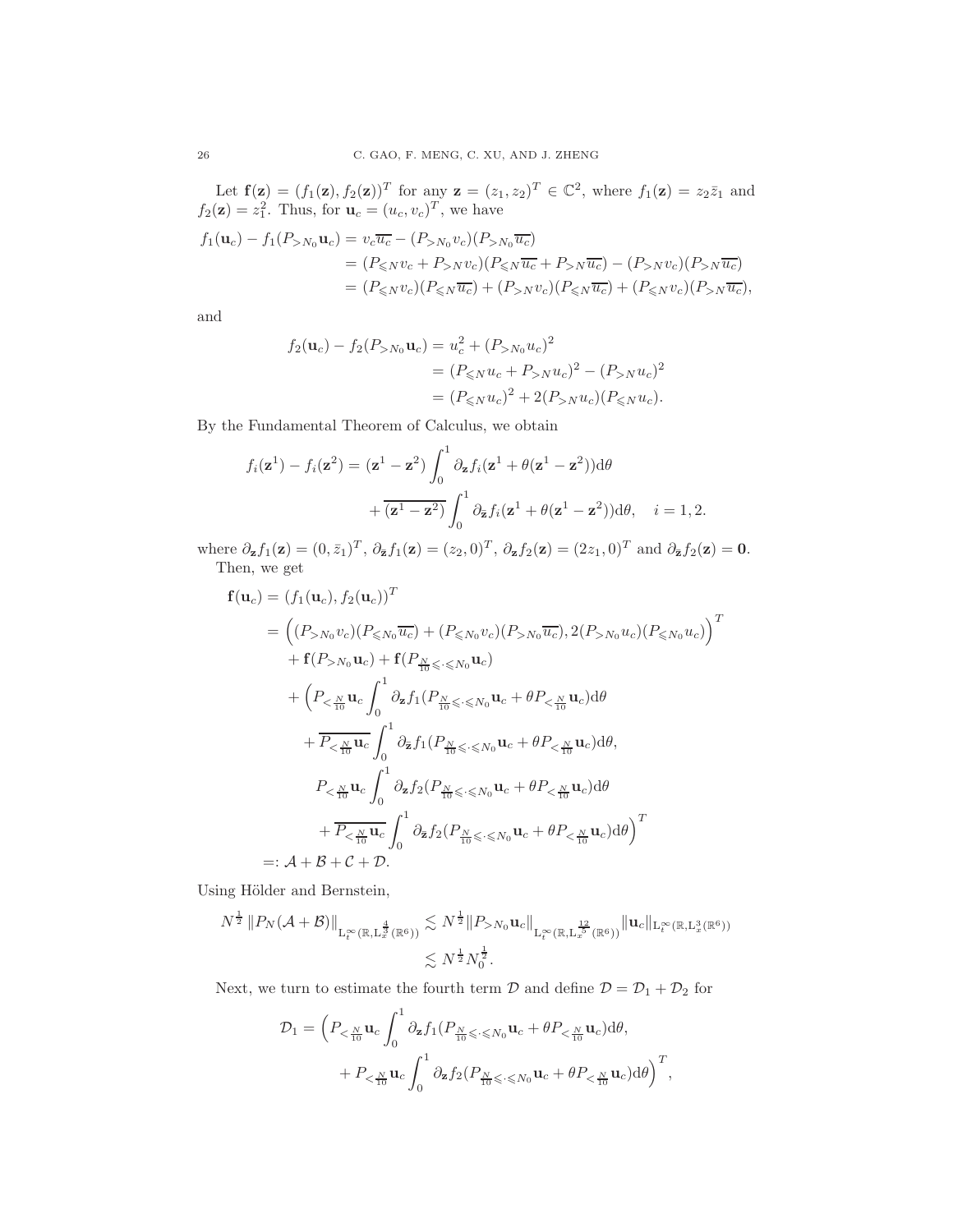and

$$
\mathcal{D}_2 = \left( \overline{P_{\leq \frac{N}{10}} \mathbf{u}_c} \int_0^1 \partial_{\overline{z}} f_1 \left( P_{\frac{N}{10} \leq \cdot \leq N_0} \mathbf{u}_c + \theta P_{\leq \frac{N}{10}} \mathbf{u}_c \right) d\theta, + \overline{P_{\leq \frac{N}{10}} \mathbf{u}_c} \int_0^1 \partial_{\overline{z}} f_2 \left( P_{\frac{N}{10} \leq \cdot \leq N_0} \mathbf{u}_c + \theta P_{\leq \frac{N}{10}} \mathbf{u}_c \right) d\theta \right)^T
$$

It suffices to consider  $\mathcal{D}_1$  since  $\mathcal{D}_2$  can be handled similarly. Bernstein inequality yields

$$
\|P_{>\frac{N}{10}}\partial_{\mathbf{z}}f_i(\mathbf{u}_c)\|_{\mathcal{L}_t^\infty(\mathbb{R},\mathcal{L}_x^2(\mathbb{R}^6))} \lesssim N^{-1} \|\nabla \mathbf{u}_c\|_{\mathcal{L}_t^\infty(\mathbb{R},\mathcal{L}_x^2(\mathbb{R}^6))}, \qquad i=1,2.
$$

Thus, by Hölder's inequality and  $(6.1)$ ,

$$
N^{\frac{1}{2}} \| P_N \mathcal{D}_1 \|_{\mathcal{L}^{\infty}_{t}(\mathbb{R}, \mathcal{L}^{\frac{4}{3}}_{x}(\mathbb{R}^{6}))}
$$
\n
$$
= N^{\frac{1}{2}} \sum_{i=1}^{2} \left\| P_N \left( P_{\leq \frac{N}{10}} \mathbf{u}_c \int_0^1 \partial_{\mathbf{z}} f_i(P_{\frac{N}{10} \leq \cdot \leq N_0} \mathbf{u}_c + \theta P_{\leq \frac{N}{10}} \mathbf{u}_c) d\theta \right) \right\|_{\mathcal{L}^{\infty}_{t}(\mathbb{R}, \mathcal{L}^{\frac{4}{3}}_{x}(\mathbb{R}^{6}))}
$$
\n
$$
\lesssim N^{\frac{1}{2}} \| P_{\leq \frac{N}{10}} \mathbf{u}_c \|_{\mathcal{L}^{\infty}_{t}(\mathbb{R}, \mathcal{L}^4_{x}(\mathbb{R}^{6}))} \sum_{i=1}^{2} \left\| P_{> \frac{N}{10}} \left( \int_0^1 \partial_{\mathbf{z}} f_i(P_{\frac{N}{10} \leq \cdot \leq N_0} \mathbf{u}_c + \theta P_{\leq \frac{N}{10}} \mathbf{u}_c) d\theta \right) \right\|_{\mathcal{L}^{\infty}_{t}(\mathbb{R}, \mathcal{L}^2_{x}(\mathbb{R}^{6}))}
$$
\n
$$
\lesssim N^{-\frac{1}{2}} \| P_{\leq \frac{N}{10}} \mathbf{u}_c \|_{\mathcal{L}^{\infty}_{t}(\mathbb{R}, \mathcal{L}^4_{x}(\mathbb{R}^{6}))} \|\nabla P_{\leq N_0} \mathbf{u}_c \|_{\mathcal{L}^{\infty}_{t}(\mathbb{R}, \mathcal{L}^2_{x}(\mathbb{R}^{6}))}
$$
\n
$$
\lesssim \eta \sum_{N_1 < \frac{N}{10}} \left( \frac{N_1}{N} \right)^{\frac{1}{2}} A(N_1).
$$

Then, we have

$$
N^{\frac{1}{2}}||P_N\mathcal{D}||_{\mathrm{L}_t^{\infty}(\mathbb{R},L_x^{\frac{4}{3}}(\mathbb{R}^6))}=N^{\frac{1}{2}}\sum_{j=1}^2||P_N\mathcal{D}_j||_{\mathrm{L}_t^{\infty}(\mathbb{R},L_x^{\frac{4}{3}}(\mathbb{R}^6))}\lesssim \eta \sum_{N_1<\frac{N}{10}}\left(\frac{N_1}{N}\right)^{\frac{1}{2}}A(N_1).
$$

We are left to estimate the contribution of  $\mathcal{C}$ . It remains to show

$$
\|P_N\mathcal{C}\|_{\mathrm{L}_t^\infty(\mathbb{R},\mathrm{L}_x^\frac{4}{3}(\mathbb{R}^6))} \lesssim \eta \sum_{\frac{N}{10} \leqslant N_1 \leqslant N_0} N_1^{-\frac{1}{2}}A(N_1).
$$

Using the triangle inequality, Bernstein,  $(6.1)$  and Hölder, we estimate as follow:

$$
\|P_{N}C\|_{L^{\infty}_{t}(\mathbb{R},L^{\frac{4}{3}}_{x}(\mathbb{R}^{6}))} \lesssim \|f(P_{\frac{N}{10}\leqslant \leq N_{0}}u_{c})\|_{L^{\infty}_{t}(\mathbb{R},L^{\frac{4}{3}}_{x}(\mathbb{R}^{6}))}
$$
\n
$$
\lesssim \sum_{\frac{N}{10}\leqslant N_{1},N_{2}\leqslant N_{0}} \left(\|\overline{(P_{N_{1}}u_{c})}(P_{N_{2}}v_{c})\|_{L^{\infty}_{t}(\mathbb{R},L^{\frac{4}{3}}_{x}(\mathbb{R}^{6}))} + \|(P_{N_{1}}u_{c})(P_{N_{2}}u_{c})\|_{L^{\infty}_{t}(\mathbb{R},L^{\frac{4}{3}}_{x}(\mathbb{R}^{6}))}\right)
$$
\n
$$
\lesssim \eta \sum_{\frac{N}{10}\leqslant N_{1}\leqslant N_{2}\leqslant N_{0}} N_{2}^{-1} \|P_{N_{1}}u_{c}\|_{L^{\infty}_{t}(\mathbb{R},L^{4}_{x}(\mathbb{R}^{6}))}
$$
\n
$$
+ \sum_{\frac{N}{10}\leqslant N_{2}\leqslant N_{1}\leqslant N_{0}} \|P_{N_{1}}u_{c}\|_{L^{\infty}_{t}(\mathbb{R},L^{2}_{x}(\mathbb{R}^{6}))} \|P_{N_{2}}v_{c}\|_{L^{\infty}_{t}(\mathbb{R},L^{4}_{x}(\mathbb{R}^{6}))}
$$
\n
$$
\lesssim \eta \sum_{\frac{N}{10}\leqslant N_{1}\leqslant N_{0}} N_{1}^{-\frac{1}{2}} A(N_{1}) + \eta \sum_{\frac{N}{10}\leqslant N_{2}\leqslant N_{1}\leqslant N_{0}} \left(\frac{N_{2}}{N_{1}}\right) (N_{2}^{-\frac{1}{2}} A(N_{2}))
$$
\n
$$
\lesssim \eta \sum_{\frac{N}{10}\leqslant N_{1}\leqslant N_{0}} N_{1}^{-\frac{1}{2}} A(N_{1}).
$$

.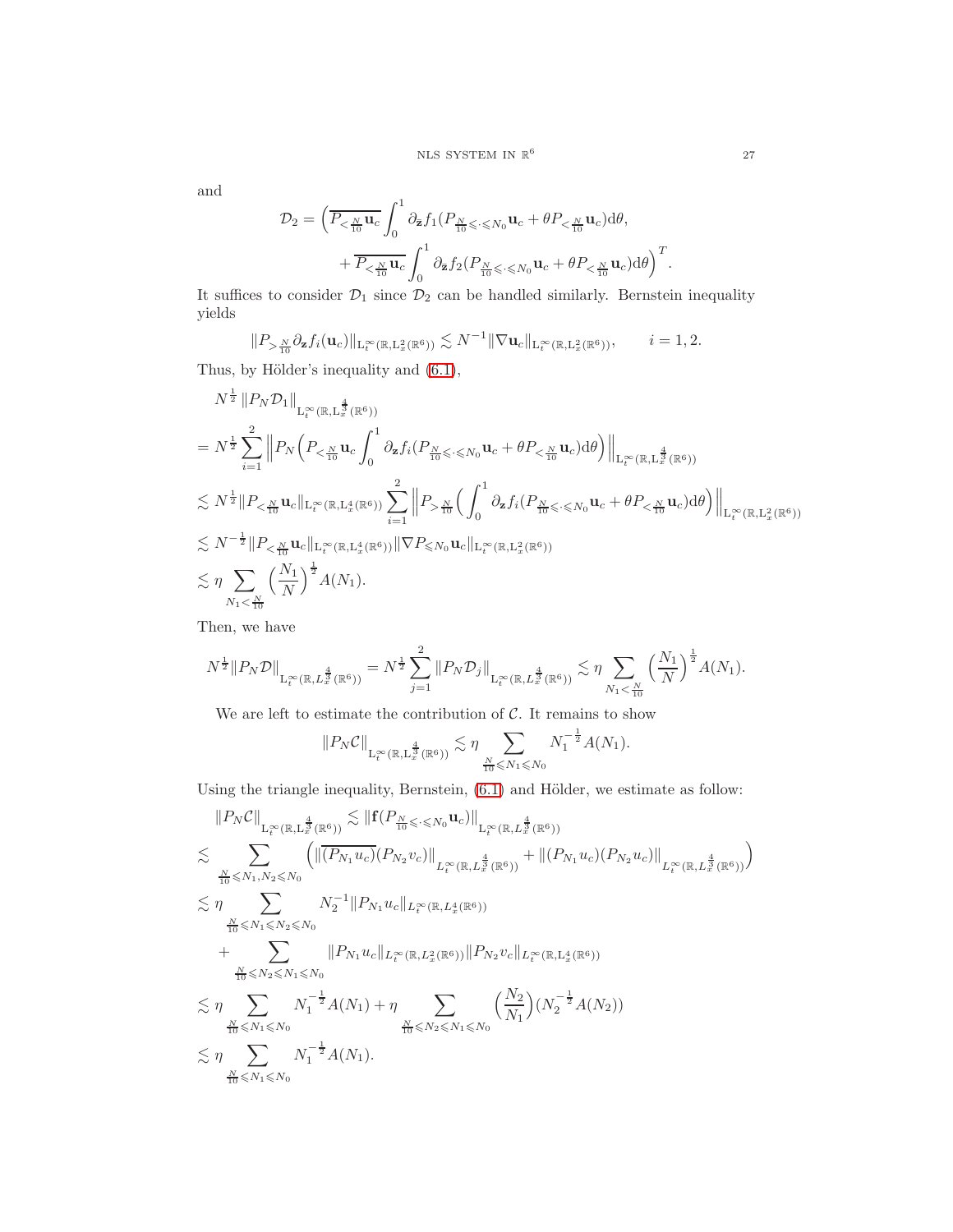Finally, we put the above estimates together to obtain

$$
A(N) = N^{\frac{1}{2}} \| P_N(\mathcal{A} + \mathcal{B} + \mathcal{C} + \mathcal{D}) \|_{L_t^{\infty}(\mathbb{R}, L_x^{\frac{4}{3}}(\mathbb{R}^6))}
$$
  
\$\lesssim\_{\mathbf{u}\_c} \left( \frac{N}{N\_0} \right)^{\frac{1}{2}} + \eta \sum\_{\frac{N}{10} \leqslant N\_1 \leqslant N\_0} \left( \frac{N}{N\_1} \right)^{\frac{1}{2}} A(N\_1) + \eta \sum\_{N\_1 < \frac{N}{10}} \left( \frac{N\_1}{N} \right)^{\frac{1}{2}} A(N\_1),

which implies that  $(6.2)$  holds.

<span id="page-27-2"></span>**Proposition 6.3.** *Let*  $\mathbf{u}_c$  *be as in Theorem [1.13.](#page-5-0) Then* 

$$
\mathbf{u}_c \in \mathcal{L}_t^{\infty}(\mathbb{R}, \mathcal{L}_x^p(\mathbb{R}^6)) \quad \text{for } \frac{14}{5} \leqslant p < 3.
$$

*In particular, by Hölder's inequality,* 

$$
\nabla \mathbf{f}(\mathbf{u}_c) \in \mathcal{L}_t^{\infty}(\mathbb{R}, \mathcal{L}_x^r(\mathbb{R}^6)) \quad \text{for } \frac{7}{6} \leqslant r < \frac{6}{5}.
$$

*Proof.* Combining Lemma [6.2](#page-24-4) with Lemma [2.2,](#page-6-1) we deduce

<span id="page-27-0"></span>
$$
||P_N \mathbf{u}_c||_{L_t^{\infty}(\mathbb{R}, L_x^{\frac{4}{3}}(\mathbb{R}^6))} \lesssim N \quad \text{for } N \leq 10N_0. \tag{6.4}
$$

In fact, setting  $N = 10 \cdot 2^{-k} N_0$ ,  $x_k = A(10 \cdot 2^{-k} N_0)$  and  $\gamma = 1$  in Lemma [2.2,](#page-6-1) we can obtain

$$
A(10 \cdot 2^{-k} N_0) \lesssim \sum_{l=0}^{\infty} r^{|k-l|} (10 \cdot 2^{-l})^{\frac{1}{2}}.
$$

Then taking  $\eta > 0$  small enough such that  $r < \sqrt{2}$ , we have

$$
A(10 \cdot 2^{-k} N_0) \lesssim (10 \cdot 2^{-k})^{\frac{1}{2}} \sum_{l=0}^{\infty} r^{|k-l|} (10 \cdot 2^{-l+k})^{\frac{1}{2}} \lesssim (10 \cdot 2^{-k})^{\frac{1}{2}}.
$$

Observing the definition of  $A(N)$ , we deduce [\(6.4\)](#page-27-0) by

$$
||P_N \mathbf{u}_c||_{L_t^{\infty}(\mathbb{R}, L_x^{\frac{4}{3}}(\mathbb{R}^6))} \lesssim N_0^{-\frac{1}{2}} N^{\frac{1}{2}} (10 \cdot 2^{-k} N_0)^{\frac{1}{2}} \lesssim N.
$$

By interpolation, we get

 $||P_N \mathbf{u}_c||_{\mathrm{L}_t^{\infty}(\mathbb{R},\mathrm{L}_x^p(\mathbb{R}^6))} \lesssim ||P_N \mathbf{u}_c||_{\mathrm{L}_t^{\infty}(\mathbb{R},L_x^4(\mathbb{R}^6))}^{\frac{2(p-2)}{p}} ||P_N \mathbf{u}_c||_{\mathrm{L}_t^{\infty}(\mathbb{R}^6)}^{\frac{4}{p}-2}$  $\frac{\frac{\mathbf{a}}{p}-2}{\mathbf{L}^{\infty}_{t}(\mathbb{R},\mathrm{L}_x^2(\mathbb{R}^6))} \lesssim N^{3-\frac{8}{p}} \lesssim N^{\frac{1}{7}}$ for all  $N \leq 10N_0$ . Using Lemma [2.1,](#page-6-0)

$$
\| \mathbf{u}_c \|_{\mathcal{L}^{\infty}_t(\mathbb{R}, \mathcal{L}^p_x(\mathbb{R}^6))} \leqslant \| P_{\leqslant N_0} \mathbf{u}_c \|_{\mathcal{L}^{\infty}_t(\mathbb{R}, \mathcal{L}^p_x(\mathbb{R}^6))} + \| P_{>N_0} \mathbf{u}_c \|_{\mathcal{L}^{\infty}_t(\mathbb{R}, \mathcal{L}^p_x(\mathbb{R}^6))}
$$
  

$$
\lesssim \sum_{N \leqslant N_0} N^{\frac{1}{7}} + \sum_{N > N_0} N^{2 - \frac{6}{p}} \lesssim 1,
$$

which completes the proof of the proposition.

We can use the decomposition of frequency to deduce the following proposition.

<span id="page-27-1"></span>Proposition 6.4 (Some negative regularity, [\[19\]](#page-32-7)). Let  $\mathbf{u}_c$  be as in Theorem [1.13.](#page-5-0)  $If |\nabla|^s f(\mathbf{u}_c) \in L_t^{\infty}(\mathbb{R}, L_x^p(\mathbb{R}^6))$  *for some*  $\frac{7}{6} \leqslant p < \frac{6}{5}$  *and some*  $s \in [0,1]$ *, then there exists*  $s_0 = s_0(p) > 0$  *such that*  $\mathbf{u}_c \in L_t^{\infty}(\mathbb{R}, \dot{H}_x^{s-s_0+}(\mathbb{R}^6)).$ 

$$
\sqcup
$$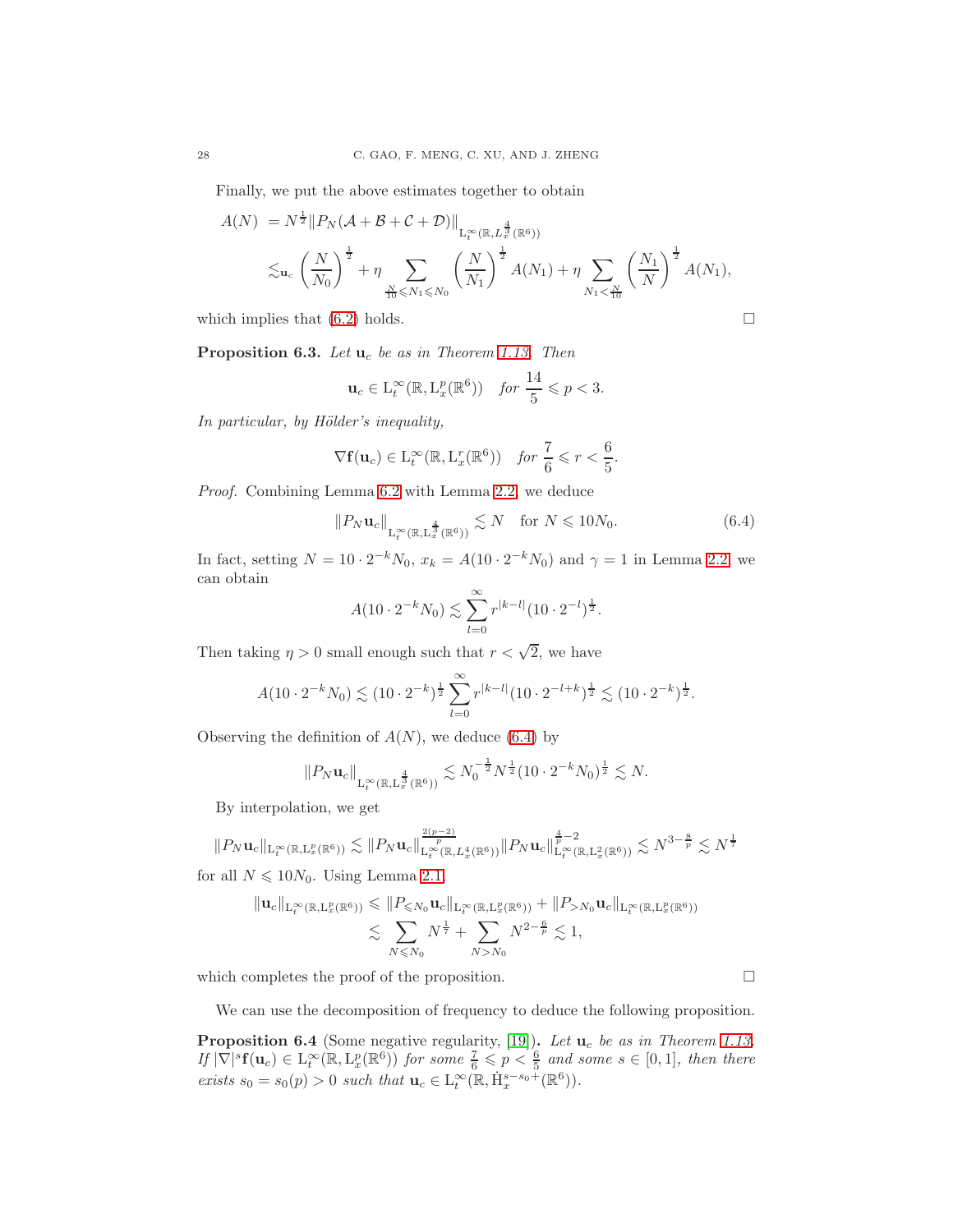To end the proof of Theorem [1.13,](#page-5-0) we first apply Proposition [6.4](#page-27-1) with  $s = 1$ to show that  $\mathbf{u} \in L^{\infty}(\dot{H}^{1-s_0+}_{x}(\mathbb{R}^6))$  for some  $s_0 > 0$ . The fractional chain rule and Proposition [6.3](#page-27-2) tell us that  $|\nabla|^{1-s_0+} f(u_c) \in L_t^{\infty}(\mathbb{R}, L_x^p(\mathbb{R}^6))$  for some  $\frac{7}{6} \leq$  $p < \frac{6}{5}$ . Thus, another application of Proposition [6.4](#page-27-1) facilitates us to obtain  $\mathbf{u} \in$  $L_t^{\infty}(\dot{H}_x^{1-2s_0+}(\mathbb{R}^6)).$  Iterating this procedure finitely many times, we derive  $\mathbf{u} \in$  $\mathcal{L}_t^{\infty}(\dot{\mathbf{H}}_x^{-\varepsilon}(\mathbb{R}^6))$  for any  $0 < \varepsilon < s_0$ .

<span id="page-28-0"></span>**Proposition 6.5.** If  $\mathbf{u}_c := (u_c, v_c)^T$  be a minimal-kinetic-energy blowing-up so*lution to* [\(NLS system\)](#page-0-0) *satisfying*  $\mathbf{u}_c \in L_t^{\infty}(I_c, H_x^1(\mathbb{R}^6))$  *and its initial data*  $\mathbf{u}_{c,0}$ *to be non-radial with the mass-resonance condition or*  $\mathbf{u}_{c,0}$  *to be radial, then its momentum is zero, that is,*

<span id="page-28-1"></span>
$$
P(\mathbf{u}_c) := \mathrm{Im} \int_{\mathbb{R}^6} \left( \overline{u}_c \nabla u_c + \frac{1}{2} \overline{v}_c \nabla v_c \right) dx \equiv \mathbf{0}.
$$
 (6.5)

*Proof.* First of all, we know that  $\mathbf{u}_c$  will be radial if its initial data  $\mathbf{u}_{c,0}$  is radial. Combining with the fact that  $\nabla f(x) = f'(r) \frac{x}{r}$  for radial function  $f(r) := f(x)$ when  $r = |x|$ , we have

$$
P(\mathbf{u}_c) = \operatorname{Im} \int_{\mathbb{R}^6} \left( \overline{u}_c \nabla u_c + \frac{1}{2} \overline{v}_c \nabla v_c \right) dx
$$
  
= 
$$
\operatorname{Im} \int_{\mathbb{R}^6} \left( \overline{u_c(r)} u'_c(r) \frac{x}{r} + \frac{1}{2} \overline{v_c(r)} v'_c(r) \frac{x}{r} \right) dx
$$
  
\equiv 0,

where we have used the fact that  $\int_{\mathbb{R}^6} g(x) dx \equiv 0$  for any odd function.

We are left to show the remaining case, i.e.  $\mathbf{u}_{c,0}$  is non-radial with the massresonance condition. Under the mass-resonance condition, that is  $\kappa = \frac{1}{2}$ , [\(NLS system\)](#page-0-0) enjoys the Galilean invariance property:

$$
\mathbf{u}_c(t,x) = \begin{pmatrix} u_c(t,x) \\ v_c(t,x) \end{pmatrix} \rightarrow \begin{pmatrix} u_c^{\xi}(t,x) \\ v_c^{\xi}(t,x) \end{pmatrix} =: \begin{pmatrix} e^{ix\cdot\xi}e^{-it|\xi|^2}u_c(t,x-2t\xi) \\ e^{2ix\cdot\xi}e^{-2it|\xi|^2}v_c(t,x-2t\xi) \end{pmatrix}
$$

for any  $\xi \in \mathbb{R}^6$ . Then, for  $\mathbf{u}_{c}^{\xi} := (u_{c}^{\xi}, v_{c}^{\xi})^T$ , we can compute

$$
H(\mathbf{u}_c^{\xi}) = \|\nabla u_c^{\xi}\|_{L^2(\mathbb{R}^6)}^2 + \frac{\kappa}{2} \|\nabla v_c^{\xi}\|_{L^2(\mathbb{R}^6)}^2
$$
  
\n
$$
= \|i\xi u_c + \nabla u_c\|_{L^2(\mathbb{R}^6)}^2 + \frac{\kappa}{2} \|2i\xi v_c + \nabla v_c\|_{L^2(\mathbb{R}^6)}^2
$$
  
\n
$$
= \int_{\mathbb{R}^6} |\text{Re}(\nabla u_c) - \xi \text{Im } u_c|^2 + |\xi \text{Re } u_c + \text{Im}(\nabla u_c)|^2 \, dx
$$
  
\n
$$
+ \frac{\kappa}{2} \int_{\mathbb{R}^6} |\text{Re}(\nabla v_c) - 2\xi \text{Im } v_c|^2 + |2\xi \text{Re } v_c + \text{Im}(\nabla v_c)|^2 \, dx
$$
  
\n
$$
= \int_{\mathbb{R}^6} |\nabla u_c|^2 + |\xi|^2 |u_c|^2 + 2\xi (\text{Re } u_c \text{Im}(\nabla u_c) - \text{Re}(\nabla u_c) \text{Im } u_c) \, dx
$$
  
\n
$$
+ \frac{\kappa}{2} \int_{\mathbb{R}^6} |\nabla v_c|^2 + 4|\xi|^2 |v_c|^2 + 4\xi (\text{Re } v_c \text{Im}(\nabla v_c) - \text{Re}(\nabla v_c) \text{Im } v_c) \, dx.
$$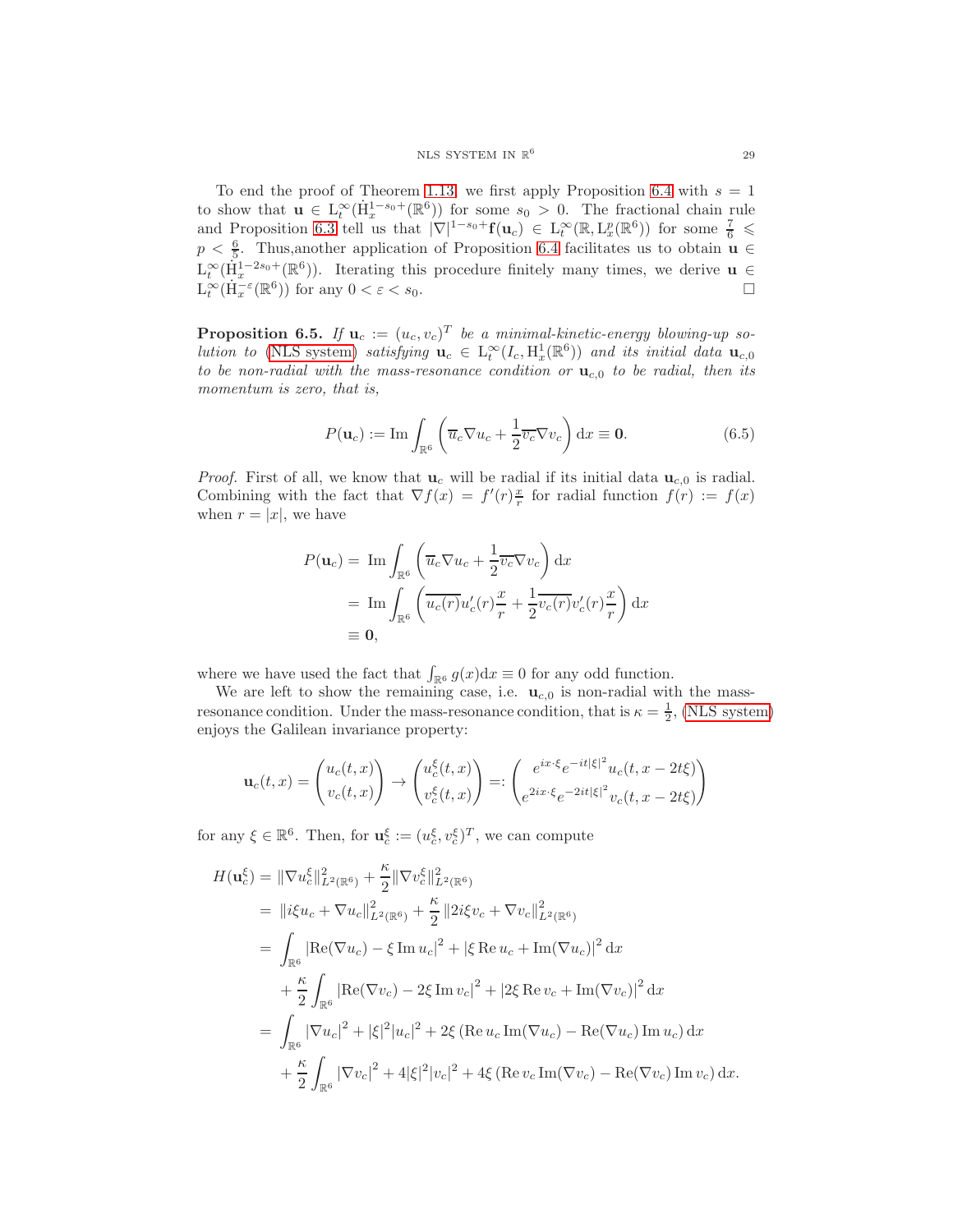Note that  $\kappa = \frac{1}{2}$ , we have

$$
H(\mathbf{u}_c^{\xi}) - H(\mathbf{u}_c) - |\xi|^2 M(\mathbf{u}_c)
$$
  
=  $2\xi \cdot \int_{\mathbb{R}^6} \left( \text{Re } u_c \text{Im}(\nabla u_c) - \text{Re}(\nabla u_c) \text{Im } u_c \right)$   
+  $\frac{1}{2} \left( \text{Re } v_c \text{Im}(\nabla v_c) - \text{Re}(\nabla v_c) \text{Im } v_c \right) dx$   
=  $2\xi \cdot \int_{\mathbb{R}^6} \text{Im}(\overline{u_c} \nabla u_c) + \frac{1}{2} \text{Im}(\overline{v_c} \nabla v_c) dx = 2\xi \cdot P(\mathbf{u}_c).$ 

Because  $S_{I_c^{\xi}}(\mathbf{u}_c^{\xi}) = S_{I_c}(\mathbf{u}_c) = \infty$ ,  $\mathbf{u}_c^{\xi}$  is a blowing-up solution to [\(NLS system\)](#page-0-0) as well. Combining with the fact that  $\mathbf{u}_c$  has the minimal kinetic energy among all the blowing-up solutions, we obtain

$$
|\xi|^2 M(\mathbf{u}_c) + 2\xi \cdot P(\mathbf{u}_c) = H(\mathbf{u}_c^{\xi}) - H(\mathbf{u}_c) \ge 0
$$

holds for any  $\xi \in \mathbb{R}^6$ . Setting  $\xi = -\frac{P(\mathbf{u}_c)}{M(\mathbf{u}_c)}$  $\frac{P(\mathbf{u}_c)}{M(\mathbf{u}_c)}$ , we find

$$
0 \leqslant |\xi|^2 M(\mathbf{u}_c) + 2\xi \cdot P(\mathbf{u}_c) = -\frac{|P(\mathbf{u}_c)|^2}{M(\mathbf{u}_c)} \leqslant 0,
$$

which implies  $(6.5)$ .

Deduced from the property of negative regularity (Theorem [1.13\)](#page-5-0) and zero mo-mentum (Proposition [6.5\)](#page-28-0) the movement of spatial center function  $x(t)$  of solitonlike solutions can be controlled, which can help us use Lemma [3.9](#page-13-2) more effectively, combined with the finite mass of soliton-like solution  $(\lambda(t) \geq 1)$ .

<span id="page-29-0"></span>**Corollary 6.6** (Control of spatial center function  $x(t)$ , [\[19\]](#page-32-7)). Let  $u_c$  be a soliton-*like solution as in Theorem [1.12.](#page-4-2) Then, for any*  $\eta > 0$ *, there exists*  $C(\eta) > 0$  *such that*

$$
\sup_{t\in\mathbb{R}}\int_{|x-x(t)|\geqslant C(\eta)}|{\bf u}_c(t,x)|^2{\mathord{{\rm d}}} x\lesssim \eta.
$$

*Furthermore, the spatial center function* x(t) *satisfies*

$$
|x(t)| = o(t), \qquad t \to \infty.
$$

<span id="page-29-1"></span>6.2. Exclusion of soliton-like solution. Now, we use Virial identity to rule out the soliton-like solution. Its compactness has been described as an almost periodic solution. From the control of spatial center function  $x(t)$ , Corollary [6.6,](#page-29-0) we know that  $x(t) = o(t)$  which means  $\mathbf{u}_c$  moves slower and slower. That implies the nonexistence of soliton-like solution for a large time.

<span id="page-29-4"></span>Theorem 6.7. *There exist no soliton-like solutions to* [\(NLS system\)](#page-0-0)*.*

*Proof.* We argue by contradiction and suppose  $\mathbf{u}_c : \mathbb{R} \times \mathbb{R}^6 \to \mathbb{C}^2$  is a soliton-like solution to [\(NLS system\)](#page-0-0). By Definition [1.8](#page-3-2) and  $L^3(\mathbb{R}^6) \hookrightarrow \dot{H}^1(\mathbb{R}^6)$ , for any  $\eta > 0$ , there exists  $C(\eta) > 0$  such that

<span id="page-29-2"></span>
$$
\sup_{t \in \mathbb{R}} \int_{|x - x(t)| \geqslant C(\eta)} \left( |\nabla \mathbf{u}_c|^2 + |\mathbf{u}_c|^3 \right) dx \leqslant \eta. \tag{6.6}
$$

Using Corollary [6.6,](#page-29-0) we know there exists  $T_0 = T_0(\eta) \in \mathbb{R}$  such that

<span id="page-29-3"></span>
$$
|x(t)| \leq \eta t, \qquad \forall \ t \geq T_0. \tag{6.7}
$$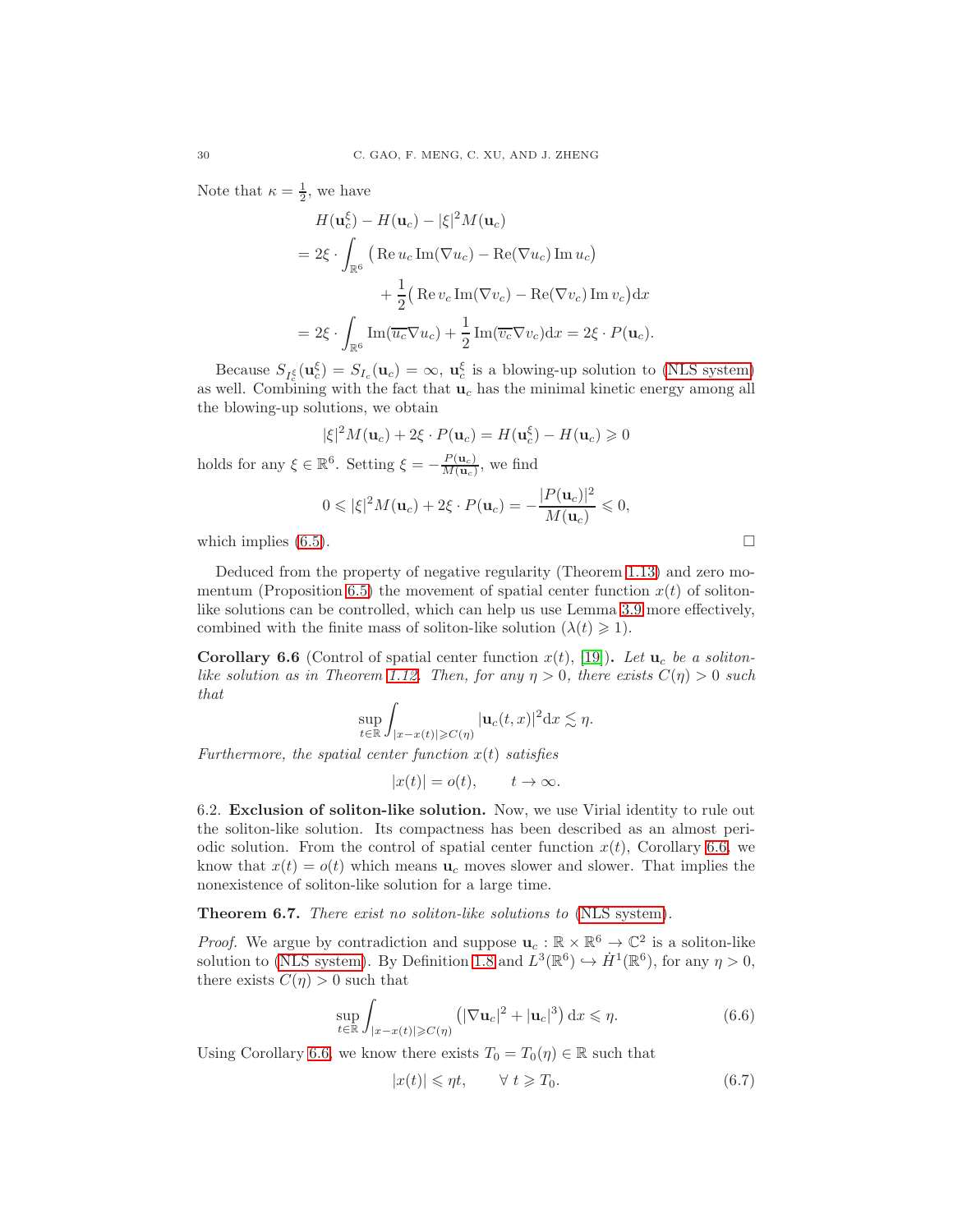Recalling Lemma [3.9,](#page-13-2) for  $a(x)$  be a radial smooth function satisfying

$$
a(x) = \begin{cases} |x|^2, & |x| \le R, \\ 0, & |x| \ge 2R, \end{cases}
$$

where  $R > 0$  will be chosen later, we define

$$
V_R(t) = \int_{\mathbb{R}^6} \left( 2\kappa |u_c|^2 + |v_c|^2 \right) a(x) \mathrm{d}x.
$$

By Theorem [1.13](#page-5-0) and interpolation theorem, we know  $\mathbf{u}_c := (u_c, v_c)^T \in \mathcal{L}_t^{\infty}(\mathbb{R}, \mathcal{L}_x^2(\mathbb{R}^6)).$ Then we get

<span id="page-30-1"></span>
$$
|V_R'(t)| = \left| 2\kappa \operatorname{Im} \int_{\mathbb{R}^6} \left( 2\overline{u_c} \nabla u_c + \overline{v_c} \nabla v_c \right) \cdot \nabla a(x) dx \right| \lesssim_{\kappa} RH(\mathbf{u}_c) M(\mathbf{u}_c) \lesssim R, \tag{6.8}
$$

and

$$
V_R''(t) = 8\kappa \operatorname{Re} \int_{\mathbb{R}^6} \left( \overline{u_{c,j}} u_{c,k} + \frac{\kappa}{2} \overline{v_{c,j}} v_{c,k} \right) a_{jk}(x) dx
$$
  
\n
$$
- 2\kappa \int_{\mathbb{R}^6} \left( |u_c|^2 + \frac{\kappa}{2} |v_c|^2 \right) \Delta \Delta a(x) dx - 2\kappa \operatorname{Re} \int_{\mathbb{R}^6} \overline{v_c} u_c^2 \Delta a(x) dx
$$
  
\n
$$
= 8\kappa [2H(\mathbf{u}_c) - 3R(\mathbf{u}_c)]
$$
  
\n
$$
+ O\left( \int_{|x| \ge R} |\nabla \mathbf{u}_c|^2 + |\mathbf{u}_c|^3 dx \right) + O\left( \int_{R \le |x| \le 2R} |\mathbf{u}_c|^3 dx \right)^{\frac{2}{3}}.
$$

For  $\eta > 0$  small enough, choosing

$$
R:=C(\eta)+\sup_{T_0\leqslant t\leqslant T_1}|x(t)|
$$

for any  $T_1 > T_0$ , by coercivity of energy (Proposition [3.4\)](#page-10-0), energy trapping (Corol-lary [3.7\)](#page-12-3), and  $(6.6)$ , we have

<span id="page-30-2"></span>
$$
V''(t) \gtrsim_{\kappa} E(\mathbf{u}_{c,0}).\tag{6.9}
$$

Applying the Fundamental Theorem of Calculus on  $[T_0, T_1]$ , by [\(6.7\)](#page-29-3), [\(6.8\)](#page-30-1) and  $(6.9)$ , we obtain

$$
(T_1 - T_0)E(\mathbf{u}_{c,0}) \lesssim_{\kappa} R = C(\eta) + \sup_{T_0 \leq t \leq T_1} |x(t)| \leq C(\eta) + \eta T_1, \quad \forall T_1 > T_0.
$$

Setting first  $\eta \to 0$  and then  $T_1 \to \infty$ , we find  $E(\mathbf{u}_{c,0}) = 0$ . Using the conservation of energy and energy trapping again, we know  $H(\mathbf{u}_c(t)) = 0, \forall t \in \mathbb{R}$ . By [\(4.22\)](#page-20-3), we get  $H_c = 0$  which is a contradiction with  $H_c \geq \delta_{sd} > 0$  in (4.18). we get  $H_c = 0$  which is a contradiction with  $H_c \ge \delta_{sd} > 0$  in [\(4.18\)](#page-19-2).

<span id="page-30-0"></span>6.3. Exclusion of low-to-high frequency cascade. Our last enemy is the lowto-high cascade. An important ingredient is the negative regularity lemma, which indicates that  $u_c$  also falls into the  $L^2$  space.

Theorem 6.8. *There exist no low-to-high frequency cascade to* [\(NLS system\)](#page-0-0)*.*

*Proof.* We argue by contradiction and suppose  $\mathbf{u}_c : I_c \times \mathbb{R} \to \mathbb{C}^2$  is a low-to-high frequency cascade solution to [\(NLS system\)](#page-0-0). Similar to the proof of Theorem [6.7,](#page-29-4) we know  $\mathbf{u}_c \in L_t^{\infty}(\mathbb{R}, L_x^2(\mathbb{R}^6))$ . Noticing the conservation of mass, we obtain

$$
0 \leqslant M(\mathbf{u}_c) = M(\mathbf{u}_c(t)) := \int_{\mathbb{R}^6} |\mathbf{u}_c(t,x)|^2 \mathrm{d}x < \infty,
$$

for any  $t \in \mathbb{R}$ .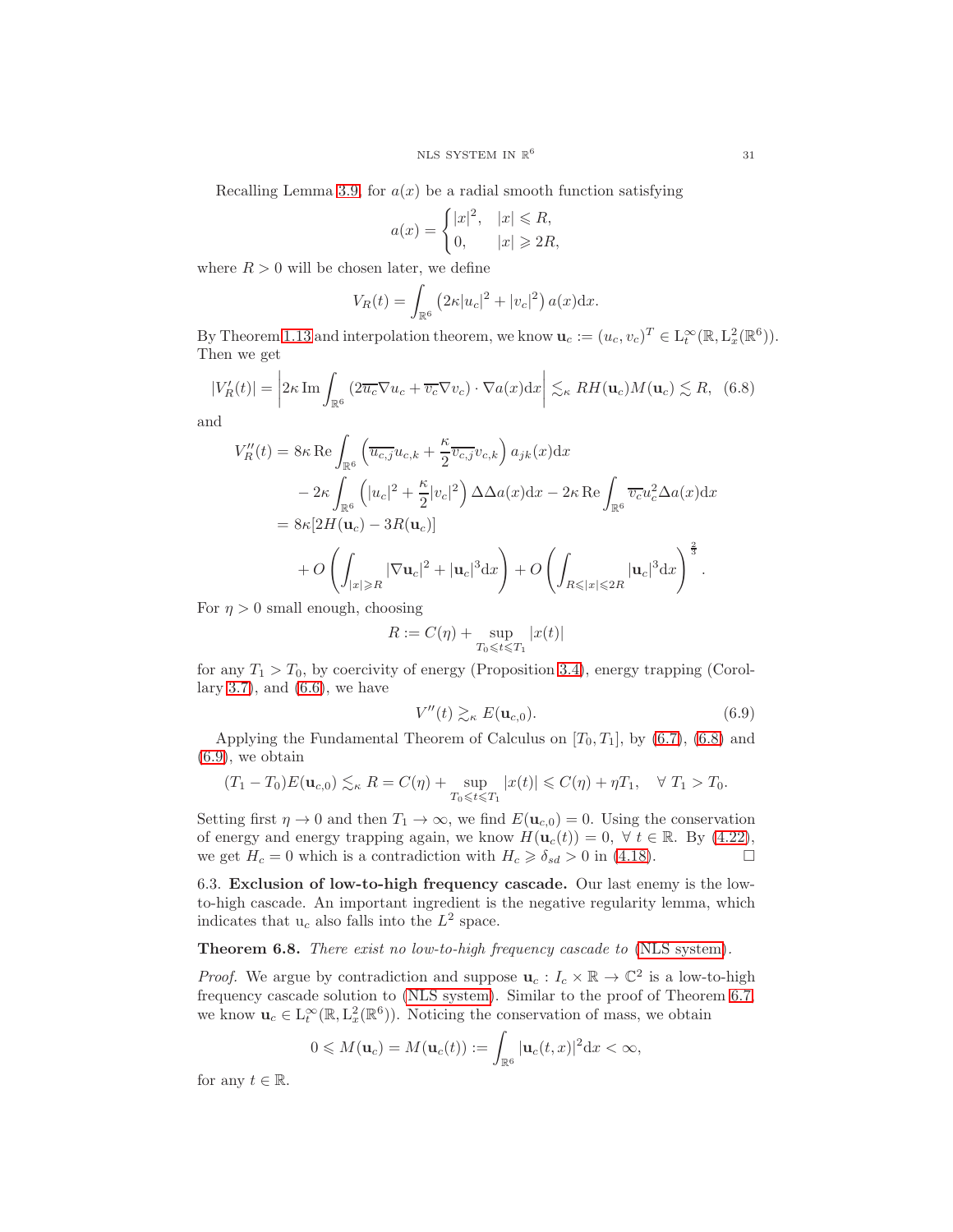On one hand, fixing  $t \in \mathbb{R}$  and choosing  $\eta > 0$  to be a small number, by Remark [1.10](#page-4-3) and Theorem [1.11,](#page-4-1) we have

<span id="page-31-9"></span>
$$
\int_{|\xi| \leq C(\eta)\lambda(t)} |\xi|^2 |\widehat{\mathbf{u}_c}(t,\xi)|^2 \mathrm{d}\xi < \eta. \tag{6.10}
$$

At the same time, since  $\mathbf{u}_c \in L_t^{\infty}(\mathbb{R}, H_x^{-\varepsilon}(\mathbb{R}^6))$ , we know

<span id="page-31-10"></span>
$$
\int_{|\xi| \leq C(\eta)\lambda(t)} |\xi|^{-2\varepsilon} |\widehat{\mathbf{u}_c}(t,\xi)|^2 \mathrm{d}\xi \lesssim 1. \tag{6.11}
$$

Thus, interpolating [\(6.10\)](#page-31-9) and [\(6.11\)](#page-31-10) yields

<span id="page-31-11"></span>
$$
\int_{|\xi| \leq C(\eta)\lambda(t)} |\widehat{\mathbf{u}_c}(t,\xi)|^2 \mathrm{d}\xi \lesssim \eta^{\frac{\varepsilon}{1+\varepsilon}}.\tag{6.12}
$$

On the other hand, by Theorem [1.11,](#page-4-1)

<span id="page-31-12"></span>
$$
\int_{|\xi| > C(\eta)\lambda(t)} |\widehat{\mathbf{u}_c}(t,\xi)|^2 \mathrm{d}\xi \leq [C(\eta)\lambda(t)]^{-2} \int_{\mathbb{R}^6} |\xi|^2 |\widehat{\mathbf{u}_c}(t,\xi)|^2 \mathrm{d}\xi
$$
\n
$$
\lesssim [C(\eta)\lambda(t)]^{-2} H(\mathbf{u}_c(t))
$$
\n
$$
< [C(\eta)\lambda(t)]^{-2} H(\mathbf{W}).
$$
\n(6.13)

Combining [\(6.12\)](#page-31-11), [\(6.13\)](#page-31-12), and Plancheral's theorem, we get the conclusion that

$$
0 \leqslant M(\mathbf{u}_c) \lesssim \eta^{\frac{\varepsilon}{1+\varepsilon}} + [C(\eta)\lambda(t)]^{-2}, \qquad \forall \ t \in \mathbb{R}.
$$

By Definition [1.12,](#page-4-2) there exists a time sequence  $\{t_n\}_{n=1}^{\infty} \subset \mathbb{R}^+$  such that

$$
\lim_{n \to \infty} t_n = +\infty, \text{ and } \lim_{n \to \infty} \lambda(t_n) = +\infty.
$$

,

 $0 \leqslant \lim_{n \to \infty} M(\mathbf{u}_c(t_n)) \lesssim \eta^{\frac{\varepsilon}{1+\varepsilon}}.$ 

Let  $\eta \to 0$ , we have  $M(\mathbf{u}_c(t_n)) \to 0$ ,  $n \to \infty$ . Finally, by the conservation of mass, we know  $\mathbf{u}_c \equiv \mathbf{0}$ , which is a contradiction with (1.5) in Theorem 1.12. we know  $u_c \equiv 0$ , which is a contradiction with [\(1.5\)](#page-4-4) in Theorem [1.12.](#page-4-2)

### **REFERENCES**

- <span id="page-31-4"></span>[1] J. Bourgain, Global wellposedness of defocusing critical nonlinear Schrödinger equation in the radial case, J. Amer. Math. Soc., 12(1999), 145-171.
- <span id="page-31-7"></span>[2] T. Cazenave, Semilinear Schrodinger Equations, Courant Lecture Notes in Mathematics, New York University, 2003.
- <span id="page-31-0"></span>[3] M. Colin, Th. Colin and M. Ohta, Stability of solitary waves for a system of nonlinear Schrödinger equations with three wave interaction. Ann. Inst. H. Poincaré Anal. Non Linéaire, 26(2009), no. 6, 2211-2226.
- <span id="page-31-1"></span>[4] M. Colin, L. Di Menza and J. C. Saut, Solitons in quadratic media, Nonlinearity, 29(2016), no. 3, 1000-1035.
- <span id="page-31-5"></span>[5] J. Colliander, M. Keel, G. Staffilani, H. Takaoka and T. Tao, Global well-posedness and scattering for the energy-critical nonlinear Schrödinger equation in  $\mathbb{R}^3$ , Ann. of Math., 167(2)(2008), no. 3, 767-865.
- <span id="page-31-8"></span>[6] V. D. Dihn and L. Forcella, Blow-up results for systems of nonlinear Schrödinger equations with quadratic interaction, preprint, [arXiv:2010.14595,](http://arxiv.org/abs/2010.14595) 2020.
- <span id="page-31-2"></span>[7] B. Dodson and J. Murphy, A new proof of scattering below the ground state for the 3D radial focusing cubic NLS, Proc. Amer. Math. Soc. 145(2017), no. 11, 4859-4867.
- <span id="page-31-3"></span>[8] T. Duyckaerts and S. Roudenko, Threshold solutions for the focusing 3d cubic Schrödinger equation, Rev. Mat. Iberoam., 26(2010), no. 1, 1-56.
- <span id="page-31-6"></span>[9] M. Hanamo, Global dynamics below the ground state for the quadratic Schrödinger system in 5d, preprint, [arXiv:1805.12245,](http://arxiv.org/abs/1805.12245) 2018.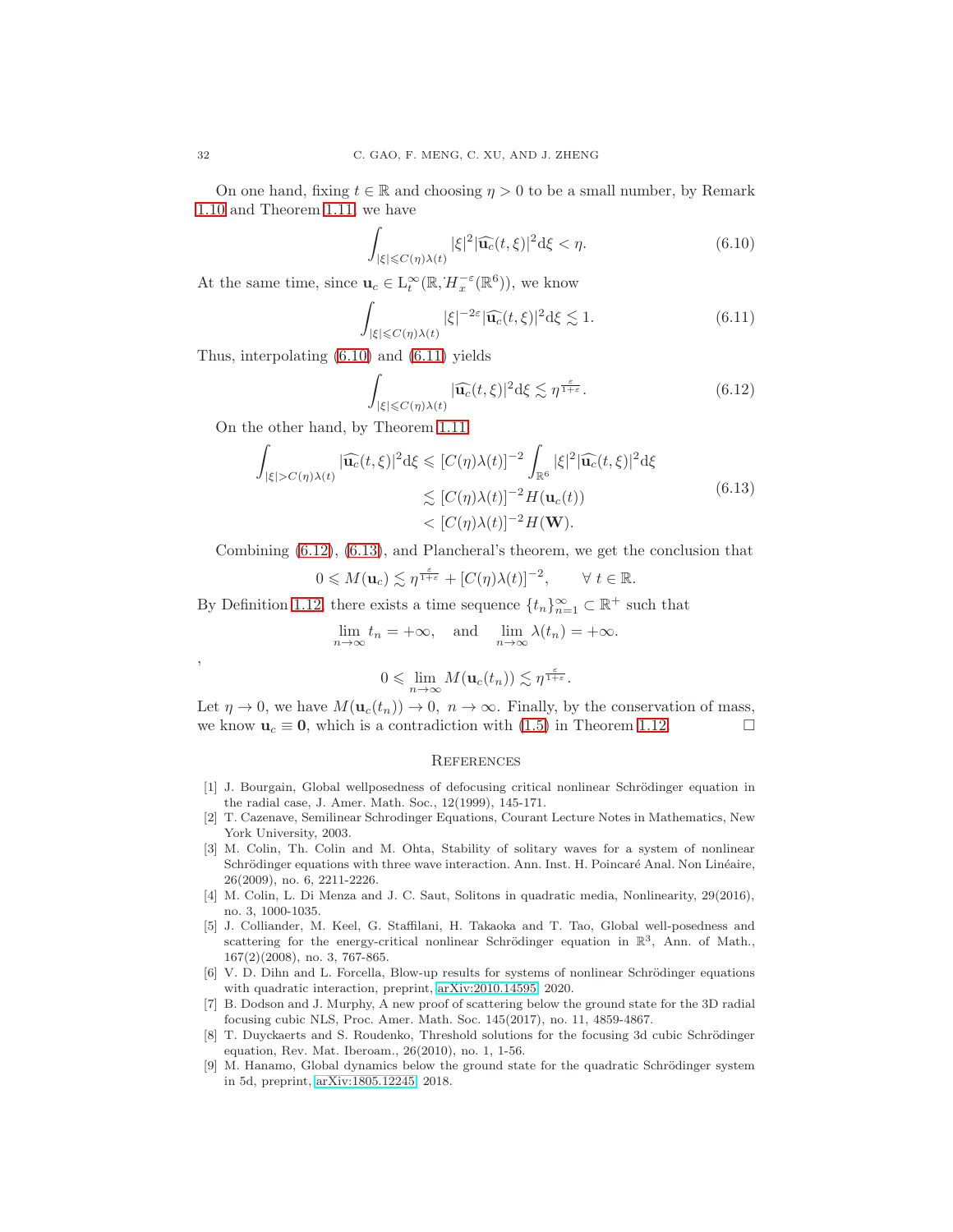#### NLS SYSTEM IN  $\mathbb{R}^6$

- <span id="page-32-19"></span><span id="page-32-15"></span>[10] M. Hanamo, T. Inui and K. Nishimura, Scattering for the quadratic nonlinear Schrödinger system in  $\mathbb{R}^5$  without mass-resonance condition, preprint, [arXiv:1903.05880,](http://arxiv.org/abs/1903.05880) 2019.
- [11] N. Hayashi, C. Li and P.I. Naumkin, On a system of nonlinear Schrödinger equations in 2D, Differential Integral Equations, 24(2011), no. 5/6, 417-434.
- <span id="page-32-12"></span>[12] N. Hayashi, T. Ozawa and K. Tanaka, On a system of nonlinear Schrödinger equations with quadratic interaction, Ann. Inst. H. Poincaré Anal. Non Linéaire., 30(2013), no. 4, 661-690.
- <span id="page-32-3"></span>[13] J. Holmer and S. Roudenko, A sharp condition of the radial 3D cubic nonlinear Schrödinger equation, Commun. Math. Phys., 282(2008), 435-467.
- <span id="page-32-13"></span>[14] T. Inui, N. Kishimoto and K. Nishimura, Blow-up of the radially symmetric solutions for the quadratic nonlinear Schrödinger system without mass-resonance, Nonlinear Analysis 198(2020), 111895.
- <span id="page-32-18"></span>[15] T. Inui, N. Kishimoto and K. Nishimura, Scattering for a mass critical NLS system below the ground state with and without mass-resonance condition, Discrete Contin. Dyn. Syst., 39(2019), no. 11, 6299-6353.
- <span id="page-32-16"></span>[16] T. Iwabuchi, T. Ogawa and K. Uriya, Ill-posedness for a system of quadratic nonlinear Schrödinger equations in two dimensions, J. Funct. Anal.,  $271(2016)$ , no. 1, 136-163.
- <span id="page-32-24"></span><span id="page-32-22"></span>[17] M. Keel and T. Tao, Endpoint Strichartz estimate, Am. J. Math. 120(1998), no. 5, 955-980.
- [18] C. E. Kenig and F. Merle, Global well-posedness, scattering and blow-up for the energycritical, focusing, non-linear Schrödinger equation in the radial case, Invent. Math., 166(2006), no. 3, 645-675.
- <span id="page-32-7"></span>[19] R. Killip and M. Visan, The focusing energy-critical nonlinear Schrödinger equation in dimensions five and higher, Amer. J. Math., 132(2010), no. 2, 361-424.
- <span id="page-32-23"></span>[20] R. Killip and M. Visan, Nonlinear Schrödinger equations at critical regularity, Clay Mathematics Proceedings, 17(2013).
- <span id="page-32-0"></span>[21] Y. S. Kivshar, A. A. Sukhorukova, E. A. Ostrovskayaa, T. J. Alexandera, O. Bang, S. M. Saltiel, C. B. Clausen and P. L. Christiansen, Multi-component optical solitary waves, Physica A: Statistical Mechanics and its Applications, 288(2000), no. 1-4, 152-173.
- <span id="page-32-1"></span>[22] K. Koynov and S. Saltiel, Nonlinear phase shift via multistep (2) cascading, Optics Communications, 152(1998), no. 1, 96-100.
- <span id="page-32-2"></span>[23] S. Masaki and M. Hamano, A sharp scattering threshold level for mass-subcritical nonlinear Schrödinger system, Discrete and Continuous Dynamical Systems  $41(2021)$ , no. 3, 1415-1447.
- <span id="page-32-20"></span>[24] F. Meng and C. Xu, Scattering for mass-resonance nonlinear Schrödinger system in 5D, J. Differential Equations, 275(2021), 837-857.
- <span id="page-32-25"></span>[25] F. Merle and L. Vega, Compactness at blow-up time for  $L^2$  solutions of the critical nonlinear Schrödinger equation in 2D, Internat. Math. Res. Notices, (1998), no. 8, 399-425.
- <span id="page-32-4"></span>[26] C. Miao, G. Xu, L. Zhao, The dynamics of the 3D radial NLS with the combined terms, Commun. Math. Phys., 318(2013), no. 1, 767-808.
- <span id="page-32-5"></span>[27] C. Miao, J. Murphy and J. Zheng, The defocusing energy-supercritical NLS in four space dimensions, J. Functional Analysis, 267(2014), no. 2, 1662-1724.
- <span id="page-32-21"></span>[28] N. Noguera and A. Pastor, On the dynamics of a quadratic Schrödinger system in dimension  $n = 5$ , Dyn. Partial Differ. Equ., 17(2020), no. 1, 1-17.
- <span id="page-32-14"></span>[29] N. Noguera and A. Pastor, A system of Schrödinger equations with general quadratic-type nonlinearities, Commun. Contemp. Math., 23(2021), 2050023.
- <span id="page-32-17"></span>[30] T. Ogawa and K. Uriya, Final state problem for a quadratic nonlinear Schrödinger system in two space dimensions with mass resonance , J. Differential Equations, 258(2015), no. 2, 483-503.
- <span id="page-32-9"></span>[31] A. Pastor, Weak concentration and wave operator for a 3D coupled nonlinear Schrödinger system, J. Math. Phys., 56(2015), no. 2, 021507, 18 pp.
- <span id="page-32-10"></span>[32] A. Pastor, On a three wave interaction Schrödinger systems with quadratic nonlinearities: Global wellposedness and standing waves, Commun. Pure Appl. Anal., 18(2019), no. 5, 2217- 2242.
- <span id="page-32-8"></span>[33] T. Tao and M. Visan, Stability of energy-critical nonlinear Schrödinger equations in high dimensions, Electron. J. Differential Equations, 118(2005), 1-28.
- <span id="page-32-11"></span>[34] K. Uriya, Final state problem for a system of nonlinear Schrödinger equations with three wave interaction, J. Evol. Equ., 16(2016), no. 1, 173-191.
- <span id="page-32-6"></span>[35] M. Visan, The defocusing enery-critical nonlinear Schrödinger equation in higher dimensions, Duck Math. J., 138(2007), 281-374.